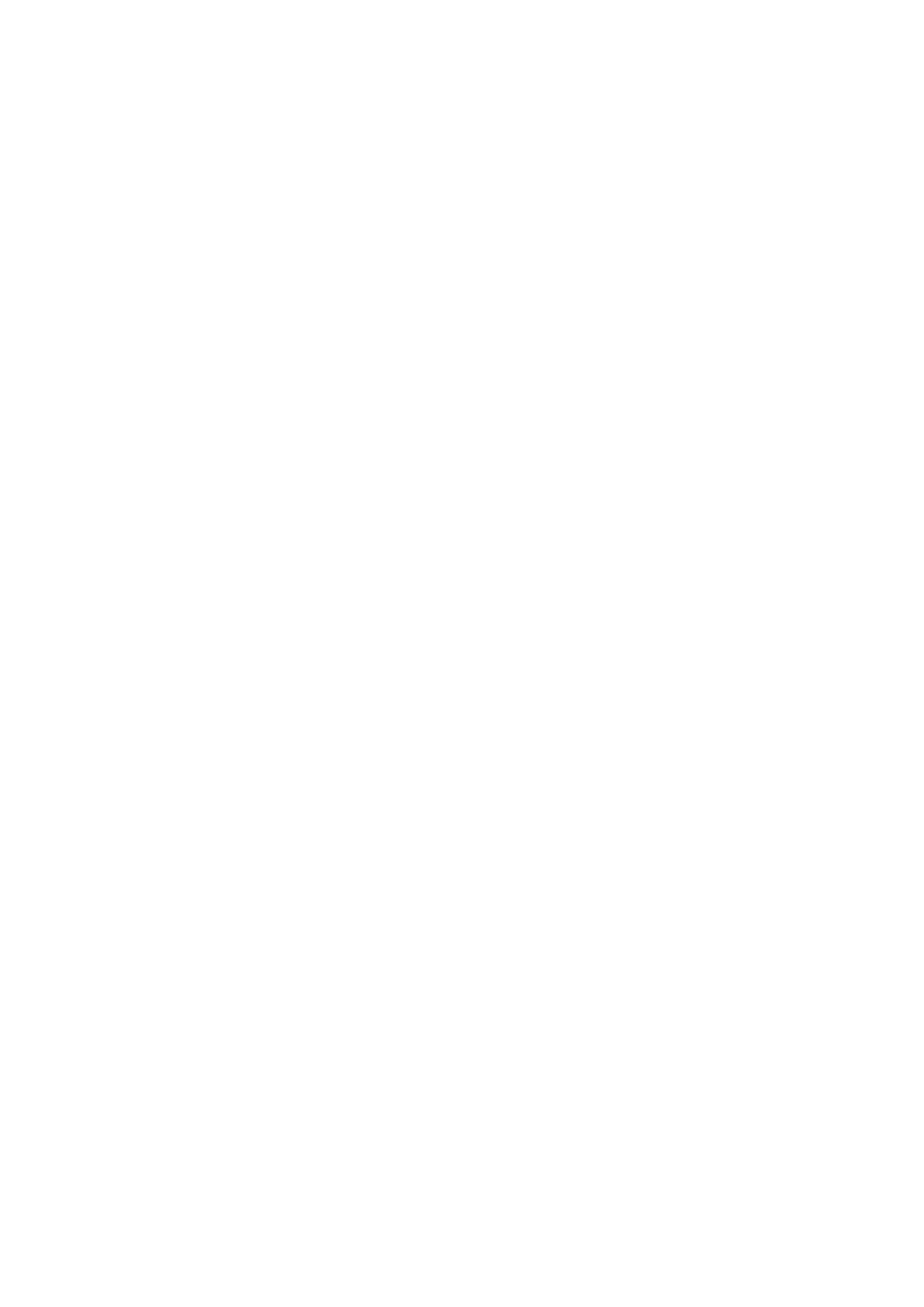## **Warning**

- <sup>3</sup> *Please read this instruction carefully before use and follow this instruction to operate the device in order to prevent damages on the device or injuries to staff.*
- <sup>3</sup> *Switch off the power before wiring.*
- <sup>3</sup> *IFD9502 is an OPEN TYPE device and therefore should be installed in an enclosure free of airborne dust, humidity, electric shock and vibration. The enclosure should prevent non-maintenance staff from operating the device (e.g. key or specific tools are required for operating the enclosure) in case danger and damage on the device may occur.*
- $\checkmark$  IFD9502 is to be used for controlling the operating machine and equipment. In order not to damage it, only *qualified professional staff familiar with the structure and operation of IFD9502 can install, operate, wire and maintain it.*
- <sup>3</sup> *DO NOT connect input AC power supply to any of the I/O terminals; otherwise serious damage may occur. Check all the wirings again before switching on the power and DO NOT touch any terminal when the power is switched on. Make sure the ground terminal*  $\bigcirc$  *is correctly grounded in order to prevent electromagnetic interference.*

## **Ed** Table of Contents

| 1                       |     |                                                                                 |  |
|-------------------------|-----|---------------------------------------------------------------------------------|--|
|                         | 1.1 |                                                                                 |  |
|                         | 1.2 |                                                                                 |  |
| $\overline{2}$          |     |                                                                                 |  |
|                         | 2.1 |                                                                                 |  |
|                         | 2.2 |                                                                                 |  |
|                         | 2.3 |                                                                                 |  |
|                         | 2.4 |                                                                                 |  |
|                         | 2.5 |                                                                                 |  |
| $\mathbf{3}$            |     |                                                                                 |  |
|                         | 3.1 |                                                                                 |  |
|                         | 3.2 | When IFD9502 is connected to Delta DVP series programmable logic controller  10 |  |
|                         | 3.3 |                                                                                 |  |
|                         | 3.4 |                                                                                 |  |
|                         | 3.5 | When IFD9502 is connected to Delta DOP-A series human machine interface  19     |  |
|                         | 3.6 |                                                                                 |  |
| $\overline{\mathbf{4}}$ |     |                                                                                 |  |
|                         | 4.1 |                                                                                 |  |
|                         | 4.2 |                                                                                 |  |
|                         | 4.3 |                                                                                 |  |
| 5                       |     |                                                                                 |  |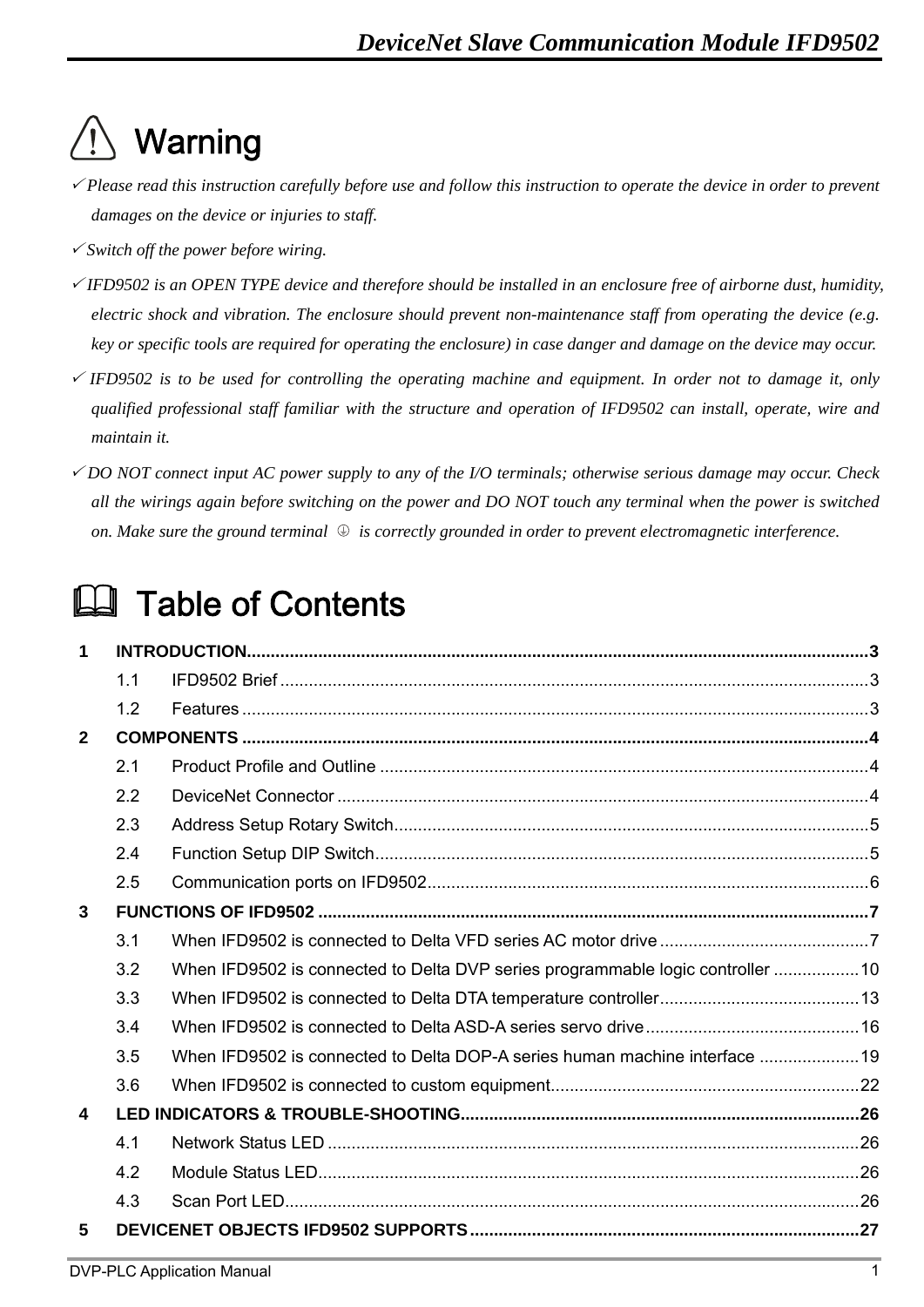| 6 |     |  |
|---|-----|--|
|   | 6.1 |  |
|   | 6.2 |  |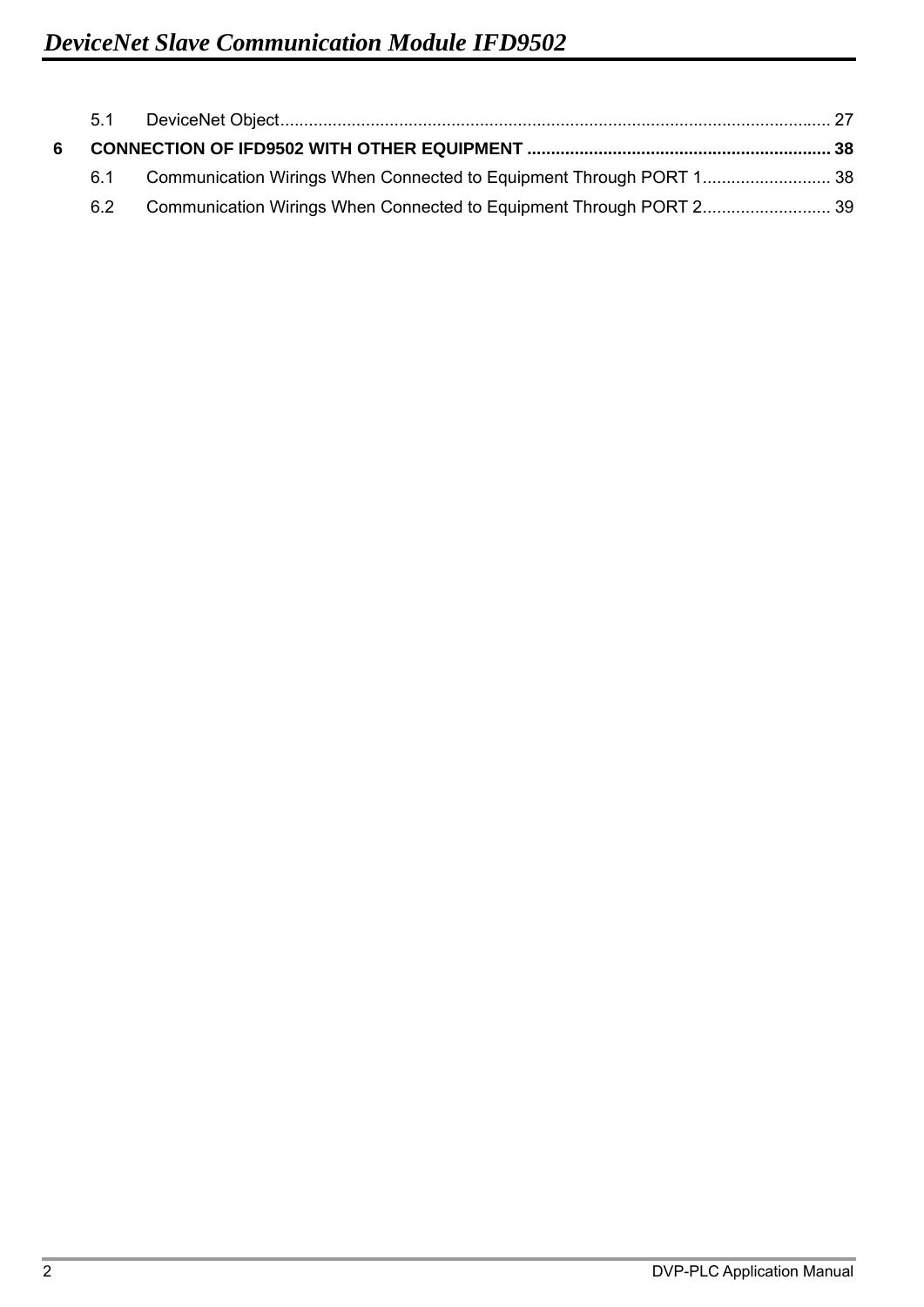## **1 Introduction**

- 1. To make sure that you are able to correctly install and operate IFD9502, please read this chapter carefully before starting to use IFD9502 and keep this handy for your quick reference.
- 2. This chapter only provides introductory information and guidelines on IFD9502. Details of DeviceNet protocol are not included. For more information on DeviceNet protocol, please refer to relevant references or literatures.
- 3. IFD9502 is defined as DeviceNet slave communication module to be used on the connection between DeviceNet network and Delta programmable logic controller, Delta AC motor drive, Delta servo drive, Delta temperature controller and Delta human machine interface. In addition, the custom function of IFD9502 allows the custom equipment with Modbus protocol to connect to DeviceNet network.

### 1.1 IFD9502 Brief

- 1. MODULE STATUS indicator and NETWORK STATUS indicator display the connection status between IFD9502 and DeviceNet. SCAN PORT indicator displays the connection status between IFD9502 and the equipments. For more details on LED indicators, see 12.4.
- 2. IFD9502 sets up its node address in DeviceNet by two rotary switches. For more details on the switches, see 12.2.
- 3. Functions of DIP switches: selecting equipments connected to IFD9502, selecting communication port of IFD9502, setting up the baud rate between IFD9502 and the master. For more details on DIP switches, see 12.2.
- 4. DeviceNet interface connects IFD9502 to DeviceNet network. For more details, see 12.2.
- 5. The communication ports allows IFD9502 to connect with Delta programmable logic controller, Delta AC motor drive, Delta temperature controller, Delta servo drive, Delta human machine interface and equipment with Modbus protocol. For more details, see 12.2.

## 1.2 Features

- 1. Supports Group 2 only servers
- 2. Supports explicit connection in the pre-defined master/slave connection group
- 3. Supports polling
- 4. Supports EDS files in DeviceNet network configuration tools
- 5. Specifications:

#### DeviceNet connector

| Type                 | Removable connector (5.08mm)                                |
|----------------------|-------------------------------------------------------------|
| Transmission method  | CAN                                                         |
| Transmission cable   | 2 communication cables, 2 power cables and 1 shielded cable |
| Electrical isolation | 500V DC                                                     |

#### **Communication**

|              | I/O polling         |
|--------------|---------------------|
| Message type | Explicit            |
|              | 125 k bps (bit/sec) |
| Baud rate    | 250 k bps (bit/sec) |
|              | 500 k bps (bit/sec) |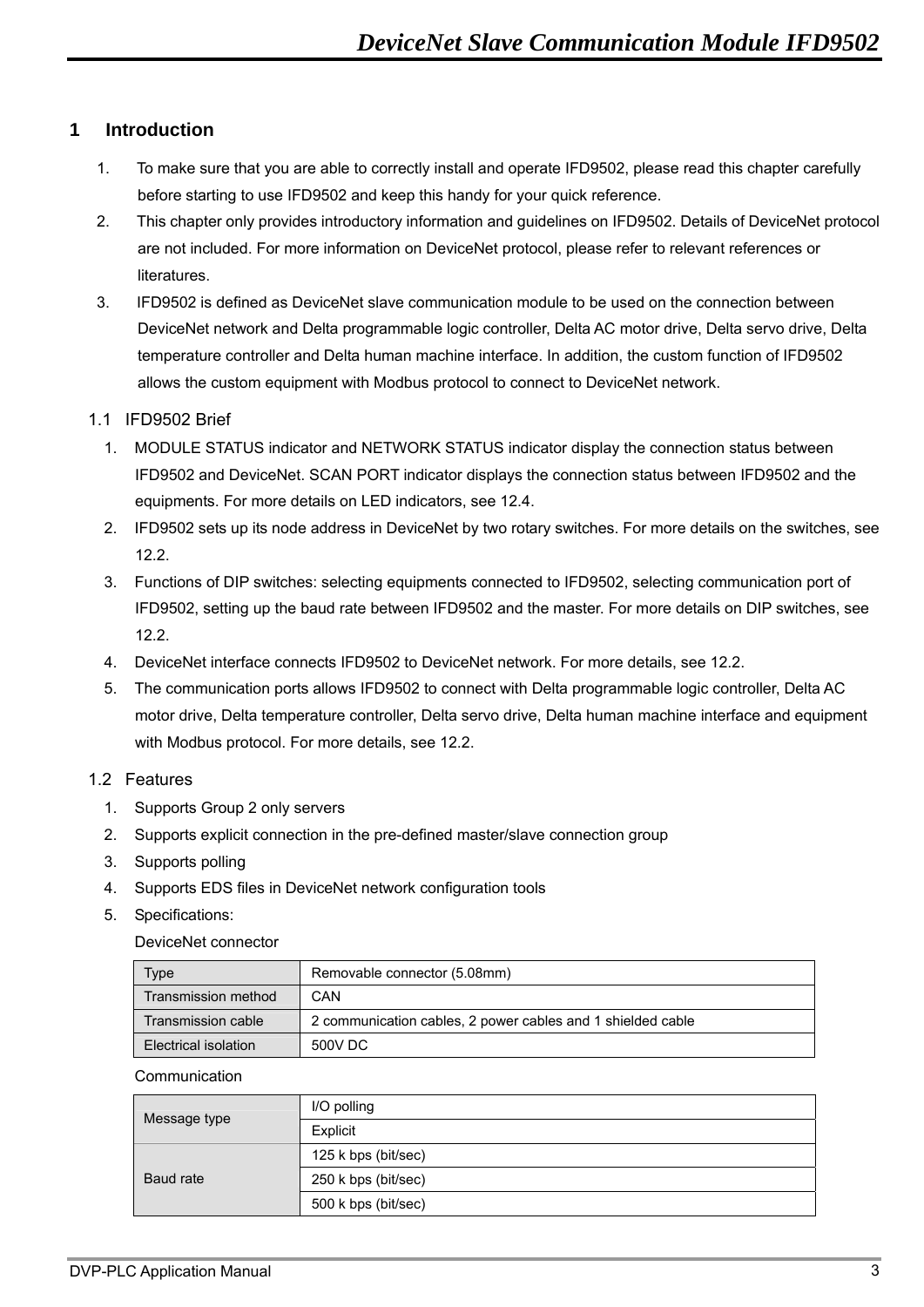#### Electrical specification

| DeviceNet voltage | $11 \sim 25$ V DC (Network power input connector) |
|-------------------|---------------------------------------------------|
| Safety standard   | Under EN50178 standard                            |
| Certifications    | CE certified and UL certified                     |

#### Environment

| Operation temperature       | $-4 \sim 122^{\circ}$ F (-10 ~ 50 $^{\circ}$ C) |
|-----------------------------|-------------------------------------------------|
| Storage temperature         | $-4 \sim 140^{\circ}$ F (-20 ~ 60 $^{\circ}$ C) |
| <b>Humidity</b>             | <90% (under normal pressure)                    |
| Altitude                    | Max.: 1,000m                                    |
| Shock/vibration<br>immunity | $0.5G$ 9 ~ 200Hz                                |

## **2 Components**

## 2.1 Product Profile and Outline



Unit: mm

| 1. Communication ports           | 6. MS (Module Status) indicator  |
|----------------------------------|----------------------------------|
| 2. Address setup rotary switches | 7. NS (Network Status) indicator |
| 3. Function setup DIP switches   | 8. DeviceNet connector           |
| 4. Descriptions for DIP switches | 9. DIN rail                      |
| 5. SP (Scan Port) indicator      | 10. DIN rail clip                |

## 2.2 DeviceNet Connector

To connect with DeviceNet network, you can use the connector enclosed with IFD9502 or any connectors you can buy in the store for wiring.

| <b>PIN</b> | Signal        | Color        | Description    |  |
|------------|---------------|--------------|----------------|--|
|            | V-            | <b>Black</b> | OV DC          |  |
| 2          | CAN L         | <b>Blue</b>  | Signal-        |  |
| 3          | <b>SHIELD</b> |              | Shielded cable |  |
| 4          | CAN H         | White        | Signal+        |  |
| 5          | V+            | Red          | 24V DC         |  |

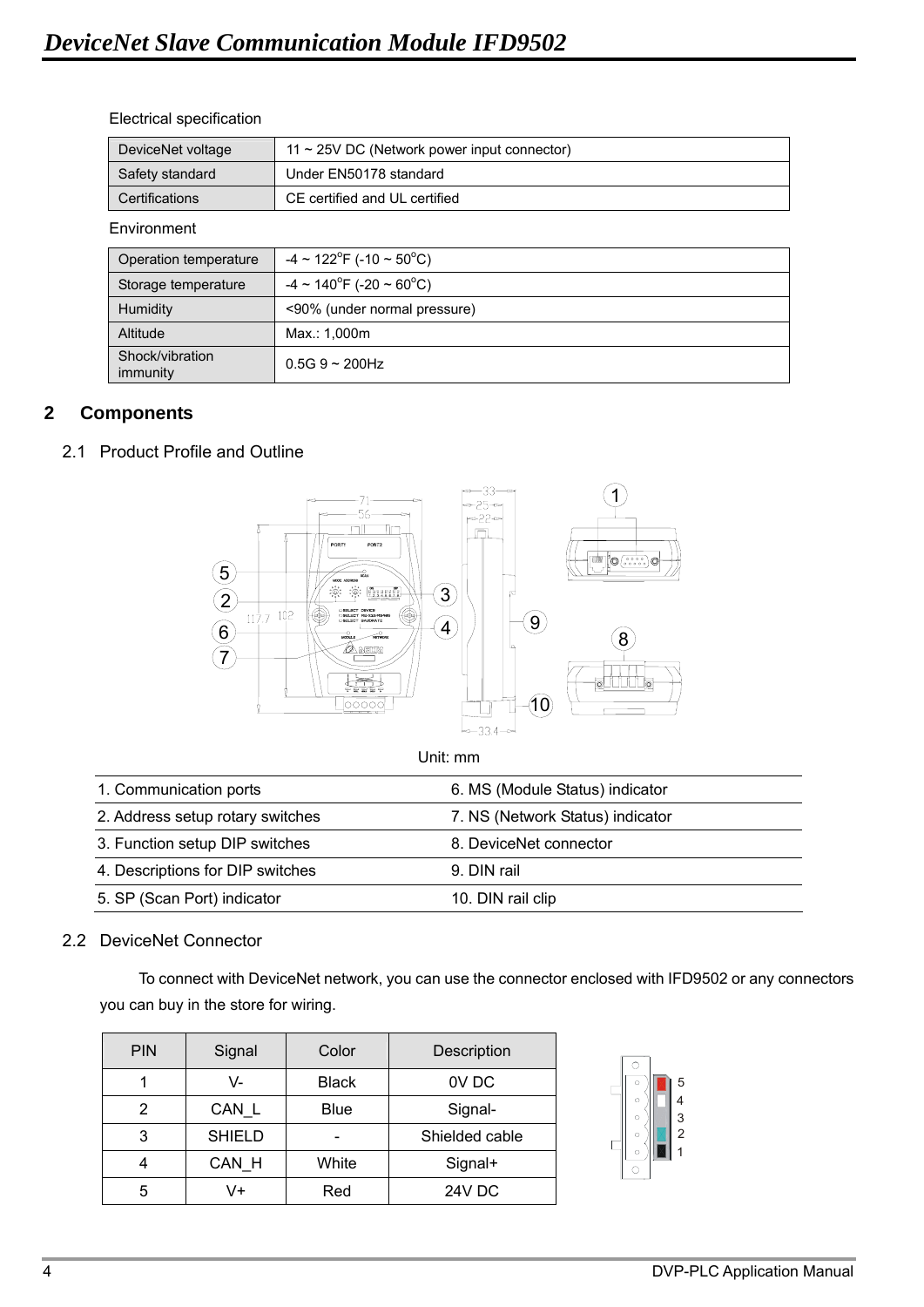## 2.3 Address Setup Rotary Switch

The two rotary switches SW1 and SW2 set up the node address on DeviceNet in decimal form. Setup range:  $00 \sim 63$  (64  $\sim 99$  are forbidden).



## 1. Example:

If you need to set the node address of IFD9502 as 26, simply switch the corresponding rotary switch of  $X10<sup>1</sup>$ to "2" and the corresponding rotary switch of  $X10^0$  to "6".

| Address setting | Description                    |  |
|-----------------|--------------------------------|--|
| $0 \sim 63$     | Valid DeviceNet node address   |  |
| $64 \sim 99$    | Invalid DeviceNet node address |  |

#### 2. Note:

The changed values on SW1 or SW2 are only valid when IFD9502 is re-powered. When IFD9502 is operating, changing the set value of node address will be invalid.

### 2.4 Function Setup DIP Switch

The DIP switch SW3 is to be used on the equipment connected to IFD9502, the selection of communication ports and setting up the baud rate of IFD9502 and the master in DeviceNet.  $\frac{1}{2}$  1234567



#### 1. Selecting equipment connected to IFD9502

| PIN <sub>3</sub> | PIN <sub>2</sub> | PIN <sub>1</sub> | Equipment                     |
|------------------|------------------|------------------|-------------------------------|
| Off              | Off              | On               | AC motor drive                |
| Off              | On               | Off              | Programmable logic controller |
| Off              | On               | On               | Temperature controller        |
| On               | Off              | Off              | Servo drive                   |
| On               | Off              | On               | Human machine interface       |
| On               | On               | Off              | Custom equipment              |
| On               |                  | On               | Configuration mode            |

Example

If the equipment connected to IFD9502 is Delta servo drive, you only need to switch PIN 3 in SW3 to "On" and PIN 1 and PIN 2 to "Off" and re-power IFD9502.

Note:

The changed setting of DIP switch is only valid when IFD9502 is re-powered. When IFD9502 is operating, changing the setting of DIP switch will be invalid.

2. Selecting IFD9502 communication mode

| PIN <sub>5</sub> | PIN <sub>4</sub> | Communication mode |
|------------------|------------------|--------------------|
| Off              | Off              | <b>RS-485</b>      |
| ۵n.              | On               | <b>RS-232</b>      |
| Off              | On               | Incorrect setting  |
| 7n               | ∩ff              |                    |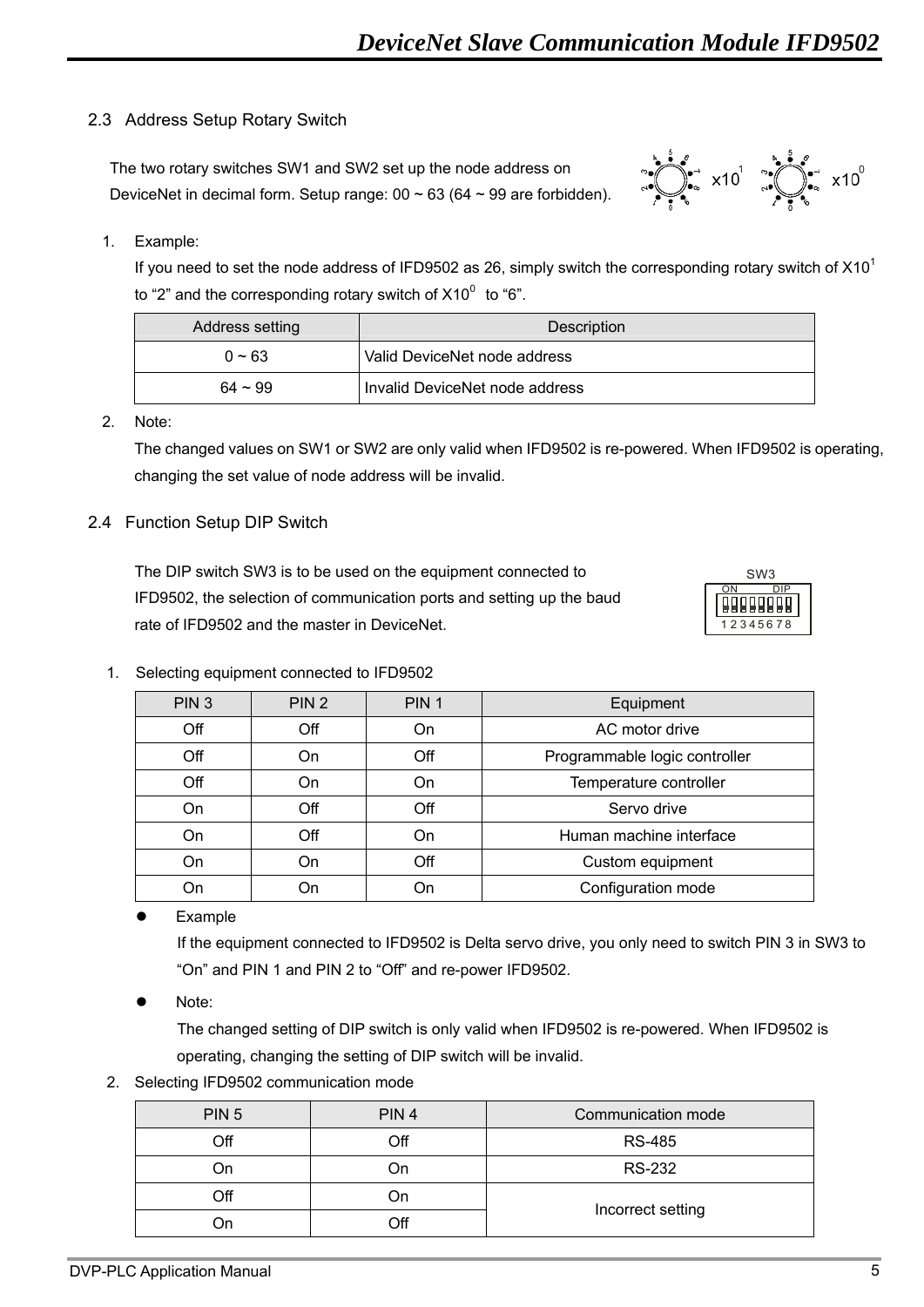Note

The changed setting of communication mode is only valid when IFD9502 is re-powered. When IFD9502 is operating, changing the setting of communication mode will be invalid.

3. Setting up baud rate

| PIN <sub>8</sub> | PIN <sub>7</sub> | PIN <sub>6</sub> | Baud rate of slave device |
|------------------|------------------|------------------|---------------------------|
|                  | Off              | Off              | 125k bps                  |
| Reserved         | $\overline{C}$   | On               | 250k bps                  |
|                  | On               | Off              | 500k bps                  |
|                  | On               | Эn               | Auto baud rate detection  |

Note:

The changed setting of the baud rate of DeviceNet is only valid when IFD9502 is re-powered. When IFD9502 is operating, changing the baud rate will be invalid.

2.5 Communication ports on IFD9502

The communication ports on IFD9502 are used for the connection with the equipment (Delta programmable logic controller, Delta AC motor drive, Delta temperature controller, Delta servo drive, Delta human machine interface and custom equipment).



1. PORT 1 PIN definition

| PORT 1 sketch    | <b>PIN</b> | Description |
|------------------|------------|-------------|
|                  |            | N.C.        |
| 6<br>5<br>4<br>3 |            | <b>GND</b>  |
|                  |            | DATA-       |
|                  |            | DATA+       |
|                  |            | N.C.        |
| PORT1            |            | N.C.        |

Note:

PORT 1 supports RS-485 communication only.

2. PORT 2 PIN definition

| PORT 2 sketch | <b>PIN</b>     | <b>RS-232</b> | <b>RS-485</b> |
|---------------|----------------|---------------|---------------|
|               |                | N.C.          | N.C.          |
|               | $\overline{2}$ | <b>RXD</b>    | N.C.          |
|               | 3              | <b>TXD</b>    | DATA-         |
|               | 4              | N.C.          | N.C.          |
|               | 5              | <b>GND</b>    | N.C.          |
|               | 6              | N.C.          | N.C.          |
| DB9 male      | 7              | N.C.          | N.C.          |
|               | 8              | N.C.          | DATA+         |
|               | 9              | N.C.          | N.C.          |

**Note** 

PORT 2 supports RS-232 and RS-485 communication only.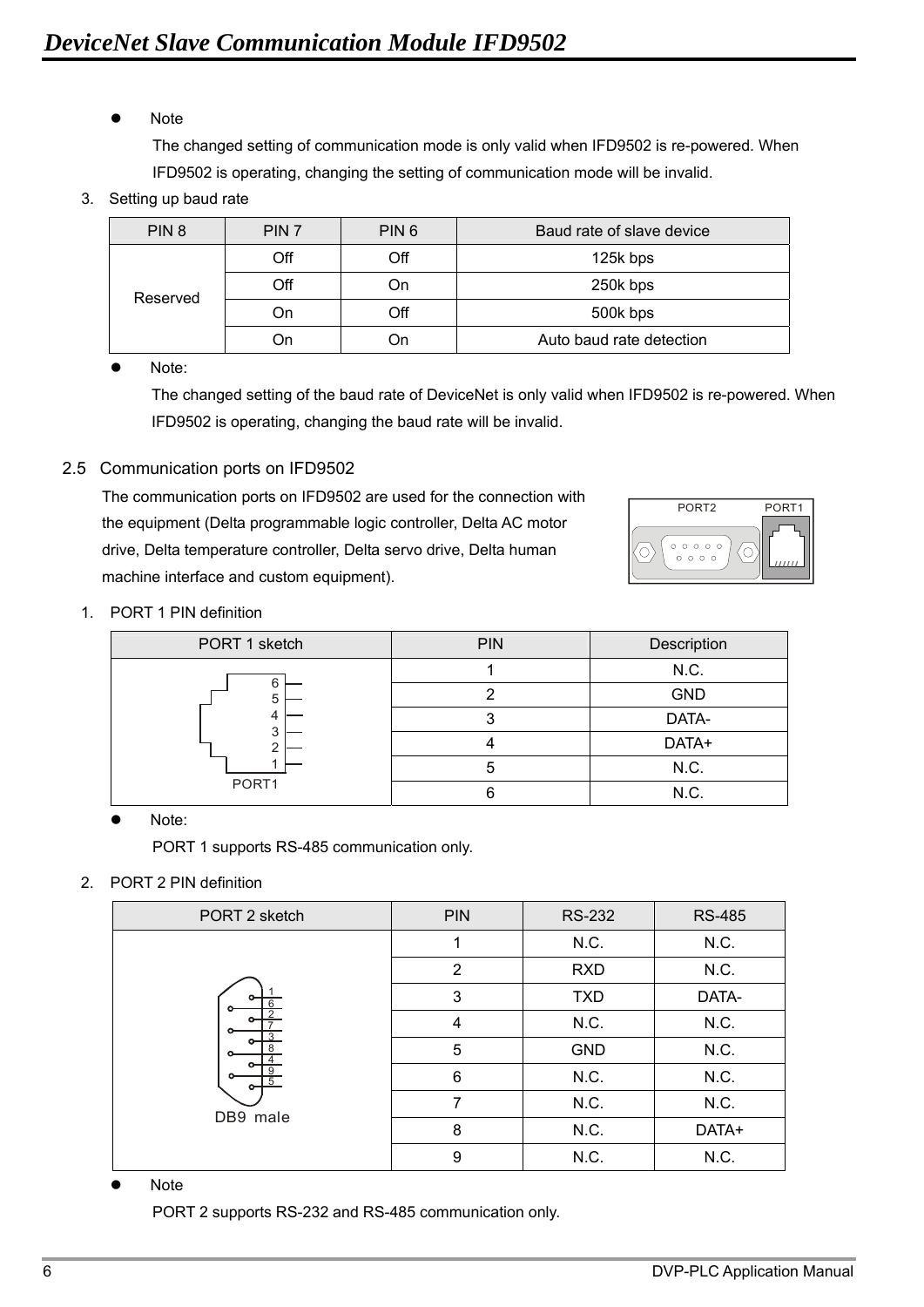## **3 Functions of IFD9502**



3.1 When IFD9502 is connected to Delta VFD series AC motor drive

1. Baud rate and the setting of communication format

Before connecting Delta AC motor drive to the BUS, first set up the node address of the AC motor drive as 01, baud rate as 38,400bps and communication format as 8, N, 2; RTU (the format is fixed; other formats will be invalid).

- 2. Modifying parameters in AC motor drive in the configuration software When the configuration software is used for modifying a parameter in AC motor drive, IFD9502 will read the maximum value, minimum value and read/write attribute of the parameter and decide if the value modified by the user falls within the modifiable range and whether to modify the parameter.
- 3. Reading and modifying parameters
	- IFD9502 allows you to inquire Delta AC motor drive by explicit messages. The format of rthe inquiry is shown in the table below.

| Byte position | Data written into AC motor drive | Data read from AC motor drive |
|---------------|----------------------------------|-------------------------------|
| 0             | Frag [0]+XID+MAC ID              | Frag [0]+XID+MAC ID           |
| 1             | R/R [0]+Service code [0x10]      | R/R [0]+Service code [0x0E]   |
| 2             | Class ID [0x0F]                  | Class ID [0x0F]               |
| 3             | Instance ID LSB                  | Instance ID LSB               |
| 4             | Instance ID MSB                  | Instance ID MSB               |
| 5             | Attribute ID                     | Attribute ID                  |
| 6             | Service data LSB                 | N/A                           |
|               | Service data MSB                 | N/A                           |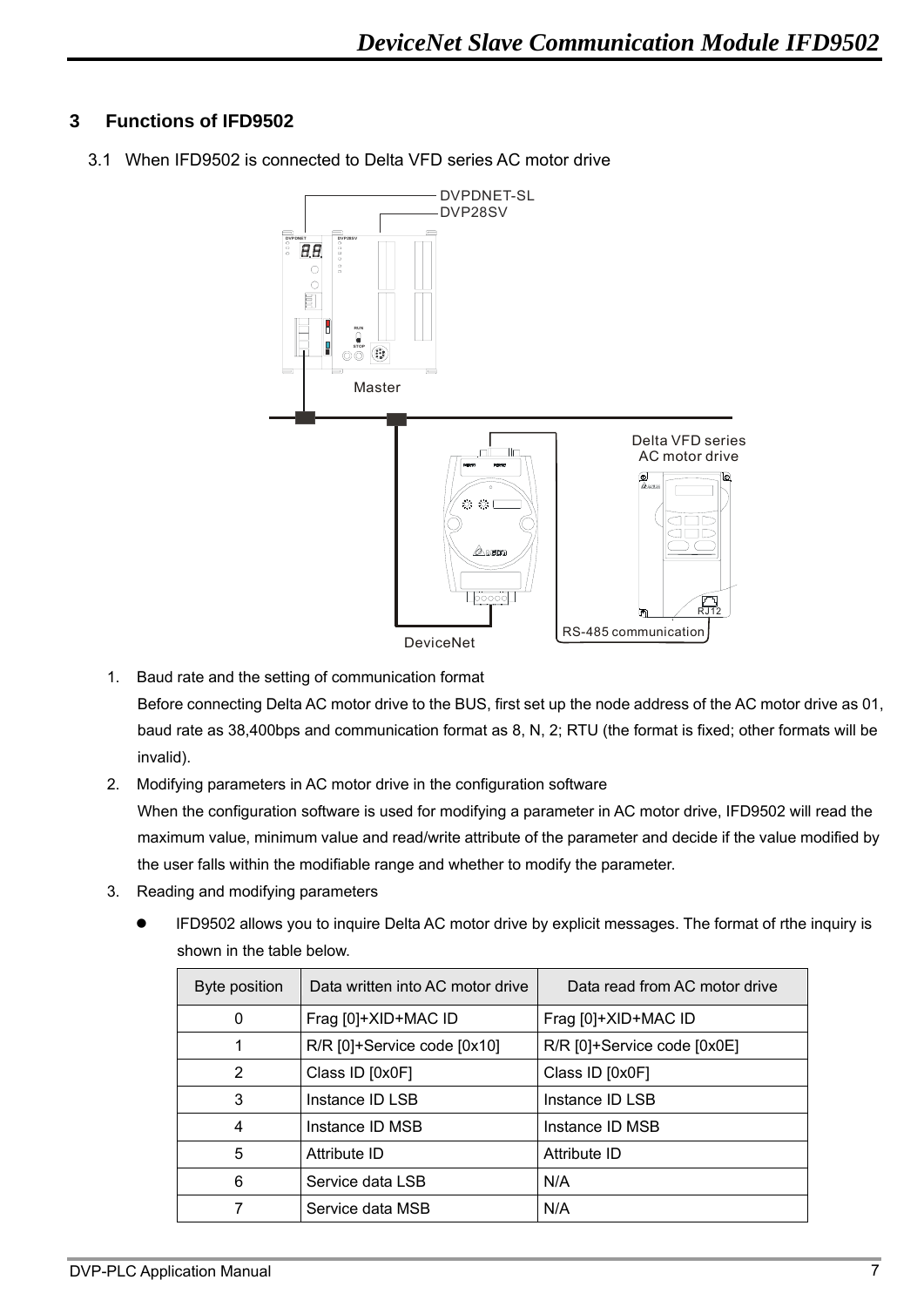| Byte position | Data written into AC motor drive | Data read from AC motor drive |
|---------------|----------------------------------|-------------------------------|
| 0             | Frag [0]+XID+MAC ID              | Frag [0]+XID+MAC ID           |
|               | R/R [1]+Service code [0x10]      | R/R [1]+Service code [0x0E]   |
|               | N/A                              | Response data LSB             |
|               | N/A                              | Response data MSB             |

Format of messages responded

**Note** 

When modifying parameters in the parameter table of the device, make sure that the parameter allows you to modify it before you modify it.

- 4. I/O data mapping (Default)
	- AC motor drive  $\rightarrow$  DeviceNet master

| Node address of<br>AC motor drive | b15 b14 b13 b12 b11 b10 b9 b8 |  |                           |  |  |  |  | b7 | b <sub>6</sub> | b <sub>5</sub> | b4                              | b3 | b2 |  | b <sub>0</sub> |
|-----------------------------------|-------------------------------|--|---------------------------|--|--|--|--|----|----------------|----------------|---------------------------------|----|----|--|----------------|
| H'2101                            | $\overline{\phantom{a}}$      |  | Status of command control |  |  |  |  |    |                |                | LED status of AC motor<br>drive |    |    |  |                |
| H'2102                            | Displaying frequency command  |  |                           |  |  |  |  |    |                |                |                                 |    |    |  |                |

### DeviceNet master  $\rightarrow$  AC motor drive

| Node address of $\left  \text{b15} \right  \left  \text{b14} \right  \left  \text{b12} \right  \left  \text{b11} \right  \left  \text{b10} \right  \left  \text{b8} \right  \left  \text{b7} \right $ |                                     |  |  |  |  |  |  |  | b6 | b <sub>5</sub> | b4 | b3 | b2 |  | b0 |
|-------------------------------------------------------------------------------------------------------------------------------------------------------------------------------------------------------|-------------------------------------|--|--|--|--|--|--|--|----|----------------|----|----|----|--|----|
| H'2000                                                                                                                                                                                                | Control command of AC motor drive   |  |  |  |  |  |  |  |    |                |    |    |    |  |    |
| H'2001                                                                                                                                                                                                | Frequency command of AC motor drive |  |  |  |  |  |  |  |    |                |    |    |    |  |    |

- Explanation
	- When the equipment connected to IFD9502 is an AC motor drive, the length of data downloaded from IFD9502 to the AC motor drive is preset as 2 words at addresses H'2000 and H'2001. IFD9502 is able to download maximum 8 words to AC motor drive. The length of data uploaded to IFD9502 from AC motor drive is preset as 2 words at addresses H'2101 and H'2102 and IFD9502 is able to be uploaded maximum 8 words.
	- The length of data transmitted from IFD9502 to the AC motor drive is preset as 2 words. If you need to extend the length, you have to first set up Class 0x95>>Instance1>>Attribute2 as the destination value and next set up Attribute11  $\sim$  Attribute 18. The length of data transmitted from the AC motor drive to IFD9502 is preset as 2 words. If you need to extend the length, you have to first set up Class 0x95>>Instance1>>Attribute3 as the destination value and next set up Attribute25 ~ Attribute32.
	- Length of I/O data to be exchanged and address for I/O mapping can be modified through changing Class 0x95 as listed below. The modification will be valid after IFD9502 is re-powered. Maximum 16 words are allowed for I/O data exchange.
	- If you are to return the I/O mapping to default setting, change Attribute1 of Instance1 of Class 0x95 into H'0001 and re-power IFD9502. Please note that doing so can only recover the current I/O data mapping in the AC motor drive.
	- Class 0x95 Data Config Instance0: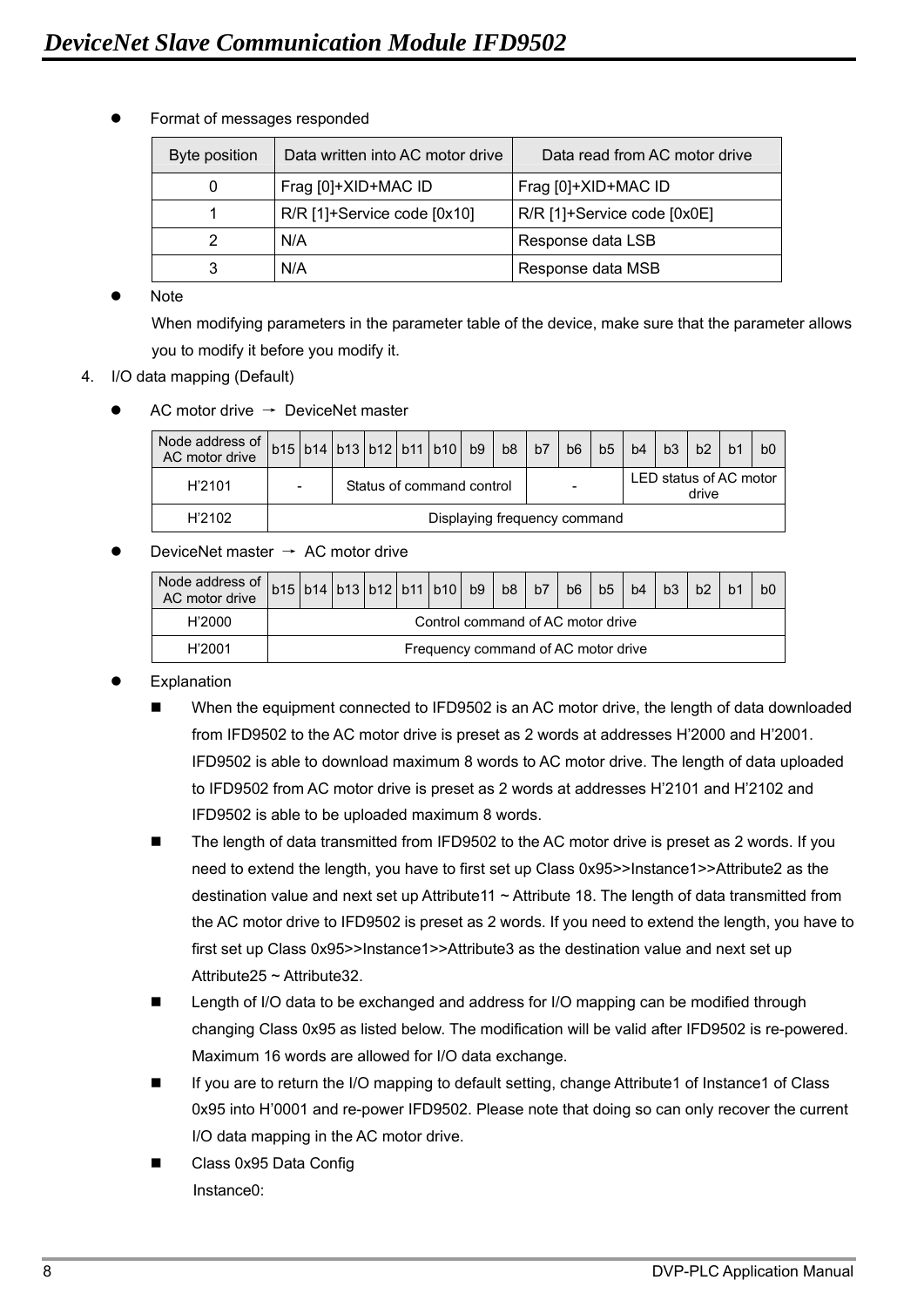| Attribute ID        | Access rule | Name                  |              | Data type      |
|---------------------|-------------|-----------------------|--------------|----------------|
| 1                   | Get         | Revision              |              | <b>UINT</b>    |
| Instance1:          |             |                       |              |                |
| <b>Attribute ID</b> | Access rule | Name                  | Data type    | <b>Default</b> |
| 1                   | Get/Set     | Reset parameter       | <b>USINT</b> | H'0000         |
| $\overline{2}$      | Get/Set     | Length of input data  | <b>USINT</b> | 2 words        |
| 3                   | Get/Set     | Length of output data | <b>USINT</b> | 2 words        |
| 11                  | Get/Set     | Data in [0]           | <b>UINT</b>  | H'2000         |
| 12                  | Get/Set     | Data_in [1]           | <b>UINT</b>  | H'2001         |
| 13                  | Get/Set     | Data_in [2]           | <b>UINT</b>  | <b>H'FFFF</b>  |
| 14                  | Get/Set     | Data_in [3]           | <b>UINT</b>  | <b>H'FFFF</b>  |
| 15                  | Get/Set     | Data_in [4]           | <b>UINT</b>  | <b>H'FFFF</b>  |
| 16                  | Get/Set     | Data_in [5]           | <b>UINT</b>  | <b>H'FFFF</b>  |
| 17                  | Get/Set     | Data_in [6]           | <b>UINT</b>  | <b>H'FFFF</b>  |
| 18                  | Get/Set     | Data_In [7]           | <b>UINT</b>  | <b>H'FFFF</b>  |
| 25                  | Get/Set     | Data out [0]          | <b>UINT</b>  | H'2101         |
| 26                  | Get/Set     | Data_out [1]          | <b>UINT</b>  | H'2102         |
| 27                  | Get/Set     | Data_out [2]          | <b>UINT</b>  | <b>H'FFFF</b>  |
| 28                  | Get/Set     | Data out [3]          | <b>UINT</b>  | <b>H'FFFF</b>  |
| 29                  | Get/Set     | Data_out [4]          | <b>UINT</b>  | <b>H'FFFF</b>  |
| 30                  | Get/Set     | Data_out [5]          | <b>UINT</b>  | <b>H'FFFF</b>  |
| 31                  | Get/Set     | Data out [6]          | <b>UINT</b>  | <b>H'FFFF</b>  |
| 32                  | Get/Set     | Data out [7]          | <b>UINT</b>  | <b>H'FFFF</b>  |

In the table above, Data\_in refers to the data transmitted from DeviceNet master to AC motor drive, and Data\_out refers to the data transmitted from the AC motor drive to DeviceNet master.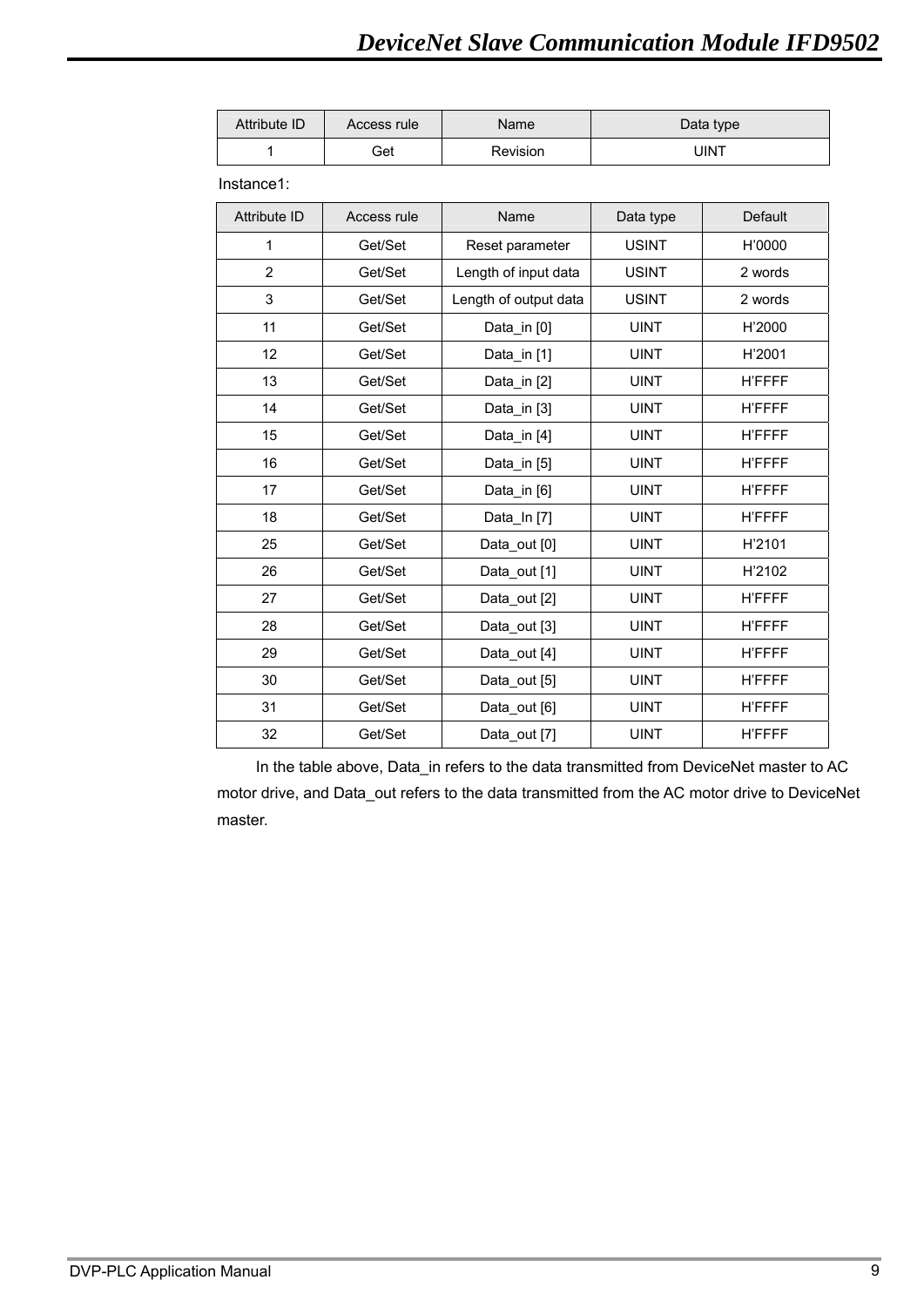

3.2 When IFD9502 is connected to Delta DVP series programmable logic controller

- 1. Baud rate and the setting of communication format Before connecting the PLC to bus, set the node address of PLC as 01 and the communication format as 115,200 bps; 7, E, 1; ASCII (the format is fixed; other formats will be invalid).
- 2. Class 0x96 parameter
	- $\bullet$  Instance0

| Attribute ID | Access rule | Name     | Data type |
|--------------|-------------|----------|-----------|
|              | Get         | Revision | JINT      |

Instance1 through 9

| Instance ID | Description                   |
|-------------|-------------------------------|
| 1           | S device of PLC               |
| 2           | X device of PLC               |
| 3           | Y device of PLC               |
| 4           | M device of PLC               |
| 5           | T device of PLC (bit device)  |
| 6           | T device of PLC (word device) |
| 7           | C device of PLC (bit device)  |
| 8           | C device of PLC (word device) |
| 9           | D device of PLC               |

All Instances in the table do not support any Attribute.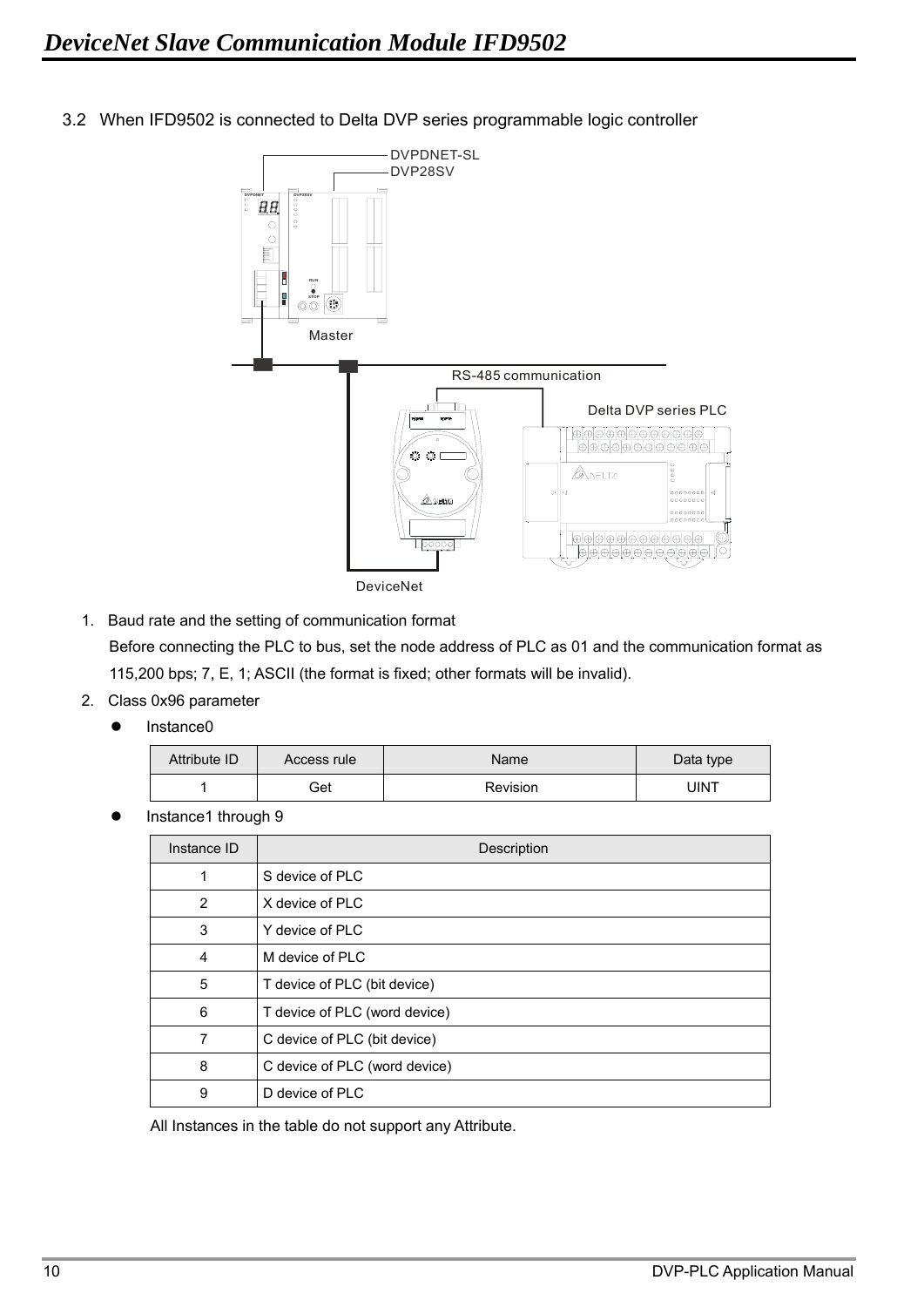| Service code |       | Implemented for | Service name   |
|--------------|-------|-----------------|----------------|
|              | Class | Instance        |                |
| 0x32         | No.   | Yes             | Read PLC data  |
| 0x33         | No    | Yes             | Write PLC data |

- 3. Format of inquiries and messages responded
	- IFD9502 allows you to inquire PLC by explicit messages. The format of inquiry is shown in the table below.

| Byte position | Data read from PLC          | Data written into PLC       |
|---------------|-----------------------------|-----------------------------|
| 0             | Frag [0]+XID+MAC ID         | Frag [0]+XID+MAC ID         |
|               | R/R [0]+Service code [0x32] | R/R [0]+Service code [0x33] |
| 2             | Class ID [0x96]             | Class ID [0x96]             |
| 3             | Instance ID                 | Instance ID                 |
| 4             | Position address LSB        | Position Address LSB        |
| 5             | Position address MSB        | Position Address MSB        |
| 6             | Number LSB                  | Service data LSB            |
| 7             | Number MSB                  | Service data MSB            |

- Explanation
	- "Position address" refers to the No. of the device in the register of PLC. For example, the position address of M0 is 0 and that of D100 is 100.
	- "Number" refers to the number of PLCs. When the read device is a word device, "Number" refers to the number of words read; when the read device is a bit device, "Number" refers to the number of bits read.
	- Bit devices, S, X, Y and M in DVP-PLC allow the reading of maximum 16 bits and writing in of only 1 bit (either 0 or 1). Devices T, C and D in DVP-PLC allow the reading of maximum 3 words and writing in of 1 word. See the table below.

| Device in PLC   | Max. length to be read allowed | Max. length to be written in allowed |
|-----------------|--------------------------------|--------------------------------------|
| S               | 16 bits                        | 1 bit                                |
| X               | 16 bits                        | Not support                          |
| Υ               | 16 bits                        | 1 bit                                |
| M               | 16 bits                        | 1 bit                                |
| T (bit device)  | 16 bits                        | 1 bit                                |
| C (bit device)  | 16 bits                        | 1 bit                                |
| T (word device) | 3 words                        | 1 word                               |
| C (word device) | 3 words                        | 1 word                               |
| D (word device) | 3 words                        | 1 word                               |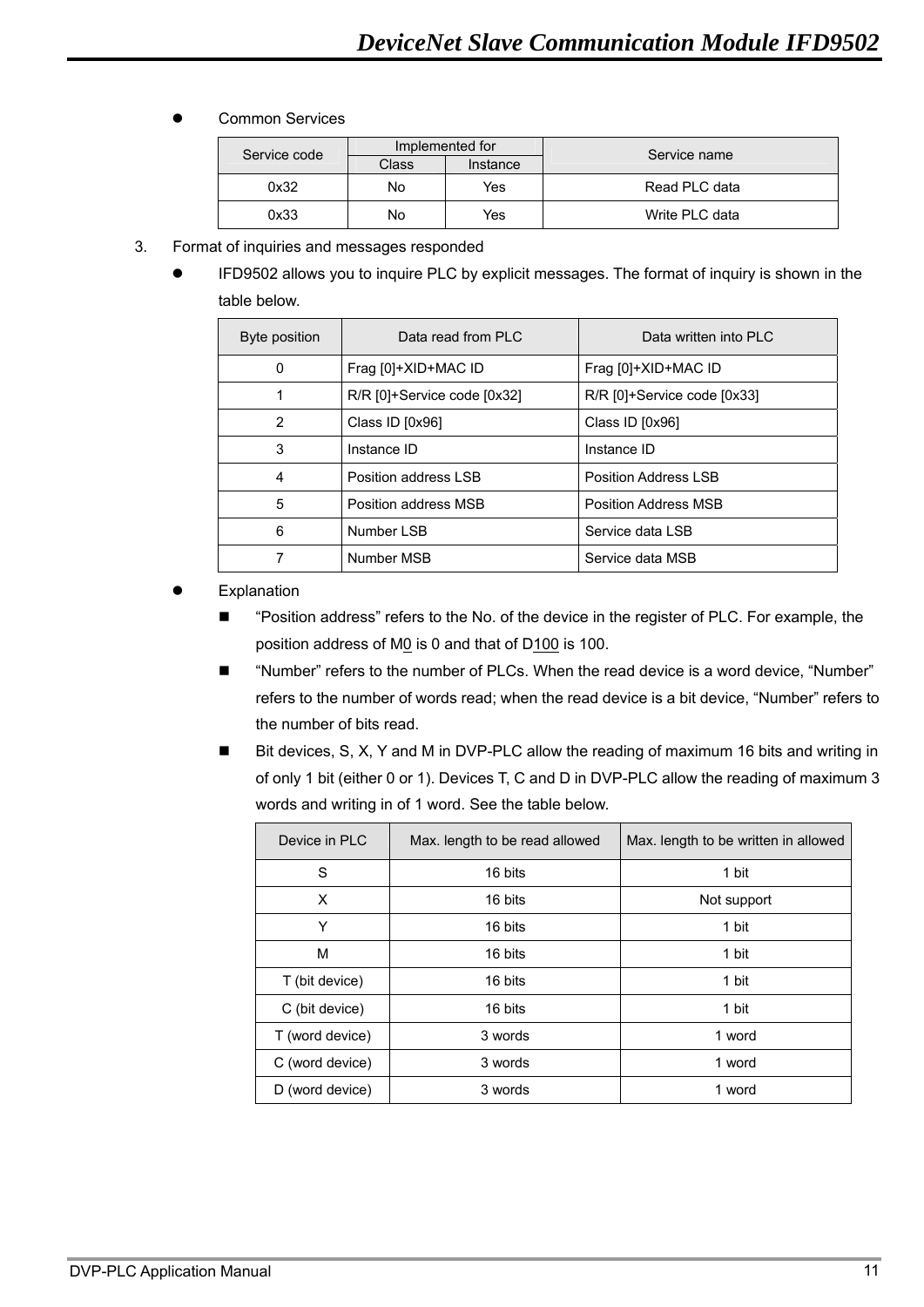**Format of messages responded** 

| Byte position | Data read from PLC          | Data written into PLC       |
|---------------|-----------------------------|-----------------------------|
| 0             | Frag [0]+XID+MAC ID         | Frag [0]+XID+MAC ID         |
|               | R/R [1]+Service code [0x32] | R/R [1]+Service code [0x33] |
| $2 \sim 7$    | Response data               | N/A                         |

 If error occurs during the communication, IFD9502 will send the error code to the master. See the table below for the definitions of error codes.

|        | Error code | Definition                                                     |
|--------|------------|----------------------------------------------------------------|
| Byte 1 | Byte 2     |                                                                |
| 0x08   | 0xFF       | Service not supported (Invalid service code)                   |
| 0x16   | 0xFF       | Object polled does not exist (Illegal instance ID or class ID) |
| 0x20   | 0x01       | Communication instruction is illegal                           |
| 0x20   | 0x02       | The register address is illegal                                |
| 0x20   | 0x03       | The register No. in PLC exceeds the range                      |
| 0x20   | 0x04       | Cannot respond to the inquiry                                  |
| 0x20   | 0x07       | IFD9502 and PLC communication error                            |

- 4. I/O data mapping (default)
	- $PLC \rightarrow$  DeviceNet master

| Project                     | Start address of<br>I/O data mapping | Default length of<br>I/O data mapping | Max. Length of<br><b>I/O data mapping</b> | Unit | Description           |
|-----------------------------|--------------------------------------|---------------------------------------|-------------------------------------------|------|-----------------------|
| $PLC \rightarrow DeviceNet$ | D408 (H'1198)                        |                                       | 128                                       | word | $(M/8)+(D^*2)$ <= Max |
|                             | M256 (H'0900)                        | 10                                    | 256                                       | bit  | size (256 bytes)      |

DeviceNet master  $\rightarrow$  PLC

| Project                     | Start address of<br>I/O data mapping | Default length of | Max. Length of<br>I/O data mapping   I/O data mapping | Unit | Description           |
|-----------------------------|--------------------------------------|-------------------|-------------------------------------------------------|------|-----------------------|
| DeviceNet $\rightarrow$ PLC | D500 (H'11F4)                        |                   | 128                                                   | word | $(M/8)+(D^*2)$ <= Max |
|                             | M512 (H'0A00)                        | 10                | 256                                                   | bit  | size (256 bytes)      |

- Explanation
	- When the equipment connected to IFD9502 is PLC, the length of data downloaded from IFD9502 to PLC is preset as 7 words at addresses D500 ~ D505 and M512 ~ M521. IFD9502 is able to download maximum 128 words to the word device D, T, and C and 256 bits to bit devices M, Y, and S in PLC, but the total data length downloaded to M and D should be no more than 256 bytes. The length of data uploaded from the PLC to IFD9502 is preset as 7 words at addresses D408 ~ D413 and M256 ~ M265. IFD9502 is able to be uploaded maximum 128 words from the word device D, T, and C and 256 bits to bit devices M, Y, and S in PLC but the total data length uploaded from M and D should be no more than 256 bytes.
	- The length of I/O data to be exchanged and address for mapping can be modified through changing Class 0x97 as listed below. The modification will be valid after IFD9502 is re-powered. Maximum 16 words are allowed for I/O data exchange.
	- If you are to return the I/O mapping to default setting, change Attribute1 of Instance1 of Class 0x97 into H0001 and re-power IFD9502. Please note that doing so can only recover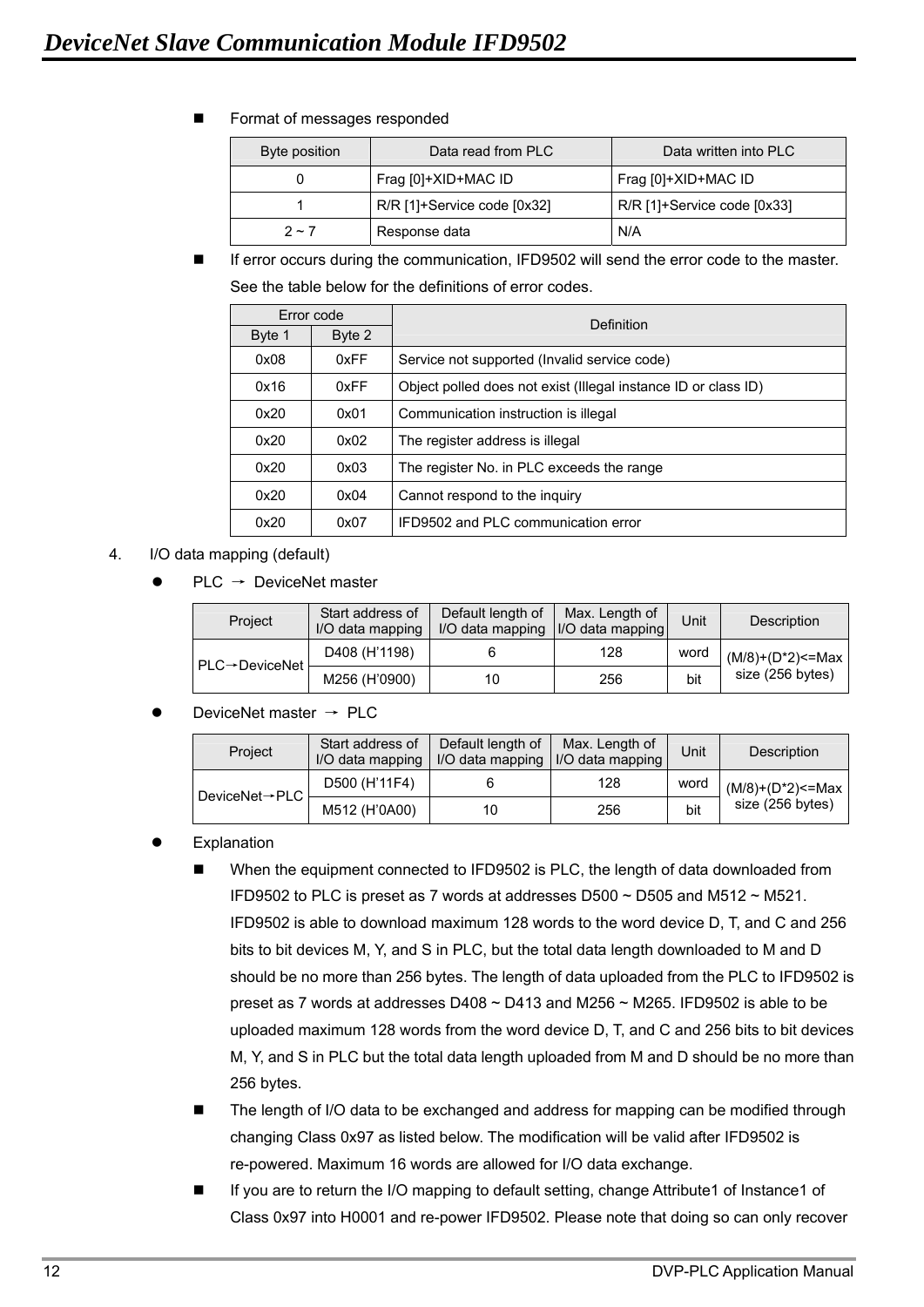the current I/O data mapping in the PLC.

Class 0x97 Data Config

Instance0:

| Attribute ID | Access rule | Name     | Data type |
|--------------|-------------|----------|-----------|
|              | Get         | Revision | UINT      |
| Instance1:   |             |          |           |

| Attribute ID | Access rule | Name            | Data type    | Default       |
|--------------|-------------|-----------------|--------------|---------------|
| 1            | Get/Set     | Reset parameter | <b>USINT</b> | H'0000        |
| 2            | Get/Set     | M dlen in       | <b>UINT</b>  | A bits        |
| 3            | Get/Set     | D dlen in       | <b>UINT</b>  | 6words        |
| 4            | Get/Set     | M dlen out      | <b>UINT</b>  | A bits        |
| 5            | Get/Set     | D_dlen_out      | <b>UINT</b>  | 6words        |
| 6            | Get/Set     | M in start adr  | <b>UINT</b>  | H'0100        |
| 7            | Get/Set     | D in start adr  | <b>UINT</b>  | H'0198        |
| 8            | Get/Set     | M out start adr | <b>UINT</b>  | H'0200        |
| 9            | Get/Set     | D out start adr | <b>UINT</b>  | <b>H'01F4</b> |
| 10           | Get/Set     | Comm Timeout    | <b>UINT</b>  | H'0020        |

3.3 When IFD9502 is connected to Delta DTA temperature controller



1. Baud rate and the setting of communication format

Before connecting Delta temperature controller to bus, set the node address of the temperature controller as 01 and the communication format as 38,400 bps; 7, E, 1; ASCII (the format is fixed; other formats will be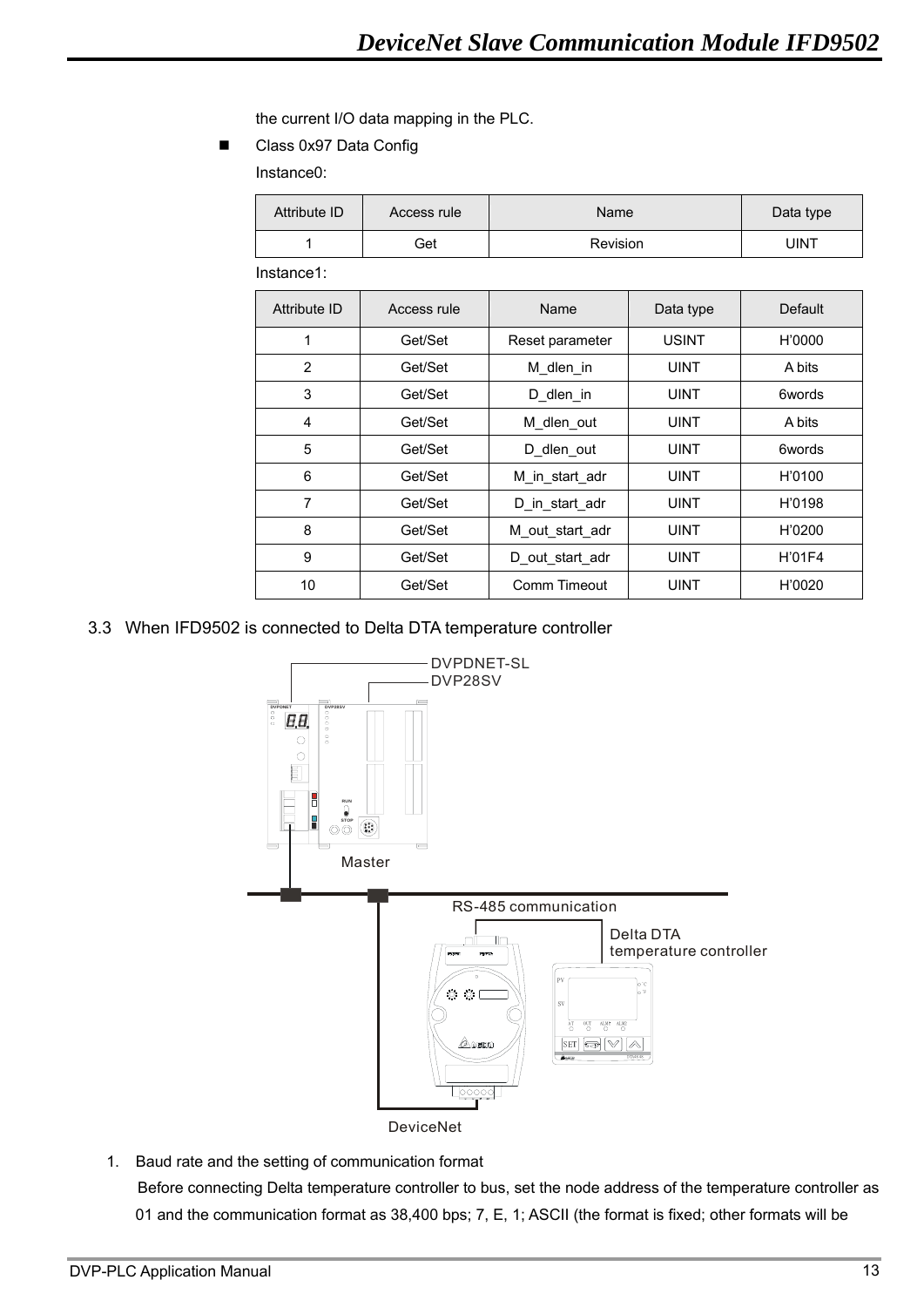invalid). Before the communication with DTA series temperature controller, you have to set the content of H'471A as H'0001 to allow the write-in of communication.

- 2. Reading and modifying parameters
	- IFD9502 allows you to inquire Delta temperature controller by explicit messages. The format of inquiry is shown in the table below:

| Byte position | Data written into temperature controller | Data read from temperature controller |  |  |  |
|---------------|------------------------------------------|---------------------------------------|--|--|--|
| 0             | Frag [0]+XID+MAC ID                      | Frag [0]+XID+MAC ID                   |  |  |  |
| 1             | R/R [0]+Service code [0x10]              | R/R [0]+Service code [0x0E]           |  |  |  |
| 2             | Class ID [0x98]                          | Class ID [0x98]                       |  |  |  |
| 3             | Instance ID LSB                          | Instance ID LSB                       |  |  |  |
| 4             | Instance ID MSB                          | Instance ID MSB                       |  |  |  |
| 5             | Attribute ID                             | Attribute ID                          |  |  |  |
| 6             | Service data LSB                         | N/A                                   |  |  |  |
| 7             | Service data MSB                         | N/A                                   |  |  |  |

Format of messages responded:

| Byte position | Data written into temperature controller | Data read from temperature controller |
|---------------|------------------------------------------|---------------------------------------|
| 0             | Frag [0]+XID+MAC ID                      | Frag [0]+XID+MAC ID                   |
|               | R/R [1]+Service code [0x10]              | R/R [1]+Service code [0x0E]           |
| 2             | N/A                                      | Response data LSB                     |
| 3             | N/A                                      | Response data MSB                     |

## 3. I/O data mapping (Default)

Temperature controller  $\rightarrow$  DeviceNet master

| Node address of AC $\vert$ b15 $\vert$ b14 $\vert$ b13 $\vert$ b12 $\vert$ b11 $\vert$ b10 $\vert$ b9 $\vert$ b8 $\vert$ b7 $\prime$<br>motor drive |  |  |                                |  |          | b <sub>6</sub> | b <sub>5</sub> | b4 | b <sub>3</sub> | b2 | b0 |
|-----------------------------------------------------------------------------------------------------------------------------------------------------|--|--|--------------------------------|--|----------|----------------|----------------|----|----------------|----|----|
| H'4700                                                                                                                                              |  |  | Present temperature value (PV) |  |          |                |                |    |                |    |    |
| H'4719                                                                                                                                              |  |  |                                |  | RUN/STOP |                |                |    |                |    |    |

## DeviceNet master  $\rightarrow$  temperature controller

| Node address of AC   b15   b14   b13   b12   b11   b10   b9   b8   b7<br>motor drive |                            |  |  |  |  |  |  |          | b6 | b <sub>5</sub> | b4 | b <sub>3</sub> | b2 |  | b <sub>0</sub> |
|--------------------------------------------------------------------------------------|----------------------------|--|--|--|--|--|--|----------|----|----------------|----|----------------|----|--|----------------|
| H'4701                                                                               | Set temperature value (SV) |  |  |  |  |  |  |          |    |                |    |                |    |  |                |
| H'4719                                                                               |                            |  |  |  |  |  |  | RUN/STOP |    |                |    |                |    |  |                |

- Explanation
	- When the equipment connected to IFD9502 is DTA series temperature controller, the length of data downloaded from IFD9502 to DTA is preset as 2 words at addresses H'4701 and H'4719. IFD9502 is able to download maximum 8 words. The length of data uploaded to IFD9502 from DTA is preset as 2 words at addresses H'4700 and H'4719. IFD9502 is able to be uploaded maximum 8 words.
	- **Length of I/O data to be exchanged and address for mapping can be modified through changing** Class 0x99 as listed below. The modification will be valid after IFD9502 is re-powered. Maximum 16 words are allowed for I/O data exchange.
	- If you are to return the I/O mapping to default setting, change Attribute1 of Instance1 of Class 0x99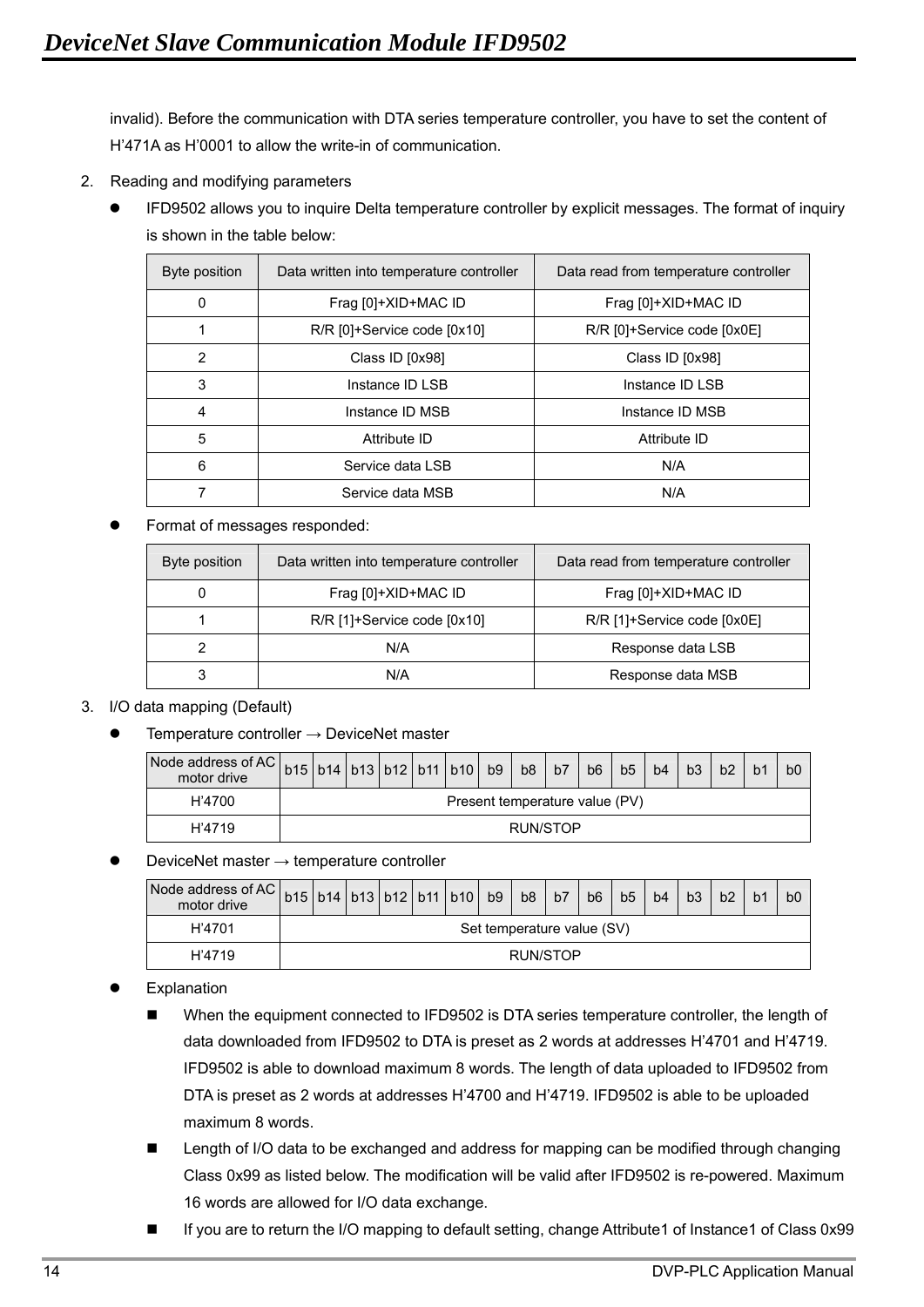into H'0001 and re-power IFD9502. Please note that doing so can only recover the current I/O data mapping in PLC.

Class 0x99 Data Config

Instance0:

| Attribute ID | Access rule | <b>Name</b> | Data type |
|--------------|-------------|-------------|-----------|
|              | Get         | Revision    | JINT      |

Instance1 (DTA):

| <b>Attribute ID</b> | Access rule | Name               | Data type    | Default          |
|---------------------|-------------|--------------------|--------------|------------------|
| 1                   | Get/Set     | Reset parameter    | <b>USINT</b> | H'0000           |
| $\overline{2}$      | Get/Set     | Input data length  | <b>USINT</b> | 2 words          |
| 3                   | Get/Set     | Output data length | <b>USINT</b> | 2 words          |
| 11                  | Get/Set     | Data_in [0]        | <b>UINT</b>  | H'4701           |
| 12                  | Get/Set     | Data in [1]        | <b>UINT</b>  | H'4719 (for DTA) |
| 13                  | Get/Set     | Data_in [2]        | <b>UINT</b>  | <b>H'FFFF</b>    |
| 14                  | Get/Set     | Data in [3]        | <b>UINT</b>  | <b>H'FFFF</b>    |
| 15                  | Get/Set     | Data_in [4]        | <b>UINT</b>  | <b>H'FFFF</b>    |
| 16                  | Get/Set     | Data_in [5]        | <b>UINT</b>  | <b>H'FFFF</b>    |
| 17                  | Get/Set     | Data in [6]        | <b>UINT</b>  | <b>H'FFFF</b>    |
| 18                  | Get/Set     | Data_in [7]        | <b>UINT</b>  | <b>H'FFFF</b>    |
| 25                  | Get/Set     | Data out [0]       | <b>UINT</b>  | H'4700           |
| 26                  | Get/Set     | Data_out [1]       | <b>UINT</b>  | H'4719 (for DTA) |
| 27                  | Get/Set     | Data_out [2]       | <b>UINT</b>  | <b>H'FFFF</b>    |
| 28                  | Get/Set     | Data_out [3]       | <b>UINT</b>  | <b>H'FFFF</b>    |
| 29                  | Get/Set     | Data_out [4]       | <b>UINT</b>  | <b>H'FFFF</b>    |
| 30                  | Get/Set     | Data out [5]       | <b>UINT</b>  | <b>H'FFFF</b>    |
| 31                  | Get/Set     | Data_out [6]       | <b>UINT</b>  | <b>H'FFFF</b>    |
| 32                  | Get/Set     | Data out [7]       | <b>UINT</b>  | <b>H'FFFF</b>    |

Data\_in refers to the data transmitted from DeviceNet master to DTA. Data\_out refers to the data transmitted from DTA to DeviceNet master.

Common Services

| Service Code |       | Implemented for |                      |  |  |  |  |  |  |  |
|--------------|-------|-----------------|----------------------|--|--|--|--|--|--|--|
|              | Class | Service name    |                      |  |  |  |  |  |  |  |
| 0x05         | Yes   | Yes             | Reset                |  |  |  |  |  |  |  |
| 0x0E         | Yes   | Yes             | Get Attribute single |  |  |  |  |  |  |  |
| 0x10         | No    | Yes             | Set Attribute single |  |  |  |  |  |  |  |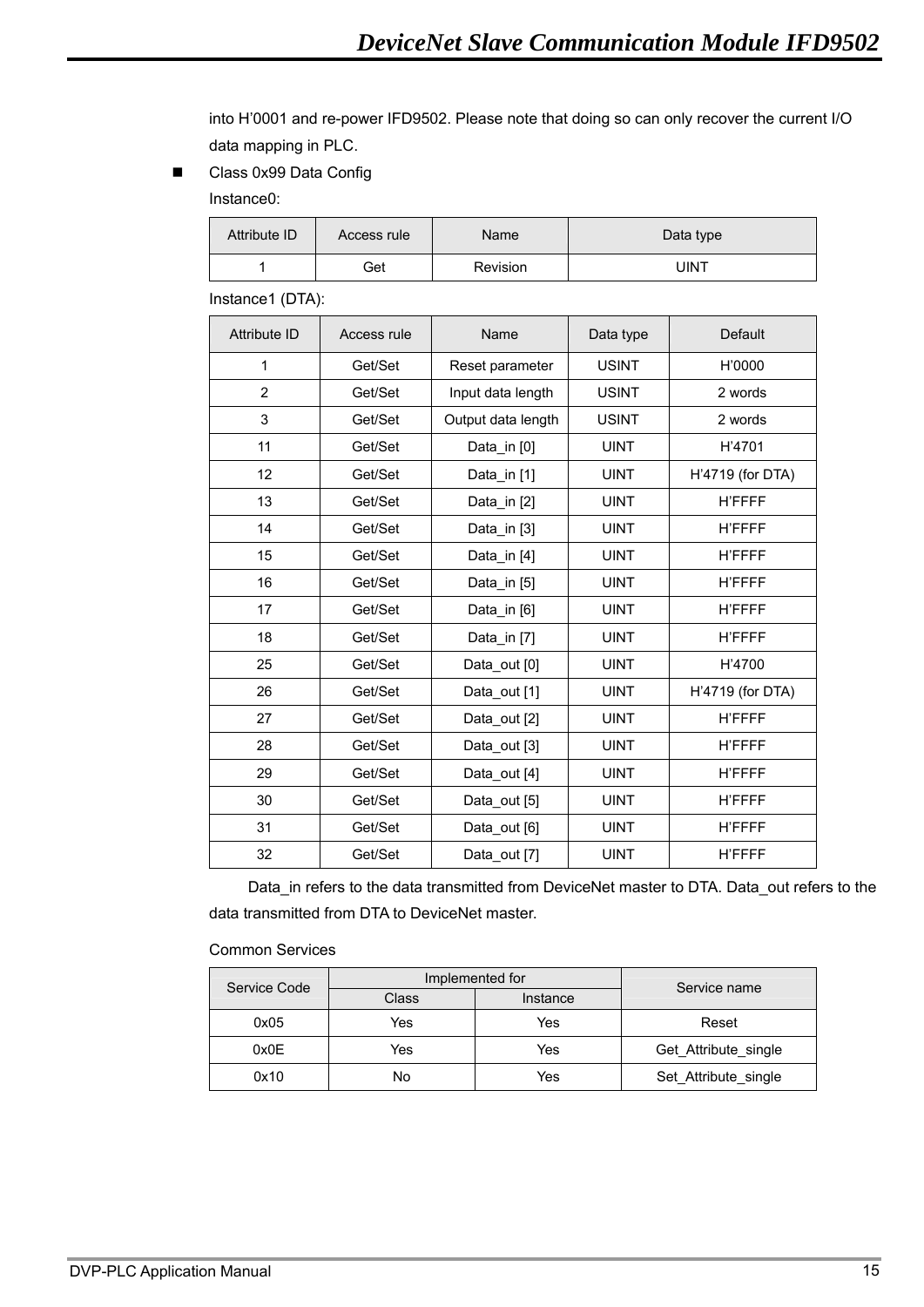

3.4 When IFD9502 is connected to Delta ASD-A series servo drive

1. Baud rate and the setting of communication format

Before connecting Delta servo drive to bus, set the node address of the servo drive as 01 and the communication format as 115,200; 7, E, 1; ASCII (the format is fixed; other formats will be invalid). Assume the equipment connected to IFD9502 is ASDA-A0121LA, you have to configure the following parameters before connecting the servo drive to IFD9502.

- $\bullet$  P3-00 = H'0001 (set node address to 1)
- $P3-01 = H'0005$  (set baud rate to 115,200 bps)
- $P3-02 = H'0001$  (set communication format as ASCII,  $7, E, 1$ )
- $\bullet$  P3-05 = H'0002 (select RS-485 communication)
- y P3-05 = H'0000 (select RS-232 communication)
- $P3-06 = H'00FF$  (set DI1 ~ DI8 to valid communication control)
- 2. Reading and modifying parameters
	- IFD9502 allows you to inquire Delta servo drive by explicit messages. The format of inquiry is shown in the table below.

| Byte position  | Data written into servo drive | Data read from servo drive  |
|----------------|-------------------------------|-----------------------------|
| 0              | Frag [0]+XID+MAC ID           | Frag [0]+XID+MAC ID         |
|                | $R/R$ [0]+Service code [0x10] | R/R [0]+Service code [0x0E] |
| $\overline{2}$ | Class ID [0x9A]               | Class ID [0x9A]             |
| 3              | Instance ID LSB               | Instance ID LSB             |
| $\overline{4}$ | Instance ID MSB               | Instance ID MSB             |
| 5              | Attribute ID                  | Attribute ID                |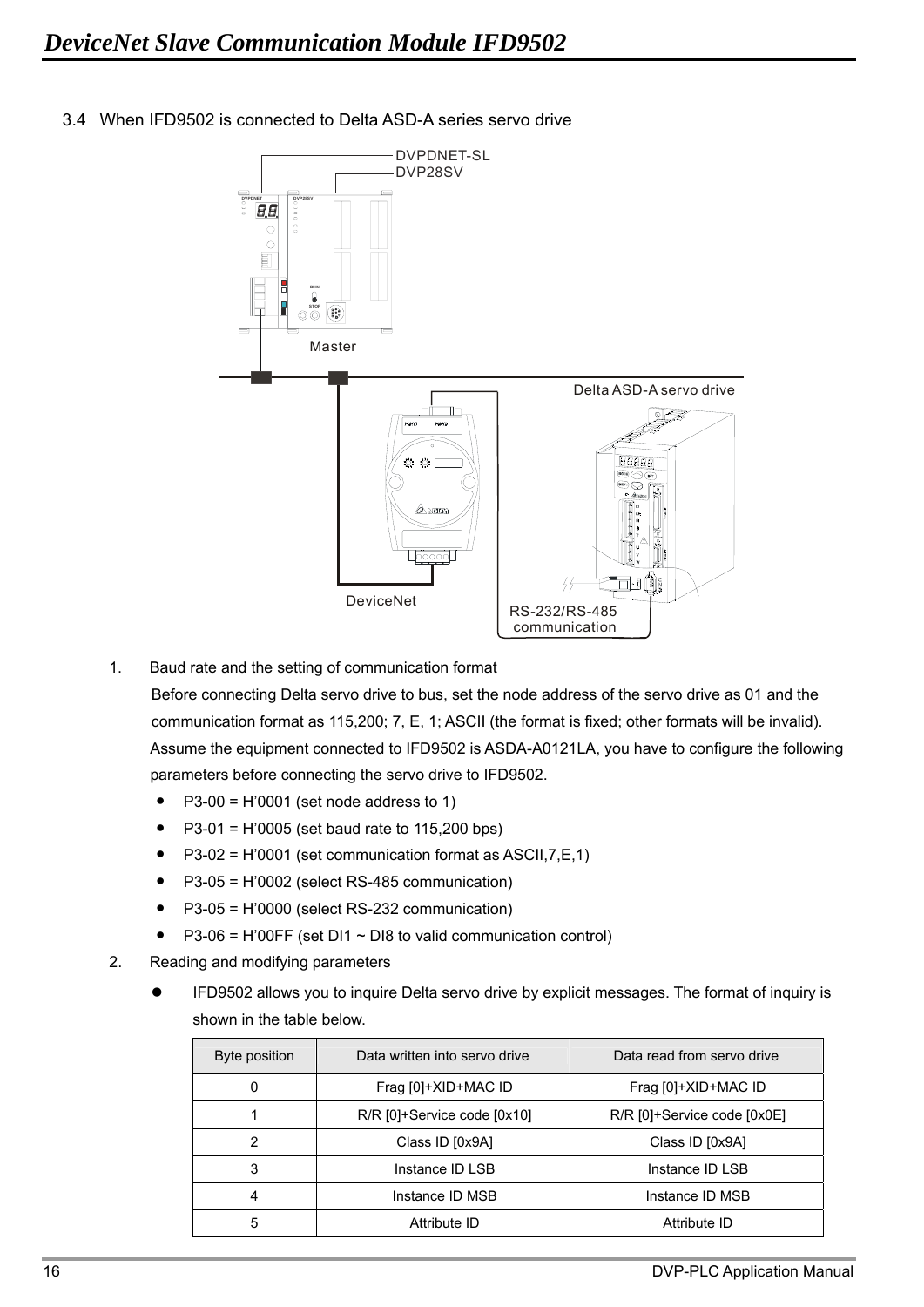| Byte position | Data written into servo drive | Data read from servo drive |  |  |  |  |  |
|---------------|-------------------------------|----------------------------|--|--|--|--|--|
|               | Service Data LSB              | N/A                        |  |  |  |  |  |
|               | Service Data MSB              | N/A                        |  |  |  |  |  |

#### Format of messages responded

| Byte position | Data written into servo drive | Data read from servo drive  |
|---------------|-------------------------------|-----------------------------|
|               | Frag [0]+XID+MAC ID           | Frag [0]+XID+MAC ID         |
|               | R/R [1]+Service code [0x10]   | R/R [1]+Service code [0x0E] |
|               | N/A                           | Response data LSB           |
|               | N/A                           | Response data MSB           |

#### **Note**

When modifying parameters in the parameter table of Delta ASD-A servo drive, make sure that the parameter allows you to modify it before you modify it.

#### 3. I/O data mapping (Default)

Servo drive  $\rightarrow$  DeviceNet master

| Node address of $ b15 b14 b13 b12 b11 b10 b9 $<br>servo drive |   |  |  |  |  |  |  | b8 | b7 | b <sub>6</sub> | b <sub>5</sub> | b <sub>4</sub>                | b3 | b2 | b0 |
|---------------------------------------------------------------|---|--|--|--|--|--|--|----|----|----------------|----------------|-------------------------------|----|----|----|
| H'0409                                                        | - |  |  |  |  |  |  |    |    |                |                | Digital output $DO1 \sim DO5$ |    |    |    |

#### DeviceNet Master  $\rightarrow$  Servo drive

| Node address of $ _{b15} _{b14} _{b13} _{b12} _{b11} _{b10} _{b9} _{b8} $<br>servo drive |   |  |  |  |  |  |  |  | b7 | b <sub>6</sub>               | b5 | b4 | b <sub>3</sub> |  | b0 |
|------------------------------------------------------------------------------------------|---|--|--|--|--|--|--|--|----|------------------------------|----|----|----------------|--|----|
| H'0407                                                                                   | - |  |  |  |  |  |  |  |    | Digital input $DI1 \sim DI8$ |    |    |                |  |    |

#### Explanation:

- When the equipment connected to IFD9502 is a servo drive, the length of data downloaded from IFD9502 to the servo drive is preset as 1 word at addresses H'0407 (corresponding address of  $DI1 \sim DI8$ ). IFD9502 is able to download maximum 16 words. The length of data uploaded to IFD9502 from the servo drive is preset as 1 word at addresses H'0409 (corresponding address of DO1 ~ DO5). IFD9502 is able to be uploaded maximum 16 words.
- The length of I/O data to be exchanged and address for mapping can be modified through changing Class9B s listed below. The modification will be valid after IFD9502 is re-powered. Maximum 32 words are allowed for I/O data exchange.
- If you are to return the I/O mapping to default setting, change Attribute1 of Instance1 of Class 0x9B into H'0001 and re-power IFD9502. Please note that doing so can only recover the current I/O data mapping in servo drive.
- Class 0x9B Data Config

Instance0:

| Attribute ID | Access rule | Name     | Data type |  |  |  |  |  |
|--------------|-------------|----------|-----------|--|--|--|--|--|
|              | Get         | Revision | UINT      |  |  |  |  |  |

Instance1: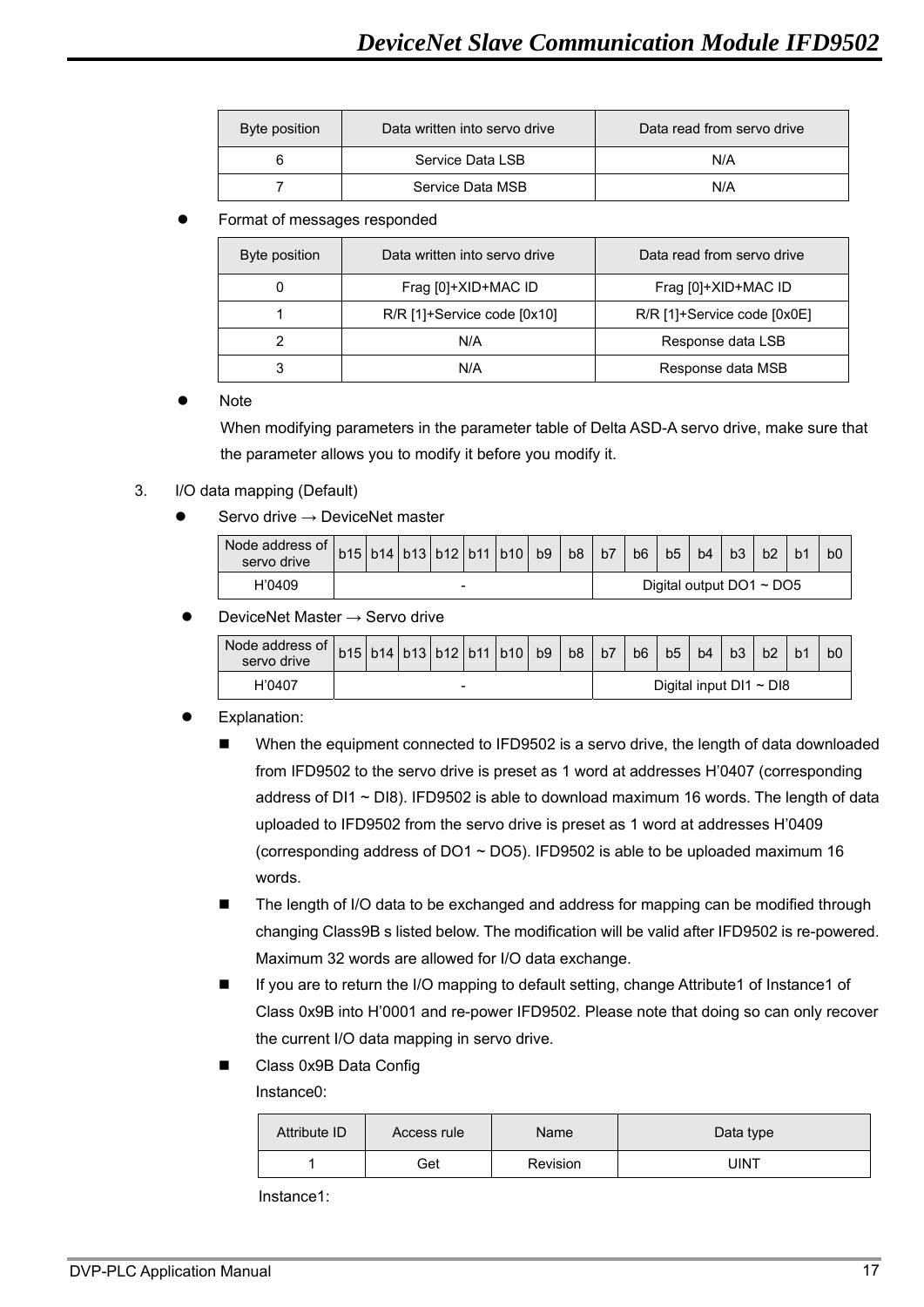| <b>Attribute ID</b> | Access rule | Name               | Data type    | Default       |
|---------------------|-------------|--------------------|--------------|---------------|
| $\mathbf{1}$        | Get/Set     | Reset parameter    | <b>USINT</b> | H'0000        |
| $\overline{2}$      | Get/Set     | Input data length  | <b>USINT</b> | 1 words       |
| 3                   | Get/Set     | Output data length | <b>USINT</b> | 1 words       |
| 11                  | Get/Set     | Data_in [0]        | <b>UINT</b>  | H'0407        |
| 12                  | Get/Set     | Data_in [1]        | <b>UINT</b>  | <b>H'FFFF</b> |
| 13                  | Get/Set     | Data_in [2]        | <b>UINT</b>  | <b>H'FFFF</b> |
| 14                  | Get/Set     | Data_in [3]        | <b>UINT</b>  | <b>H'FFFF</b> |
| 15                  | Get/Set     | Data_in [4]        | <b>UINT</b>  | <b>H'FFFF</b> |
| 16                  | Get/Set     | Data_in [5]        | <b>UINT</b>  | <b>H'FFFF</b> |
| 17                  | Get/Set     | Data_in [6]        | <b>UINT</b>  | <b>H'FFFF</b> |
| 18                  | Get/Set     | Data_in [7]        | <b>UINT</b>  | <b>H'FFFF</b> |
| 19                  | Get/Set     | Data_in [8]        | <b>UINT</b>  | <b>H'FFFF</b> |
| 20                  | Get/Set     | Data_in [9]        | <b>UINT</b>  | <b>H'FFFF</b> |
| 21                  | Get/Set     | Data_in [10]       | <b>UINT</b>  | <b>H'FFFF</b> |
| 22                  | Get/Set     | Data in [11]       | <b>UINT</b>  | <b>H'FFFF</b> |
| 23                  | Get/Set     | Data_in [12]       | <b>UINT</b>  | <b>H'FFFF</b> |
| 24                  | Get/Set     | Data_in [13]       | <b>UINT</b>  | <b>H'FFFF</b> |
| 25                  | Get/Set     | Data_in [14]       | <b>UINT</b>  | <b>H'FFFF</b> |
| 26                  | Get/Set     | Data_in [15]       | <b>UINT</b>  | <b>H'FFFF</b> |
| 31                  | Get/Set     | Data_out [0]       | <b>UINT</b>  | H'0409        |
| 32                  | Get/Set     | Data_out [1]       | <b>UINT</b>  | <b>H'FFFF</b> |
| 33                  | Get/Set     | Data_out [2]       | <b>UINT</b>  | <b>H'FFFF</b> |
| 34                  | Get/Set     | Data_out [3]       | <b>UINT</b>  | <b>H'FFFF</b> |
| 35                  | Get/Set     | Data_out [4]       | <b>UINT</b>  | <b>H'FFFF</b> |
| 36                  | Get/Set     | Data_out [5]       | <b>UINT</b>  | <b>H'FFFF</b> |
| 37                  | Get/Set     | Data_out [6]       | <b>UINT</b>  | <b>H'FFFF</b> |
| 38                  | Get/Set     | Data out [7]       | <b>UINT</b>  | <b>H'FFFF</b> |
| 39                  | Get/Set     | Data_out [8]       | <b>UINT</b>  | <b>H'FFFF</b> |
| 40                  | Get/Set     | Data out [9]       | <b>UINT</b>  | <b>H'FFFF</b> |
| 41                  | Get/Set     | Data_out [10]      | <b>UINT</b>  | <b>H'FFFF</b> |
| 42                  | Get/Set     | Data out [11]      | <b>UINT</b>  | <b>H'FFFF</b> |
| 43                  | Get/Set     | Data out [12]      | <b>UINT</b>  | <b>H'FFFF</b> |
| 44                  | Get/Set     | Data_out [13]      | <b>UINT</b>  | <b>H'FFFF</b> |
| 45                  | Get/Set     | Data_out [14]      | <b>UINT</b>  | <b>H'FFFF</b> |
| 46                  | Get/Set     | Data_out [15]      | <b>UINT</b>  | <b>H'FFFF</b> |

Data\_in refers to data transmitted from DeviceNet master to servo drive. Data\_out refers to data transmitted from the servo drive to DeviceNet master.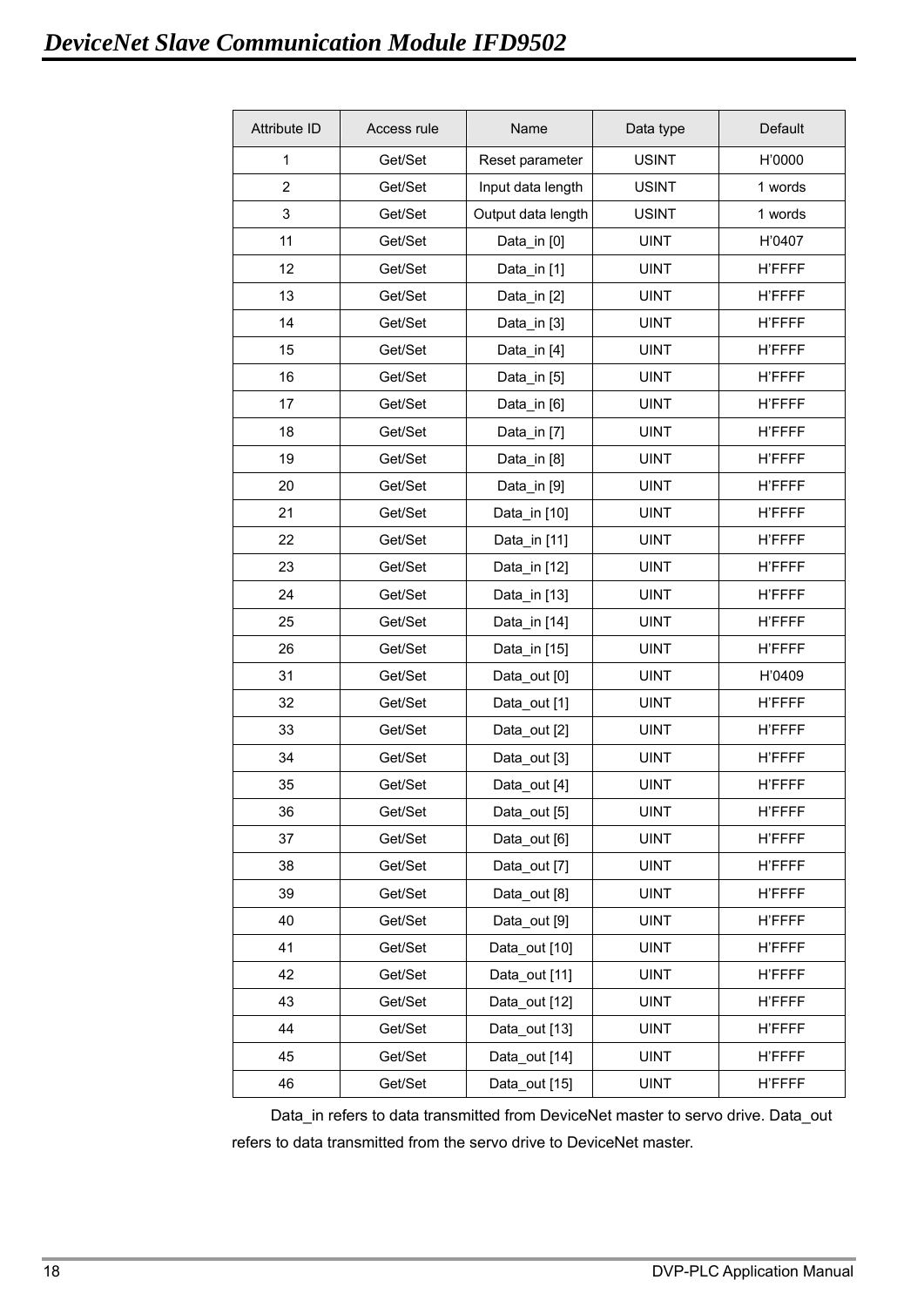

3.5 When IFD9502 is connected to Delta DOP-A series human machine interface

- 1. Baud rate and the setting of communication format
	- Before connecting the Delta HMI to bus, set the node address of HMI as 01 and the communication format as 115,200; 7, E, 1; ASCII (the format is fixed; other formats will be invalid).
	- When IFD9502 is connected to Delta DOP series HMI, please set up the baud rate and format following the procedure listed below.
		- Open software Screen Editor and select "File>>New". You will see the dialog box as below.

| <b>New Application</b>        |        | ×      |
|-------------------------------|--------|--------|
| Application Name              |        |        |
| HMI                           |        |        |
| Screen Name                   |        |        |
| Screen 1                      |        |        |
| Screen ID                     |        |        |
| 1                             |        |        |
| HMI                           |        |        |
| $\Box$ DOP-A57CSTD 256 Colors |        |        |
| Base Port Controller          |        |        |
| $\mathcal J$ Delta DVP PLC    |        |        |
| Printer                       |        | OК     |
| <b>ANULL</b>                  | $\sim$ | Cancel |
|                               |        |        |

- Follow  $\widehat{1}$  and set the Base Port Controller to "Delta DVP PLC". Click "OK" to create a new file.
- Select "Options>>Configuration>>Communication" and you will see the dialog box as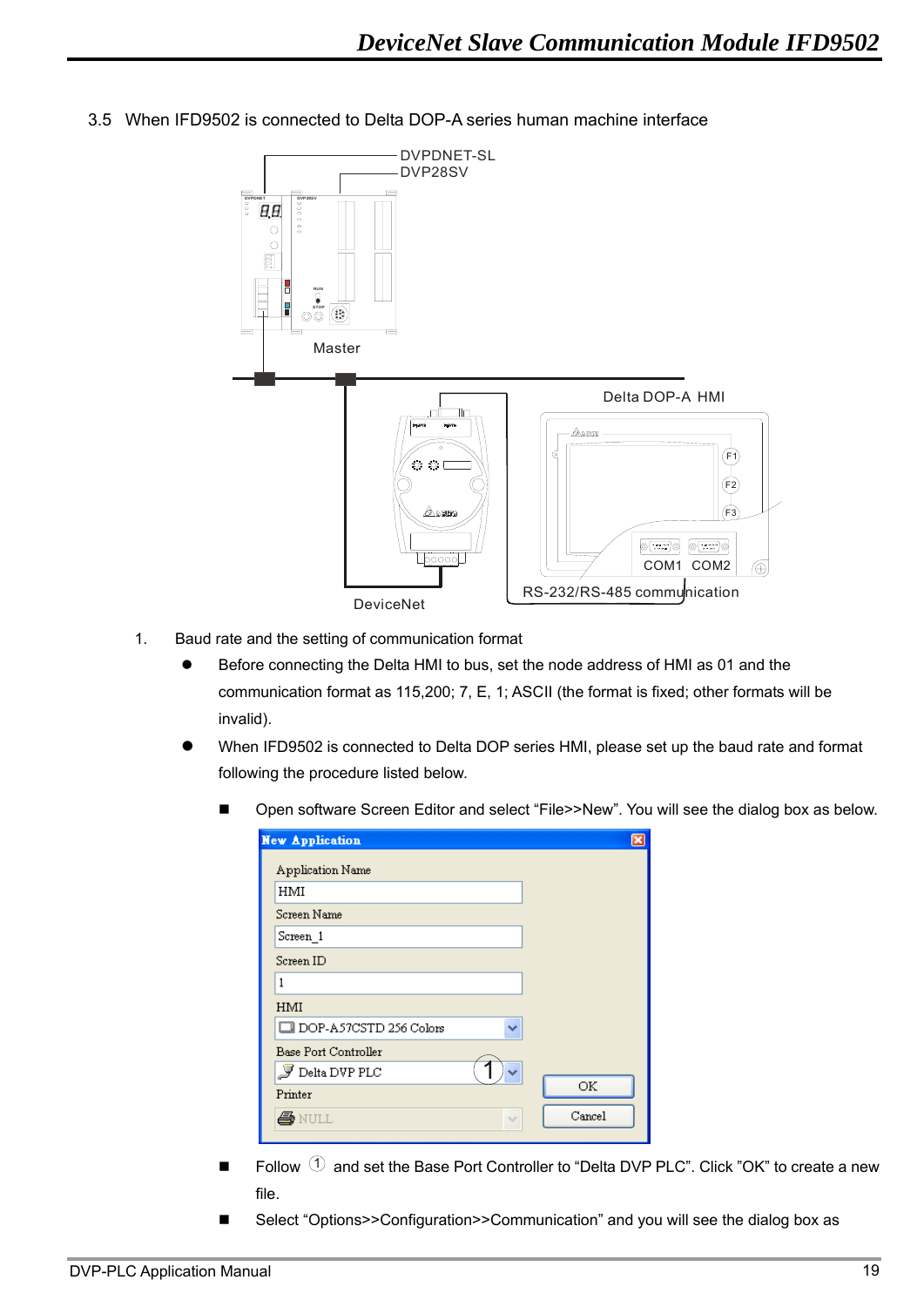below.

| Link Name<br>Num.                |            |    | Controller         |             | <b>bbA</b>                                |
|----------------------------------|------------|----|--------------------|-------------|-------------------------------------------|
| <b>Base Port</b><br>$\mathbf{1}$ |            |    | Delta DVP PLC      |             | Delete                                    |
|                                  |            |    |                    |             | Modify                                    |
|                                  |            |    |                    |             |                                           |
|                                  |            |    |                    |             |                                           |
| Controller Settings              |            |    |                    |             |                                           |
| COM Port                         | COM2<br>v  |    | <b>HMI</b> Station | 0           | ÷                                         |
| Password                         | 12345678   |    | PLC Station        | 1           | $\left( 2\right)$<br>$\ddot{\phantom{0}}$ |
| Comm. Delay Time 0               | ¢          | ms | Interface          | RS232       | v                                         |
| Timeout                          | ÷<br>300   | ms | Data Bits          | 7 Bits      | $\boxed{3}$<br>↩                          |
|                                  | 3          |    | Stop Bits          | 1 Bits      | $\overline{4}$<br>×                       |
|                                  |            |    | <b>Baud Rate</b>   | 9600        | $\widehat{5}$<br>v                        |
| Optimize                         | Size Limit |    | Parity             | <b>Even</b> | 6<br>v                                    |
| Retry Count                      | ÷          |    |                    |             |                                           |

- Follow  $(2) \sim (6)$  and set the PLC Station to 1 and communication format to 115,200, 7, E, 1, ASCII. Click "OK".
- When IFD9502 is connected to TP04/TP02, please set up the baud rate and format following the procedure listed below.
	- Open TPEditor and select "File>>New". You will see the dialog box as below.

| <b>New Project</b> |  |
|--------------------|--|
| Set Device Type    |  |
| DELTA PLC          |  |
| TP Type            |  |
| TP04G              |  |
| File Name          |  |
| T <sub>pe</sub> o  |  |
| ΟK<br>Cancel       |  |

- $\blacksquare$  Follow  $\textcircled{1}$  and set the Device Type to "Delta PLC". Click "OK" to create a new file.
- Select "Tools>>TP Object Communication Default Setting" and you will see the dialog box as below.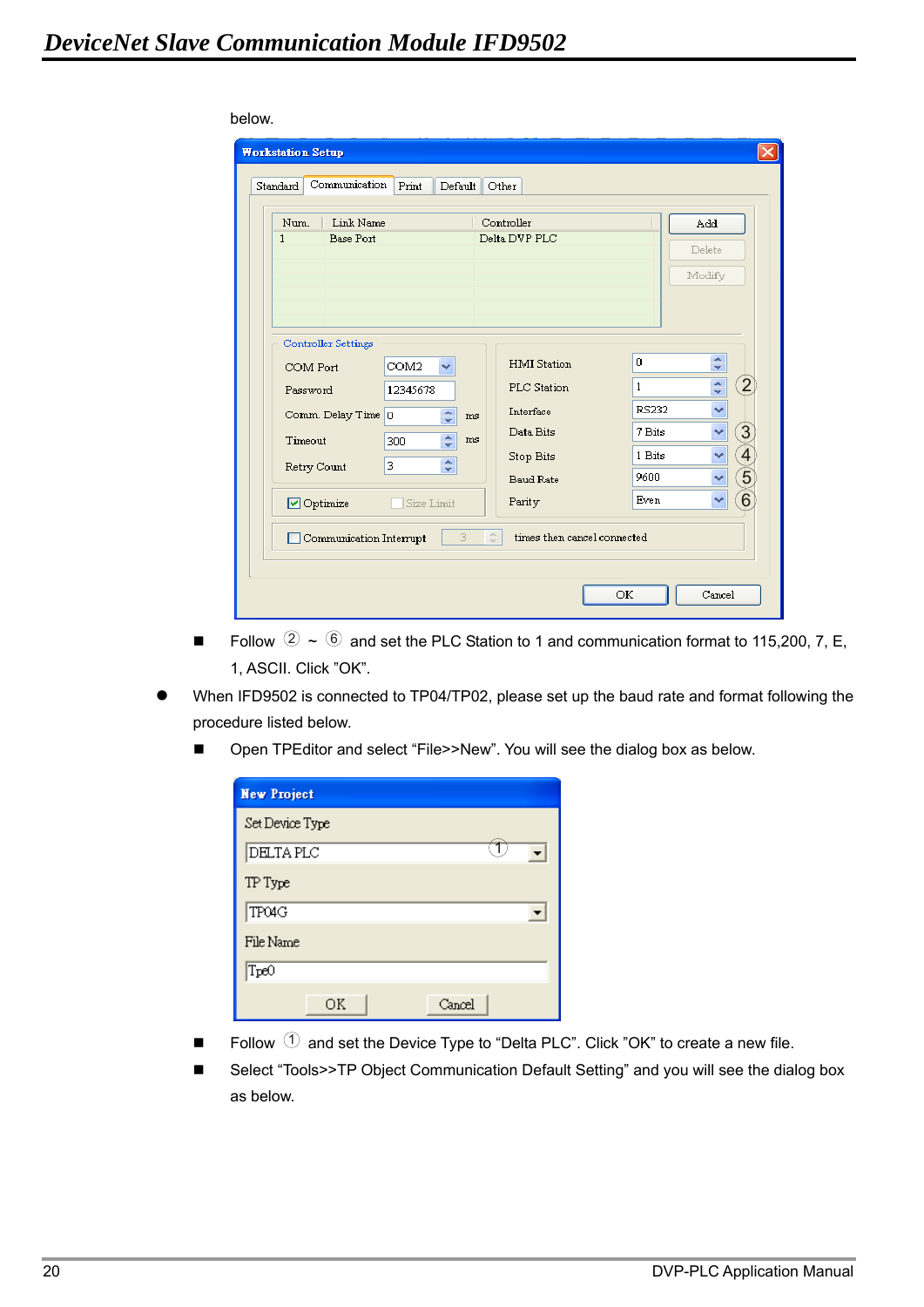

- Follow  $(2)$   $(3)$  and set PLC ID to "1". Check "Select Default PLC ID" and click "OK" to complete the setting.
- 2. I/O data mapping (Default)
	- DOP series HMI writes IFD9502

| Node address of<br><b>IFD9502</b> |                                |  |  |  | b15 b14 b13 b12 b11 b10 b9     |  | b8 | b7 | b6 | b5 | b4 | b3 | b2 | b <sub>1</sub> | b0 |
|-----------------------------------|--------------------------------|--|--|--|--------------------------------|--|----|----|----|----|----|----|----|----------------|----|
| D0                                | DOP writes register of IFD9502 |  |  |  |                                |  |    |    |    |    |    |    |    |                |    |
| D1                                | DOP writes register of IFD9502 |  |  |  |                                |  |    |    |    |    |    |    |    |                |    |
| D2                                |                                |  |  |  | DOP writes register of IFD9502 |  |    |    |    |    |    |    |    |                |    |
| D3                                | DOP writes register of IFD9502 |  |  |  |                                |  |    |    |    |    |    |    |    |                |    |

 $IFD9502 \rightarrow DeviceNet master$ 

| Node address of<br><b>IFD9502</b> |                        | b15 b14 b13 b12 b11 b10 b9 b8 |  |  |  |  |  | b7 | b6 | b5 | b4 | b3 | b2 | b <sub>1</sub> | b0 |
|-----------------------------------|------------------------|-------------------------------|--|--|--|--|--|----|----|----|----|----|----|----------------|----|
| D <sub>0</sub>                    | Content of register D0 |                               |  |  |  |  |  |    |    |    |    |    |    |                |    |
| D1                                | Content of register D1 |                               |  |  |  |  |  |    |    |    |    |    |    |                |    |
| D <sub>2</sub>                    | Content of register D2 |                               |  |  |  |  |  |    |    |    |    |    |    |                |    |
| D3                                | Content of register D3 |                               |  |  |  |  |  |    |    |    |    |    |    |                |    |

DOP series HMI reads IFD9502

| Node address of<br><b>IFD9502</b> |                               |  | $b15$  b14 b13 b12 b11 b10 b9 b8 |  |  |  |  | b7 | b <sub>6</sub> | b5 | b4 | b3 | b2 | b <sub>1</sub> | b <sub>0</sub> |
|-----------------------------------|-------------------------------|--|----------------------------------|--|--|--|--|----|----------------|----|----|----|----|----------------|----------------|
| D32                               | DOP reads register of IFD9502 |  |                                  |  |  |  |  |    |                |    |    |    |    |                |                |
| D <sub>33</sub>                   | DOP reads register of IFD9502 |  |                                  |  |  |  |  |    |                |    |    |    |    |                |                |
| D34                               | DOP reads register of IFD9502 |  |                                  |  |  |  |  |    |                |    |    |    |    |                |                |
| D35                               | DOP reads register of IFD9502 |  |                                  |  |  |  |  |    |                |    |    |    |    |                |                |

DeviceNet master → IFD9502

| Node address of<br><b>IFD9502</b> |                         |  |  |  | b15 b14 b13 b12 b11 b10 b9 |  | b8 | b7 | b <sub>6</sub> | b <sub>5</sub> | b4 | b <sub>3</sub> | b2 | b <sup>1</sup> | bC |
|-----------------------------------|-------------------------|--|--|--|----------------------------|--|----|----|----------------|----------------|----|----------------|----|----------------|----|
| D <sub>32</sub>                   | Content of register D32 |  |  |  |                            |  |    |    |                |                |    |                |    |                |    |
| D <sub>33</sub>                   | Content of register D33 |  |  |  |                            |  |    |    |                |                |    |                |    |                |    |
| D <sub>34</sub>                   | Content of register D34 |  |  |  |                            |  |    |    |                |                |    |                |    |                |    |
| D35                               | Content of register D35 |  |  |  |                            |  |    |    |                |                |    |                |    |                |    |

## Explanation

■ When the equipment connected to IFD9502 is DOP series HMI, the length of data written to IFD9502 from DOP is preset as 4 words from the preset devices  $D0 \sim D3$ . The maximum length of data written from DOP series HMI to device D of IFD9502 is 32 words. The length of data in IFD9502 read by DOP series HMI is preset as 4 words from the preset devices D32 ~ D35. The maximum length of data in device D of IFD9502 read by DOP series HMI is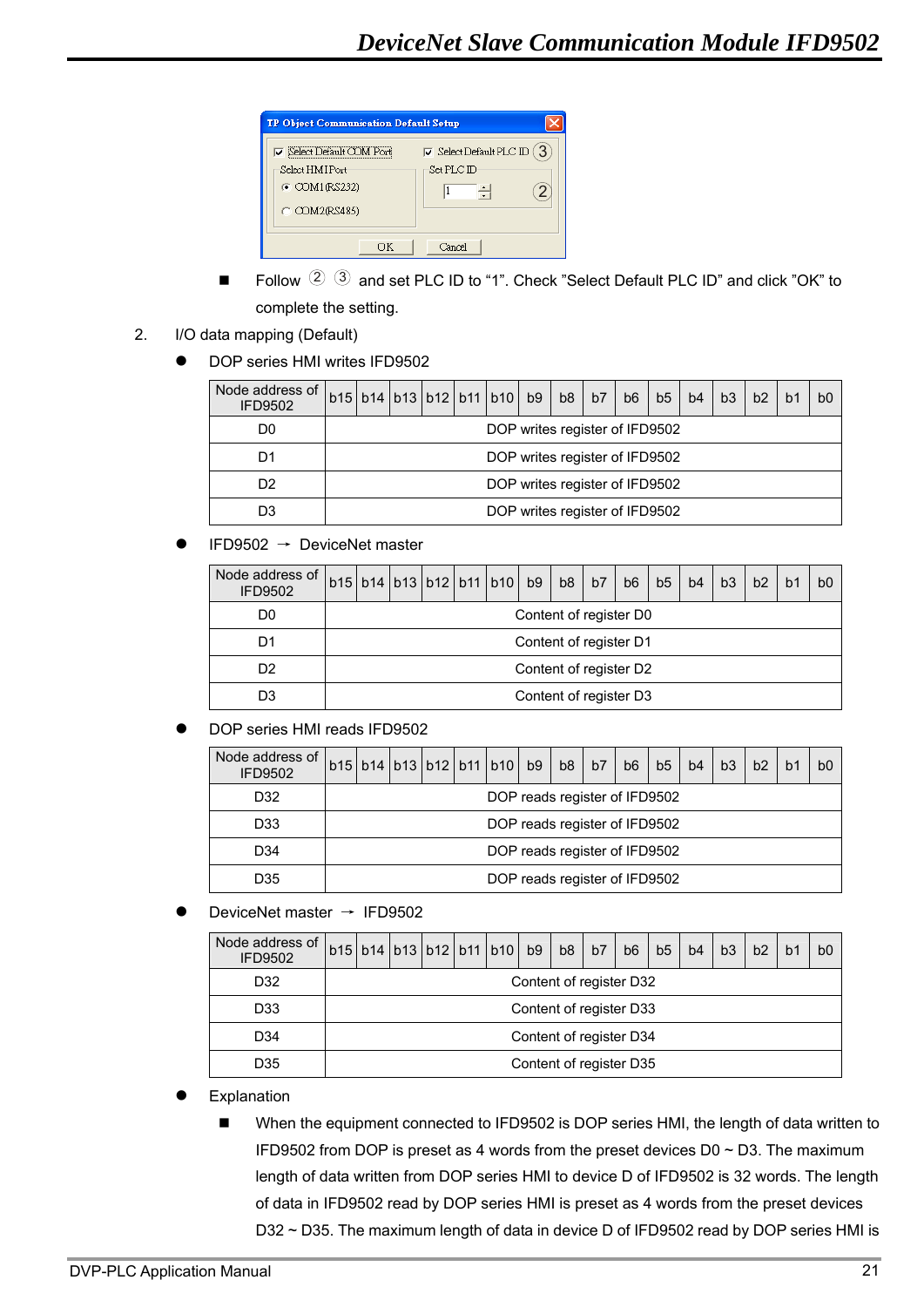32 words.

- The length of I/O data to be exchanged can be modified through changing Class9C as listed below, but the start device of I/O mapping cannot be changed. The modification will be valid after IFD9502 is re-powered. Maximum 64 words are allowed for I/O data exchange.
- If you are to return the I/O mapping to default setting, change Attribute1 of Instance1 of Class 0x9C into H'0001 and re-power IFD9502. Please note that doing so can only recover the current I/O data mapping in HMI.
- Class 0x9C Data Config

Instance0:

| Attribute ID | Access rule | Name     | Data type   |
|--------------|-------------|----------|-------------|
|              | Get         | Revision | <b>UINT</b> |

Instance1:

| Attribute ID | Access rule | Name                  | Data yype    | Default |
|--------------|-------------|-----------------------|--------------|---------|
|              | Get/Set     | Reset parameter       | <b>USINT</b> | H'0000  |
| າ            | Get/Set     | Input data length     | <b>USINT</b> | 4 words |
| 3            | Get/Set     | Output data<br>length | <b>USINT</b> | 4 words |

#### 3.6 When IFD9502 is connected to custom equipment

In the custom mode, IFD9502 can still establish EXP/IO connection when there is no equipment connected to

it.

1. Settings of the equipment connected to IFD9502 in custom mode

Before connecting the custom equipment to bus through IFD9502, you have to configure and check the following parameters.

- Configuration of the equipment: RS-485 or RS-232 communication
- Node address of the equipment: 01
- Baud rate of the equipment: 19,200bps
- Communication format of the equipment: 8, N, 2, RTU
- According to the actual need, configure the I/O mapping between IFD9502 and the equipment in the configuration software.
- 2. Reading and modifying parameters in the custom equipment
	- IFD9502 allows you to inquire the custom equipment by explicit messages (fits in Modbus protocol). The format of inquiry is shown in the table below.

| Byte position | Data written into custom equipment | Data read from custom equipment |
|---------------|------------------------------------|---------------------------------|
| 0             | Frag [0]+XID+MAC ID                | Frag [0]+XID+MAC ID             |
|               | R/R [0]+Service code [0x10]        | R/R [0]+Service code [0x0E]     |
|               | Class ID [0x9E]                    | Class ID [0x9E]                 |
| 3             | Instance ID LSB                    | Instance ID LSB                 |
| 4             | Instance ID MSB                    | Instance ID MSB                 |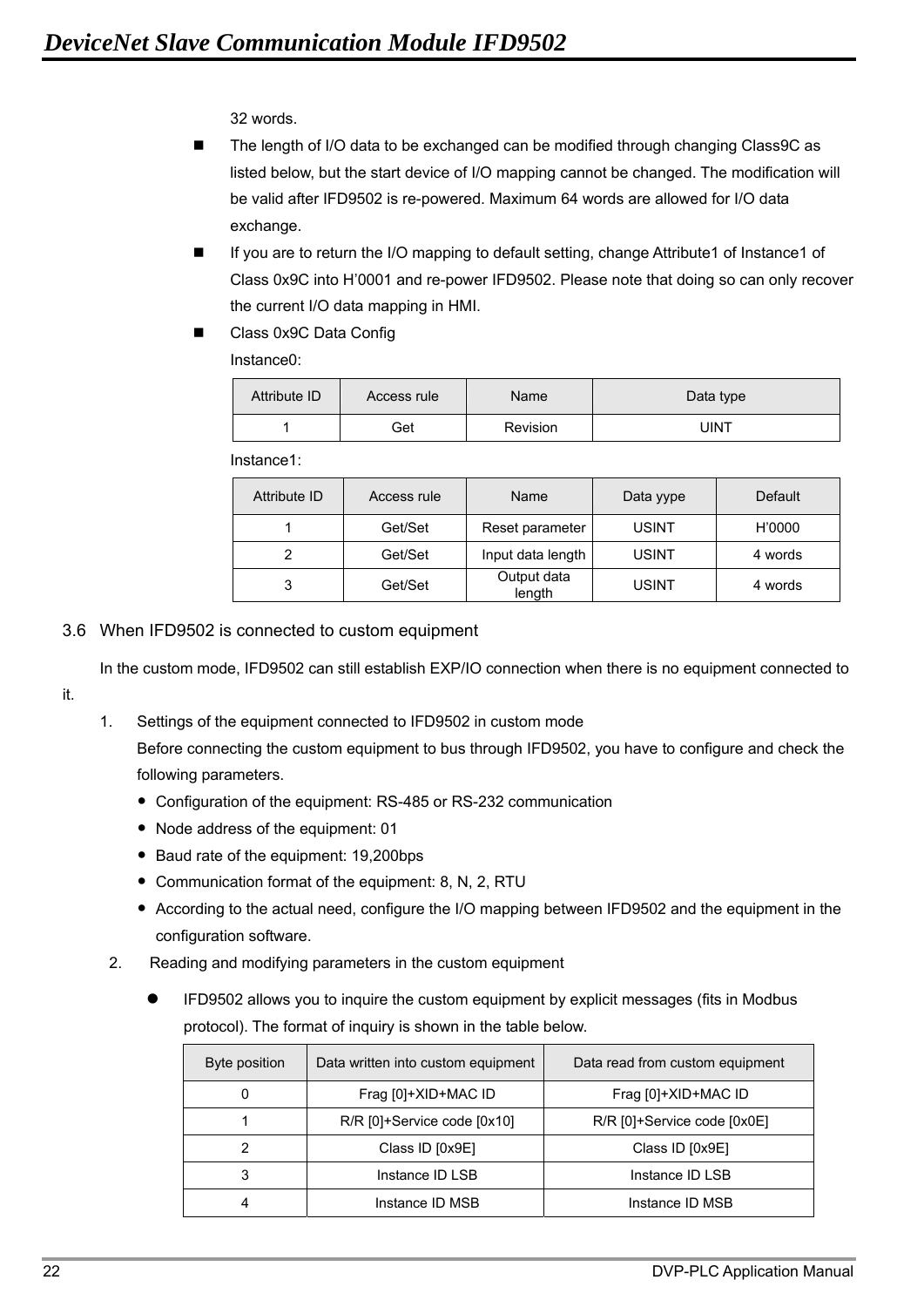| Byte position | Data written into custom equipment | Data read from custom equipment |
|---------------|------------------------------------|---------------------------------|
| 5             | Attribute ID                       | Attribute ID                    |
|               | Service Data LSB                   | N/A                             |
|               | Service Data MSB                   | N/A                             |

#### Format of messages responded:

| Byte position | Data written into custom equipment | Data read from custom equipment |
|---------------|------------------------------------|---------------------------------|
|               | Frag [0]+XID+MAC ID                | Frag [0]+XID+MAC ID             |
|               | R/R [1]+Service code [0x10]        | R/R [1]+Service code [0x0E]     |
| 2             | N/A                                | Response data LSB               |
|               | N/A                                | Response data MSB               |

#### 3. Class 0x9E Custom\_Parameter

Class attributes

| Attribute ID | Access rule | Name     | Data type |
|--------------|-------------|----------|-----------|
|              | Get         | Revision | JINT      |

Instance 1: Parameter Instance 1 through N

#### Parameter attribute

| Attribute ID | Access rule | Name            | Data type                |
|--------------|-------------|-----------------|--------------------------|
|              | Get/Set     | Parameter Value | $\overline{\phantom{0}}$ |

Common Services

| Service Code |            | Implemented for | Service Name         |
|--------------|------------|-----------------|----------------------|
|              | Class      | Instance        |                      |
| 0x0E         | Yes<br>Yes |                 | Get Attribute Single |
| 0x10         | Yes<br>No  |                 | Set Attribute Single |

#### Explanation

- When you need to use DeviceNet Config software to read the parameters in the custom equipment, you have to first make sure that the equipment supports the Modbus function code, 0x03 (read), 0x06 (write) and so on.
- You have to acquire the Modbus address of the parameter before reading the parameter.
- How to read: Plus 0x0001 in Modbus address as Instance value and 0x0001 as Attribute value.
- Assume you read the Modbus address of the custom equipment as 0x011E, use DeviceNet Config software and read Instance = 0x011E + 0x0001 and Attribute = 0x01.
- 4. I/O data mapping (Default)
	- Custom equipment  $\rightarrow$  DeviceNet master

| Node address of custom<br>equipment | b15 b14 b13 b12 b11 b10  b9   b8   b7   b6 |  |  |                                     |  |  | b <sub>5</sub> | b4 | b3 | b2 | b0 |
|-------------------------------------|--------------------------------------------|--|--|-------------------------------------|--|--|----------------|----|----|----|----|
| H'2101                              |                                            |  |  | Relevant to the equipment connected |  |  |                |    |    |    |    |
| H'2102                              |                                            |  |  | Relevant to the equipment connected |  |  |                |    |    |    |    |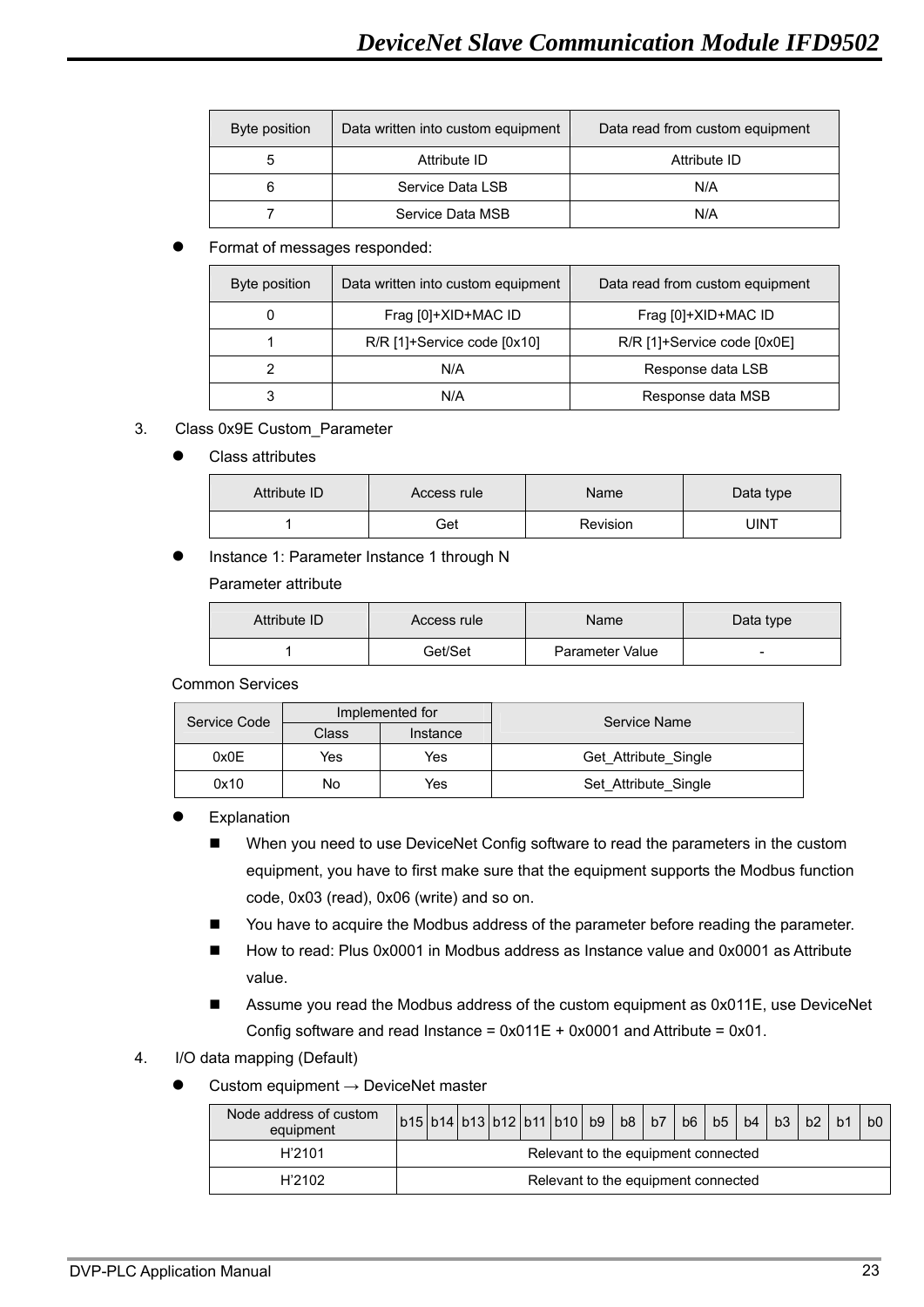DeviceNet master  $\rightarrow$  custom equipment

| Node address of custom<br>equipment | $\vert$ b15 $\vert$ b14 $\vert$ b13 $\vert$ b12 $\vert$ b11 $\vert$ b10 $\vert$ b9 $\vert$ b8 $\vert$ b7 $\vert$ b6 $\vert$ b5 $\vert$ |  |  |  |  |  |  |  |  |  |  | b4 | b3 | b2 |  | b <sub>0</sub> |
|-------------------------------------|----------------------------------------------------------------------------------------------------------------------------------------|--|--|--|--|--|--|--|--|--|--|----|----|----|--|----------------|
| H'2000                              | Relevant to the equipment connected                                                                                                    |  |  |  |  |  |  |  |  |  |  |    |    |    |  |                |
| H'2001                              | Relevant to the equipment connected                                                                                                    |  |  |  |  |  |  |  |  |  |  |    |    |    |  |                |

#### Explanation

 When the equipment connected to IFD9502 is custom equipment, the length of data downloaded from IFD9502 to the equipment is preset as 2 words at addresses H'2101 and H'2102. IFD9502 is able to download maximum 4 words. The length of data uploaded to IFD9502 from the equipment is preset as 2 words at addresses H'2000 and H'2001. IFD9502 is able to be uploaded maximum 4 words. The I/O mapping can be modified by changing Class9F.

■ The length of I/O data to be exchanged and address for mapping can be modified through changing Class9F as listed below. The modification will be valid after IFD9502 is re-powered. Maximum 8 words are allowed for I/O data exchange.

- If you are to return the I/O mapping to default setting, change Attribute1 of Instance1 of Class 0x9F into H'0001 and re-power IFD9502. Please note that doing so can only recover the current I/O data mapping in the custom equipment.
- Class 0x9F Custom Data Config

Instance0:

| Attribute ID | Access rule | Name            | Data type |
|--------------|-------------|-----------------|-----------|
|              | Get         | <b>Revision</b> | UINT      |

| Attribute ID   | Access rule | Name               | Data type    | <b>Default</b> |
|----------------|-------------|--------------------|--------------|----------------|
| $\mathbf{1}$   | Get/Set     | Reset parameter    | <b>USINT</b> | H'0000         |
| $\overline{2}$ | Get/Set     | Input data length  | <b>USINT</b> | 2 words        |
| 3              | Get/Set     | Output data length | USINT        | 2 words        |
| 9              | Get/Set     | Data_in [0]        | <b>UINT</b>  | H'2000         |
| 10             | Get/Set     | Data_in [1]        | <b>UINT</b>  | H'2001         |
| 11             | Get/Set     | Data in $[2]$      | <b>UINT</b>  | <b>H'FFFF</b>  |
| 12             | Get/Set     | Data in $[3]$      | <b>UINT</b>  | <b>H'FFFF</b>  |
| 17             | Get/Set     | Data_out [0]       | <b>UINT</b>  | H'2101         |
| 18             | Get/Set     | Data_out [1]       | <b>UINT</b>  | H'2102         |
| 19             | Get/Set     | Data_out [2]       | <b>UINT</b>  | <b>H'FFFF</b>  |
| 20             | Get/Set     | Data_out [3]       | <b>UINT</b>  | <b>H'FFFF</b>  |

Instance1:

If IFD9502 fails to connect to DeviceNet by explicit messages due to the modification on the I/O mapping between IFD9502 and the equipment connected to it (e.g. dlen in, dlen\_out, data\_in, data\_out, etc), the I/O mapping between IFD9502 and the equipment connected to it will not be able to return to default setting through explicit messages.

 In the custom mode, DNAIFD9502 can still establish EXP/IO connection when there is no equipment connected to it and the I/O mapping of IFD9502 can be returned to default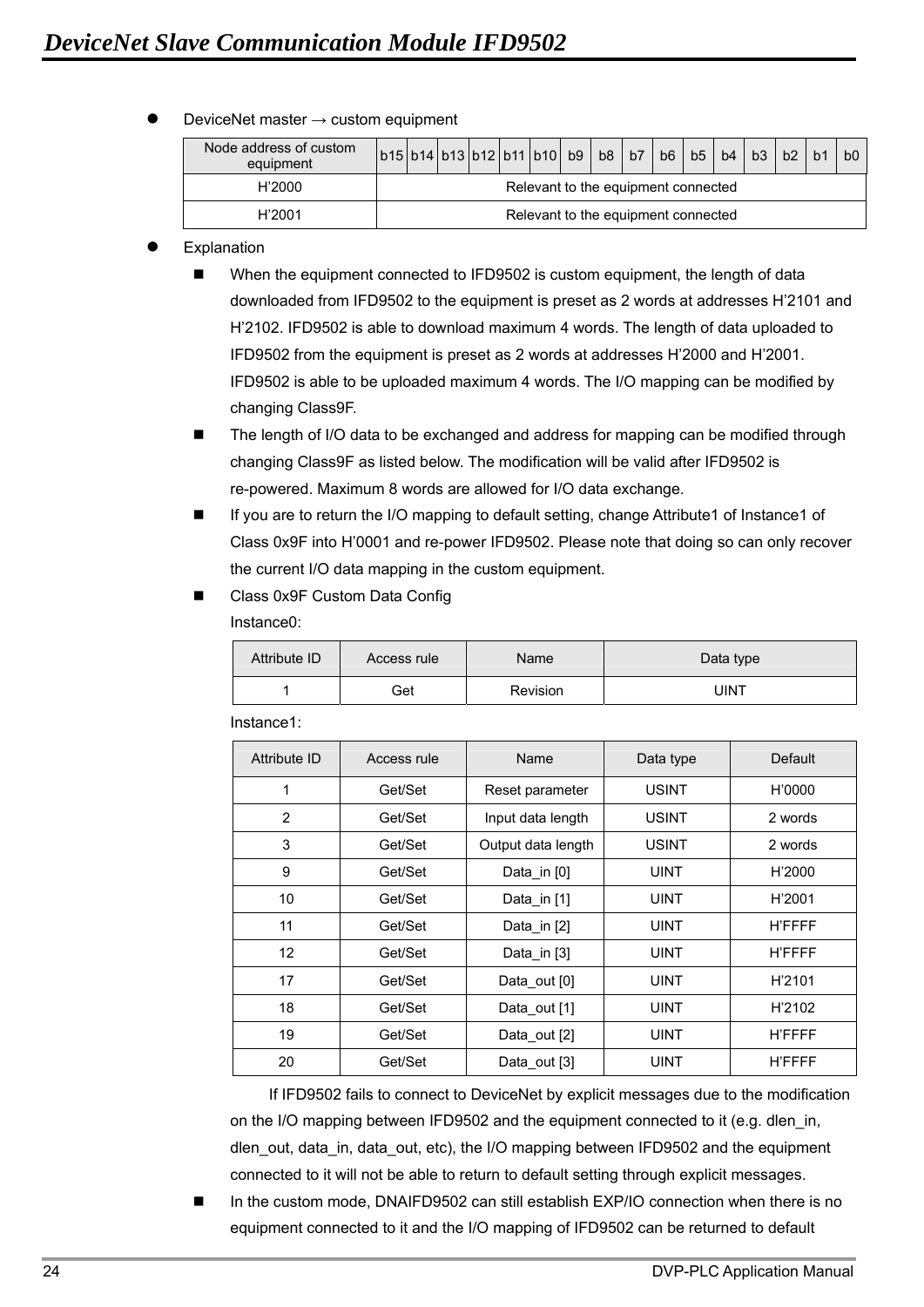#### setting.

Instance2 EEPROM read/write:

| Attribute ID (decimal) | Access rule | Name                   | Default |
|------------------------|-------------|------------------------|---------|
| 30                     | Get/Set     | AMD reset parameter    | H'0000  |
| 71                     | Get/Set     | PLC reset parameter    | H'0000  |
| 90                     | Get/Set     | DTA reset parameter    | H'0000  |
| 150                    | Get/Set     | ASDA reset parameter   | H'0000  |
| 224                    | Get/Set     | DOP reset parameter    | H'0000  |
| 200                    | Get/Set     | Custom reset parameter | H'0000  |

In the custom mode, if you are to return the I/O mapping of AC motor drive to default setting, change Attribute30 of Instance2 of Class 0x9F into H'0001 and re-power IFD9502.

In the custom mode, if you are to return the I/O mapping of PLC to default setting, change Attribute71 of Instance2 of Class 0x9F into H'0001 and re-power IFD9502.

In the custom mode, if you are to return the I/O mapping of temperature controller to default setting, change Attribute90 of Instance2 of Class 0x9F into H'0001 and re-power IFD9502.

In the custom mode, if you are to return the I/O mapping of servo drive to default setting, change Attribute150 of Instance2 of Class 0x9F into H'0001 and re-power IFD9502.

In the custom mode, if you are to return the I/O mapping of HMI to default setting, change Attribute224of Instance2 of Class 0x9F into H'0001 and re-power IFD9502.

In the custom mode, if you are to return the I/O mapping of the custom equipment to default setting, change Attribute200 of Instance2 of Class 0x9F into H'0001 and re-power IFD9502.

Common Services:

| Service Code |       | Implemented for | Service name         |  |
|--------------|-------|-----------------|----------------------|--|
|              | Class | Instance        |                      |  |
| 005          | Yes   | Yes             | Reset                |  |
| 0x0E         | Yes   | Yes             | Get Attribute Single |  |
| 0x10         | No    | Yes             | Set Attribute Single |  |

Instance3 Modbus baud rate setting

| Attribute ID<br>(decimal) | Access rule | Name                     | Range<br>(Note 1) | Default value<br>(Note 1) |
|---------------------------|-------------|--------------------------|-------------------|---------------------------|
|                           | Get/Set     | AMD baud rate setting    | $1 - 2$           | 2                         |
| 2                         | Get/Set     | PLC baud rate setting    | $1 - 4$           | 4                         |
| 3                         | Get/Set     | DT baud rate setting     | $1 - 2$           | 2                         |
| 4                         | Get/Set     | ASDA baud rate setting   | $1 - 4$           |                           |
| 5                         | Get/Set     | DOP baud rate setting    | $1 - 4$           | 4                         |
| 6                         | Get/Set     | CUSTOM baud rate setting | $1 - 4$           |                           |

Note 1: The baud rates of the codes are in the table below.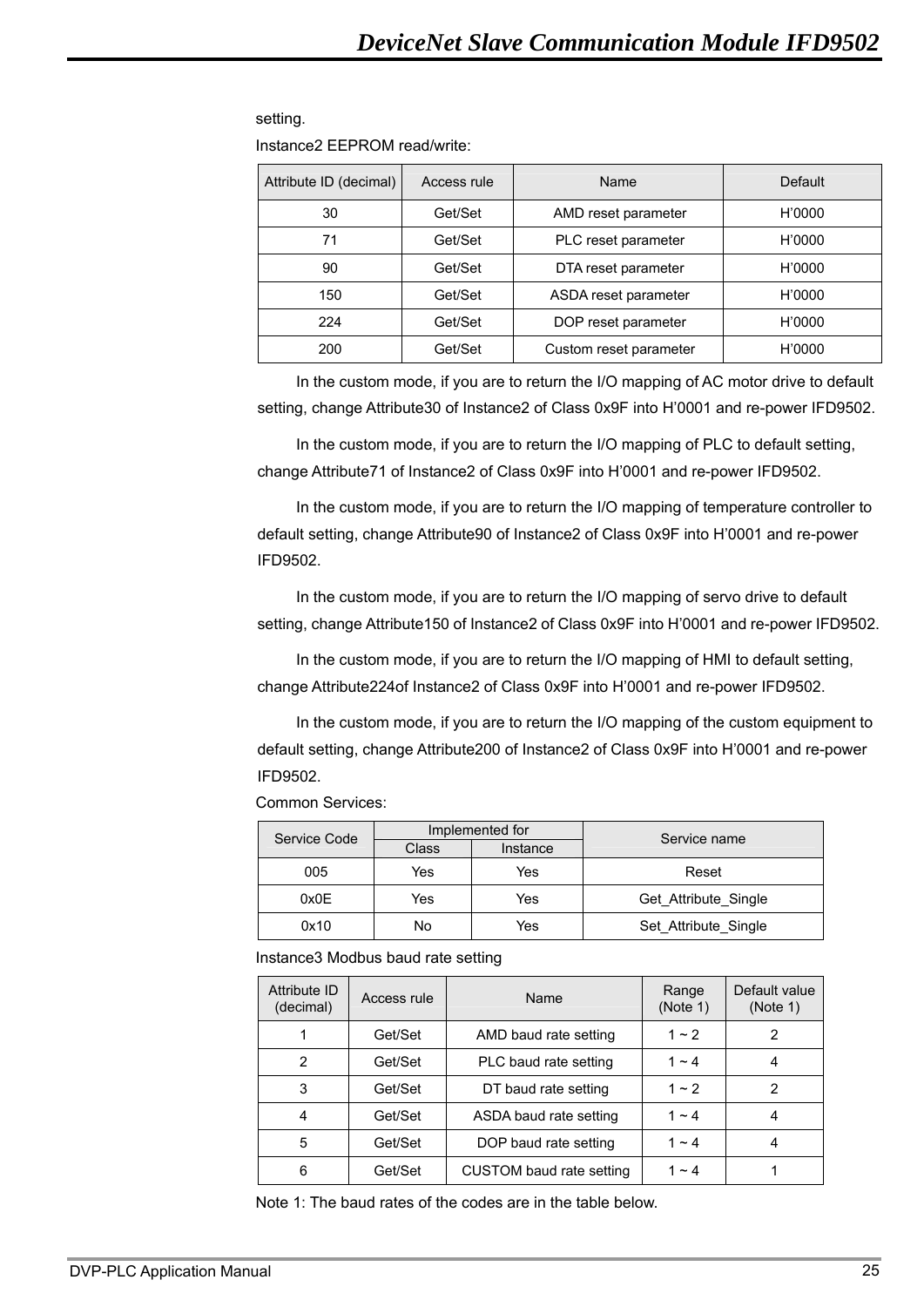| Code | Baud rate   |
|------|-------------|
|      | 19,200 bps  |
| っ    | 38,400 bps  |
| 3    | 57,600 bps  |
|      | 115,200 bps |

## **4 LED Indicators & Trouble-shooting**

There are 3 LED indicators on IFD9502, Network Status LED, Module Status LED and Scan Port LED, for displaying the connection status of the communication.

4.1 Network Status LED

| <b>LED</b> status      | Indication                                            | How to deal with it?                                                                                                                                                                                                                                                                                                                                                                                                      |
|------------------------|-------------------------------------------------------|---------------------------------------------------------------------------------------------------------------------------------------------------------------------------------------------------------------------------------------------------------------------------------------------------------------------------------------------------------------------------------------------------------------------------|
| Off                    | No power;<br>Duplicating ID has not completed         | 1. Check the power of IFD9502 and see if the connection is<br>normal.<br>2. Check if the node communication on the BUS is normal.<br>3. Make sure at least 1 node is normally communicating with<br>the network through IFD9502.                                                                                                                                                                                          |
| Green light<br>flashes | Online, but not connected to<br><b>DeviceNet</b>      | $- -$                                                                                                                                                                                                                                                                                                                                                                                                                     |
| Green light on         | Online, and connected to DeviceNet<br>normally        |                                                                                                                                                                                                                                                                                                                                                                                                                           |
| Red light<br>flashes   | Online, but I/O connection time-out<br>occurs.        |                                                                                                                                                                                                                                                                                                                                                                                                                           |
| Red light on           | Network failure. Failed ID duplication or<br>Bus-off. | 1. Make sure all node addresses on the BUS are not<br>repeated.<br>2. Check if the network installation is normal.<br>3. Check if the baud rate of IFD9502 is consistent with that<br>of the BUS.<br>4. Check if the station No. of IFD9502 is valid.<br>5. Check if your choice of switch on IFD9502 is consistent<br>with the actual connected equipment.<br>6. Check if IFD9502 is correctly wired with the equipment. |

## 4.2 Module Status LED

| LED status             | Indication                                                           | How to deal with it?                                                                          |
|------------------------|----------------------------------------------------------------------|-----------------------------------------------------------------------------------------------|
| Off                    | No power; off-line                                                   | Check the power of IFD9502 and see if the connection is<br>normal.                            |
| Green light<br>flashes | Waiting for I/O data, no I/O data or<br>PLC program is being edited. | IFD9502 has passed operation test and is waiting for I/O<br>data                              |
| Green light on         | I/O operation in progress normally.                                  | $-$                                                                                           |
| Red light<br>flashes   | Configuration problem; IFD9502 is not<br>connected to equipment      | 1. Reset parameters in IFD9502.<br>2. Check if IFD9502 is correctly wired with the equipment. |
| Red light on           | EEPROM is damaged, or other<br>hardware error.                       | Send back to factory for repair.                                                              |

## 4.3 Scan Port LED

| LED status             | Indication                                                                                                        | How to deal with it?                                               |
|------------------------|-------------------------------------------------------------------------------------------------------------------|--------------------------------------------------------------------|
| Off                    | No power                                                                                                          | Check the power of IFD9502 and see if the connection is<br>normal. |
| Green light<br>flashes | DNA-02 is reading the default value in<br>the equipment. IFD9502 obtains the<br>parameters from the equipment and |                                                                    |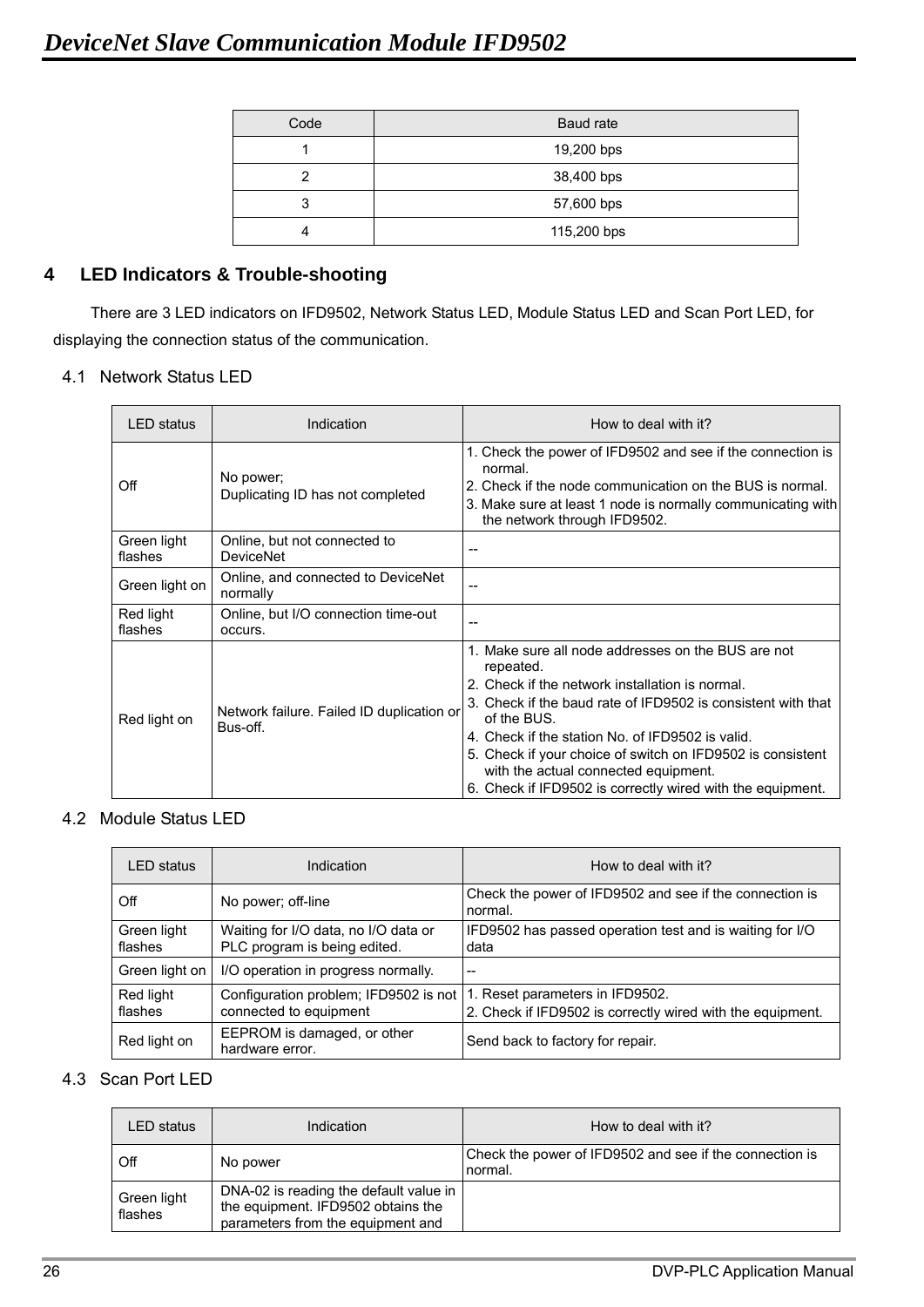| <b>LED</b> status    | Indication                                                         | How to deal with it?                                                                                                                                             |
|----------------------|--------------------------------------------------------------------|------------------------------------------------------------------------------------------------------------------------------------------------------------------|
|                      | initializes some of the attributes.                                |                                                                                                                                                                  |
| Green light on       | Communication between DNA-02 and<br>the equipment is normal.       |                                                                                                                                                                  |
| Red light<br>flashes | CRC check fails, or the equipment<br>sends back error information. | 1. Check if the communication format of the equipment is<br>correctly set up.<br>2. Check carefully if the installation is correct.                              |
| Red light on         | Connection fails, or no connection.                                | 1. Check if IFD9502 is correctly connected with the<br>equipment.<br>2. Restart the connection and make sure the communication<br>cable meets the specification. |

## **5 DeviceNet Objects IFD9502 Supports**

This section provides details of the objects, instances and attributes supported by IFD9502 in DeviceNet network.

- 5.1 DeviceNet Object
	- 1. Object Classes

| Class | Object             |
|-------|--------------------|
| 0x01  | Identity           |
| 0x02  | Message router     |
| 0x03  | <b>DeviceNet</b>   |
| 0x05  | Connection         |
| 0x0F  | Parameter          |
| 0x93  | <b>Base Object</b> |
| 0x95  | AMD config Object  |
| 0x96  | PLC parameter      |
| 0x97  | PLC config Object  |
| 0x98  | DT parameter       |
| 0x99  | DT config          |
| 0x9A  | ASDA paramter      |
| 0x9B  | ASDA config        |

- 2. Class 0x01 Identity
	- **•** Class attributes

| Attribute ID | Access rule | Name                     | Data type   |
|--------------|-------------|--------------------------|-------------|
|              | Get         | Revision                 | <b>UINT</b> |
| 2            | Get         | MaxInstance              | <b>UINT</b> |
| 3            | Get         | <b>NumberofInstances</b> | UINT        |
| 6            | Get         | <b>MaxIdClass</b>        | UINT        |
|              | Get         | Maxidinstance            | UINT        |

Instance 1: Drive Instance

| Attribute ID | Access rule | Name      | Data type |
|--------------|-------------|-----------|-----------|
|              | Get         | Vendor ID | JINT      |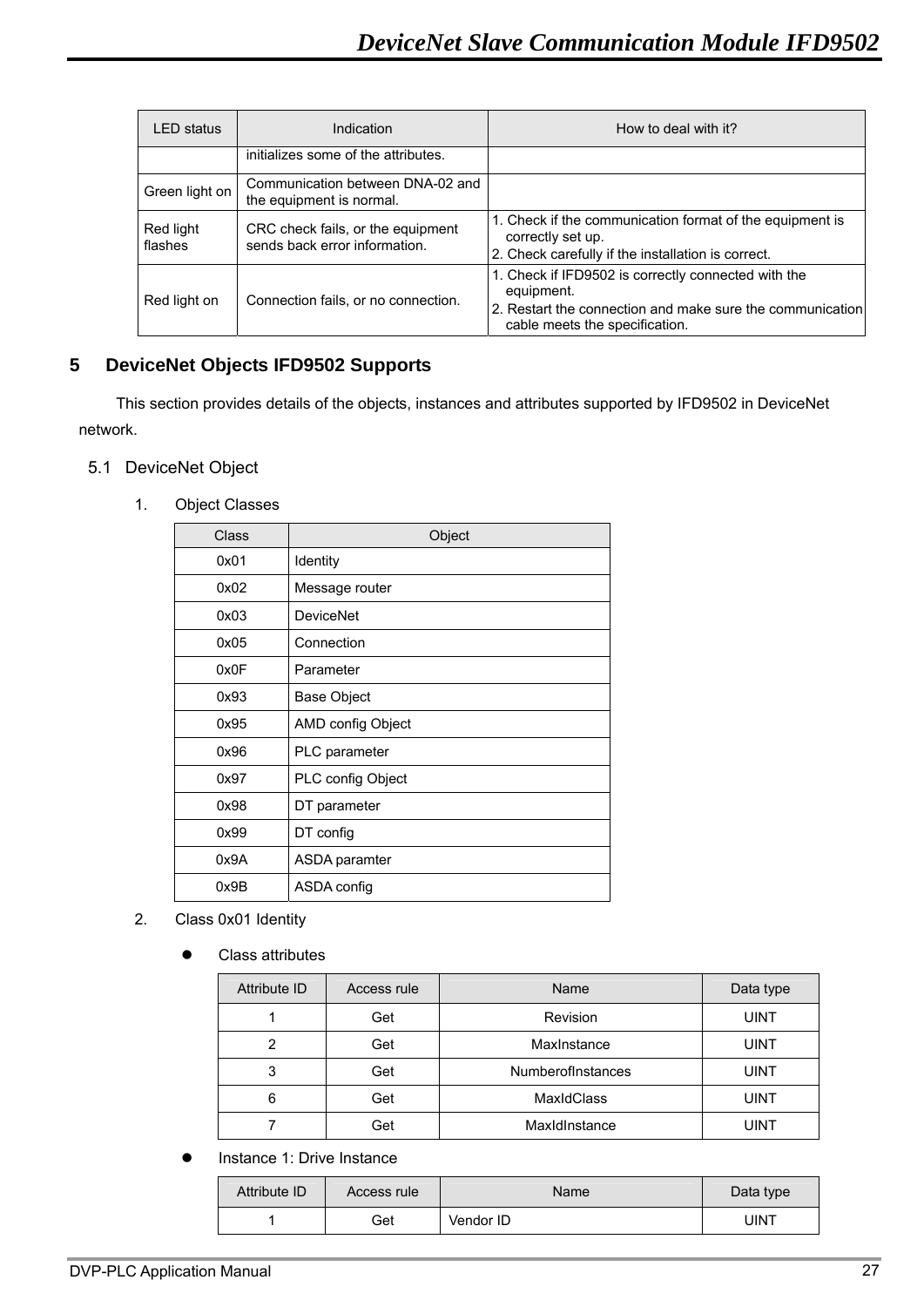| Attribute ID   | Access rule | Name                                  | Data type                     |
|----------------|-------------|---------------------------------------|-------------------------------|
| $\overline{2}$ | Get         | DeviceType                            | <b>UINT</b>                   |
| 3              | Get         | ProductCode                           | <b>UINT</b>                   |
| 4              | Get         | Revision<br>MajRev<br>MinRev          | <b>USINT</b><br><b>USINT</b>  |
| 5              | Get         | <b>Status</b>                         | <b>WORD</b>                   |
| 6              | Get         | Sn                                    | <b>UDINT</b>                  |
| 7              | Get         | ProdName<br>StrLen<br><b>ASCIIStr</b> | <b>USINT</b><br><b>STRING</b> |

| Service code | Implemented for |          | Service name              |
|--------------|-----------------|----------|---------------------------|
|              | Class           | Instance |                           |
| 0x05         | No              | Yes      | Reset                     |
| 0x0e         | Yes             | Yes      | Get Attribute Single      |
| 0x10         | Yes             | No       | Find_Next_Object_Instance |

#### 3. Class 0x02 Message router

|  | Class attributes |
|--|------------------|
|--|------------------|

| Attribute ID | Access rule | Name          | Data type   |
|--------------|-------------|---------------|-------------|
|              | Get         | Revision      | <b>UINT</b> |
| 6            | Get         | MaxIdClass    | UINT        |
|              | Get         | Maxidinstance | <b>UINT</b> |

#### Instance 1:

| Attribute ID | Access rule | Name                | Data type |
|--------------|-------------|---------------------|-----------|
|              | Get         | <b>NumAvailable</b> | UINT      |
| ື            | Get         | <b>NumActive</b>    | UINT      |

### **•** Common Services

| Service code | Implemented for |          | Service name         |
|--------------|-----------------|----------|----------------------|
|              | Class           | Instance |                      |
| 0x0e         | Yes             | Yes      | Get Attribute Single |

#### 4. Class 0x03 DeviceNet

• Class attributes

| Attribute ID | Access rule | Name     | Data type |
|--------------|-------------|----------|-----------|
|              | Get         | Revision | UINT      |

**•** Instance 1: Drive Instance

| Attribute ID | Access rule | Name            | Data type    |
|--------------|-------------|-----------------|--------------|
|              | Get         | MAC ID          | <b>USINT</b> |
|              | Get         | <b>BaudRate</b> | <b>USINT</b> |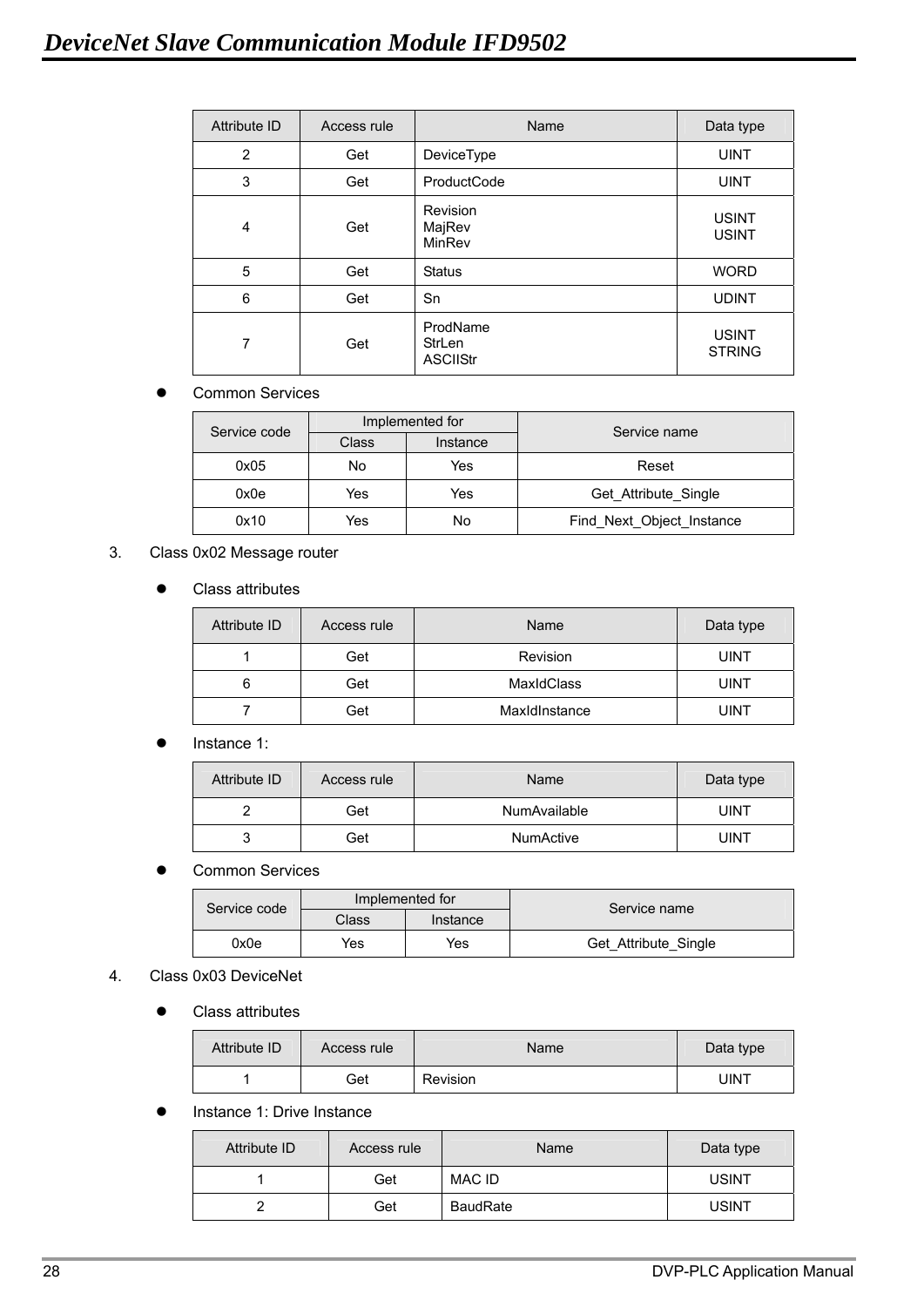| Attribute ID | Access rule | Name                                                           | Data type                   |
|--------------|-------------|----------------------------------------------------------------|-----------------------------|
| 3            | Get/Set     | <b>BusofInterrupt</b>                                          | <b>BOOL</b>                 |
| 4            | Get/Set     | <b>BusofCounter</b>                                            | <b>USINT</b>                |
| 5            | Get         | AllocationInfo<br>AllocationChioce<br><b>MasterNodeAddress</b> | <b>BYTE</b><br><b>USINT</b> |
| 6            | Get         | MACIDSwitchChanged                                             | <b>BOOL</b>                 |
| 7            | Get         | <b>BaudRateSwitchChanged</b>                                   | <b>BOOL</b>                 |
| 8            | Get         | <b>MACIDSwitchValue</b>                                        | <b>USINT</b>                |
| 9            | Get         | <b>BaudRateSwitchValue</b>                                     | <b>USINT</b>                |

| Implemented for<br>Service code |       |          | Service name                         |
|---------------------------------|-------|----------|--------------------------------------|
|                                 | Class | Instance |                                      |
| 0x0E                            | Yes   | Yes      | Get Attribute_Single                 |
| 0x10                            | No    | Yes      | Set Attribute Single                 |
| 0x4B                            | No    | Yes      | Allocate Master/Slave Connection Set |
| 0x4C                            | No    | Yes      | Release Master/Slave Connection Set  |

### 5. Class 0x05 Connection

• Class attributes

| Attribute ID | Access rule | <b>Name</b> | Data type |
|--------------|-------------|-------------|-----------|
|              | Get         | Revision    | JINT      |

#### **• Instance 1: Master/Slave Explicit Message Connection**

| Attribute ID | Access rule | Name                                   | Data type    |
|--------------|-------------|----------------------------------------|--------------|
| 1            | Get         | State                                  | <b>USINT</b> |
| 2            | Get         | InstanceType                           | <b>USINT</b> |
| 3            | Get         | TransportClassTrigger                  | <b>USINT</b> |
| 4            | Get         | ProducedConnectionId                   | <b>UINT</b>  |
| 5            | Get         | ConsumedConnectionId                   | <b>UINT</b>  |
| 6            | Get         | <b>InitialCommCharacteristics</b>      | <b>BYTE</b>  |
| 7            | Get         | <b>ProducedConnectionSize</b>          | <b>UINT</b>  |
| 8            | Get         | ConsumedConnectionSize                 | <b>UINT</b>  |
| 9            | Get/Set     | ExpectedPackedRate                     | <b>UINT</b>  |
| 12           | Get/Set     | WatchdogTimeoutAction                  | <b>USINT</b> |
| 13           | Get         | <b>Produced Connection Path Length</b> | <b>USINT</b> |
| 14           | Get         | <b>Produced Connection Path</b>        | <b>EPATH</b> |
| 15           | Get         | <b>Consumed Connection Path Length</b> | <b>USINT</b> |
| 16           | Get         | <b>Consumed Connection Path</b>        | <b>EPATH</b> |

**•** Instance 2: Polled I/O Connection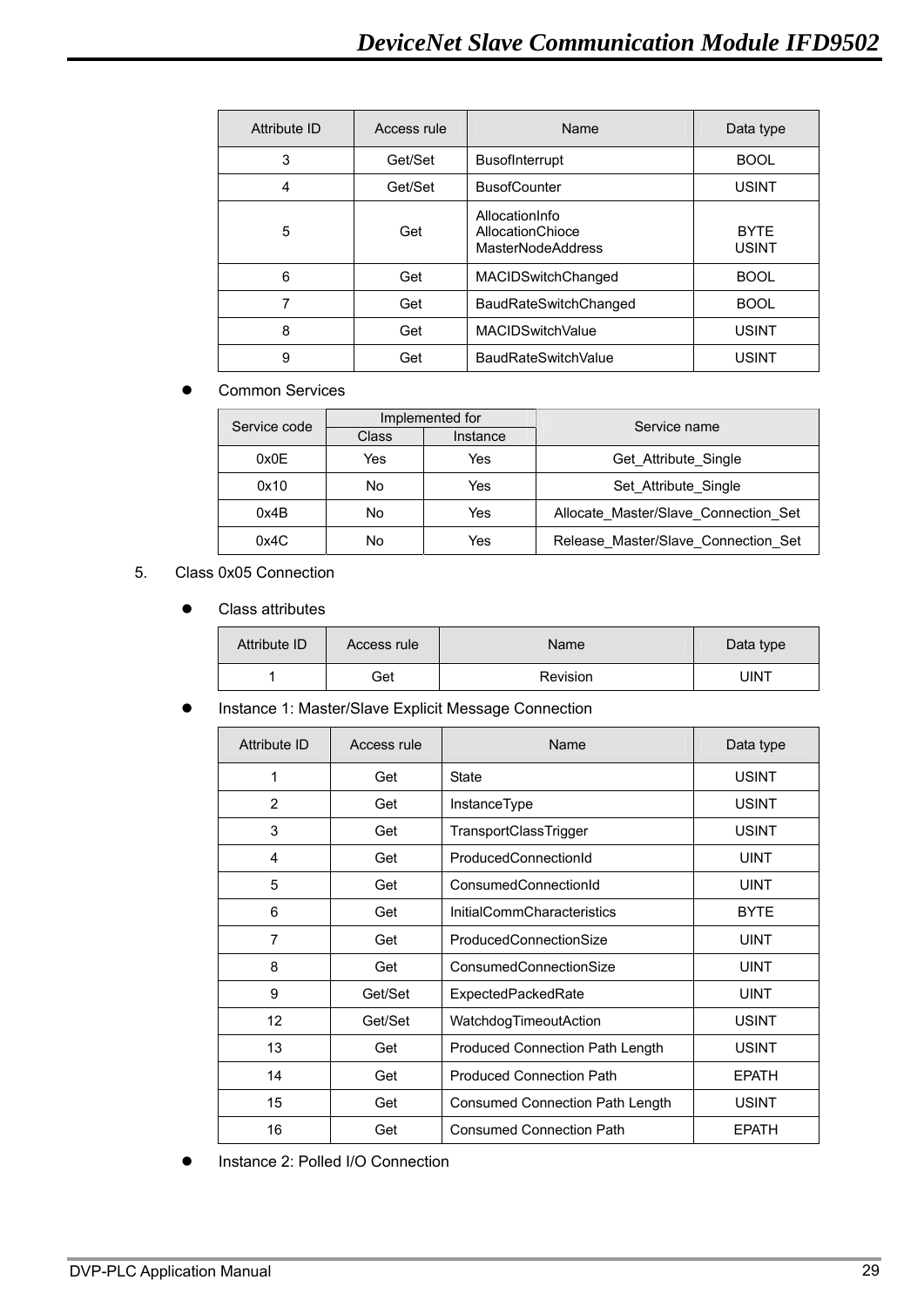| <b>Attribute ID</b> | Access rule | Name                                   | Data type    |
|---------------------|-------------|----------------------------------------|--------------|
| 1                   | Get         | <b>State</b>                           | <b>USINT</b> |
| 2                   | Get         | InstanceType                           | <b>USINT</b> |
| 3                   | Get         | TransportClassTrigger                  | <b>USINT</b> |
| 4                   | Get         | ProducedConnectionId                   | <b>UINT</b>  |
| 5                   | Get         | ConsumedConnectionId                   | <b>UINT</b>  |
| 6                   | Get         | <b>InitialCommCharacteristics</b>      | <b>BYTE</b>  |
| $\overline{7}$      | Get         | <b>ProducedConnectionSize</b>          | <b>UINT</b>  |
| 8                   | Get         | ConsumedConnectionSize                 | <b>UINT</b>  |
| 9                   | Get/Set     | ExpectedPackedRate                     | <b>UINT</b>  |
| 12                  | Get/Set     | WatchdogTimeoutAction                  | <b>USINT</b> |
| 13                  | Get         | <b>Produced Connection Path Length</b> | <b>USINT</b> |
| 14                  | Get         | <b>Produced Connection Path</b>        | <b>EPATH</b> |
| 15                  | Get         | <b>Consumed Connection Path Length</b> | <b>USINT</b> |
| 16                  | Get         | <b>Consumed Connection Path</b>        | <b>EPATH</b> |

| Service code | Implemented for |          | Service name         |
|--------------|-----------------|----------|----------------------|
|              | Class           | Instance |                      |
| 0x05         | No              | Yes      | Reset                |
| 0x0E         | Yes             | Yes      | Get Attribute_Single |
| 0x10         | No              | Yes      | Set Attribute Single |

## 6. Class 0x93 Base object

• Class attributes

| Attribute ID | Access rule | Name            | Data type |
|--------------|-------------|-----------------|-----------|
|              | Get         | <b>Revision</b> | JINT      |

#### Paremeter: Instance 1

| Attribute ID | Access rule | Name           | Data type    | Default  |
|--------------|-------------|----------------|--------------|----------|
| 1            | Get         | Sfversion      | <b>UINT</b>  | 1100     |
| 2            | Get/Set     | LossDNTreat    | <b>USINT</b> |          |
| 3            | Get/Set     | LossSPTreat    | <b>USINT</b> |          |
| 4            | Get/Set     | MODtime (0255) | <b>USINT</b> | 50       |
| 11           | Get         | USErrCord1     | <b>USINT</b> | 0        |
| 12           | Get         | USErrCord2     | <b>USINT</b> | 0        |
| 13           | Get         | USErrCord3     | <b>USINT</b> | 0        |
| 14           | Get         | USErrCord4     | <b>USINT</b> | $\Omega$ |
| 15           | Get         | USErrCord5     | <b>USINT</b> |          |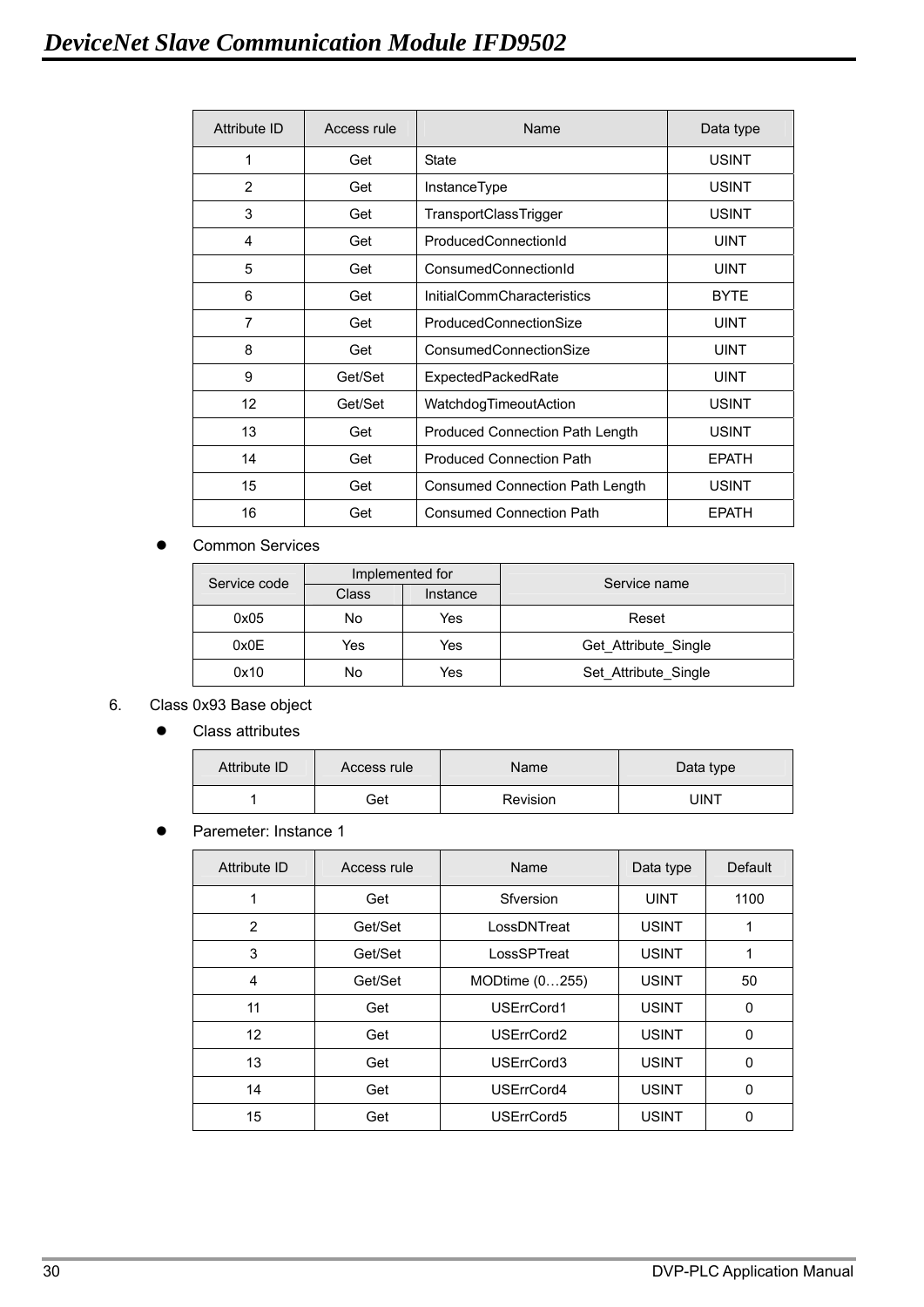- 7. Class 0x0F AMD\_Parameter
	- Class attributes

| Attribute ID | Access rule | Name                | Data type    |
|--------------|-------------|---------------------|--------------|
|              | Get         | Revision            | UINT         |
| ◠            | Get         | MaxInstance         | UINT         |
| 8            | Get         | ParaClassDescriptor | <b>WORD</b>  |
| 9            | Get         | ConfAssemblyInst    | UINT         |
| 10           | Get         | NativeLanguage      | <b>USINT</b> |

Paremeter: Instance 1 ~ Instance 216

| Attribute ID | Access rule | Name            | Data type    |
|--------------|-------------|-----------------|--------------|
|              | Get/Set     | Parameter Value |              |
| 2            | Get         | Link Path Size  | <b>USINT</b> |
| Attribute ID | Access rule | Name            | Data type    |
| 3            | Get         | Link Path       |              |
| 4            | Get         | Descriptor      | <b>WORD</b>  |
| 5            | Get         | Data Type       | <b>USINT</b> |
| 6            | Get         | Data Size       | <b>USINT</b> |

**•** Common Services

| Service code | Implemented for |          | Service Name         |  |
|--------------|-----------------|----------|----------------------|--|
|              | Class           | Instance |                      |  |
| 0x0E         | Yes             | Yes      | Get Attribute Single |  |
| 0x10         | No              | Yes      | Set Attribute Single |  |

#### 8. Class 0x95 AMD\_DataConf

• Instance0:

| Attribute ID | Access rule | <b>Name</b> | Data type |
|--------------|-------------|-------------|-----------|
|              | Get         | Revision    | JINT      |

• Instance1:

| Attribute ID | Access rule | Name                   | Data type    | Default       |
|--------------|-------------|------------------------|--------------|---------------|
| 1            | Get/Set     | <b>Reset Parameter</b> | <b>USINT</b> | H'0066        |
| 2            | Get/Set     | dlen in                | <b>USINT</b> | 2             |
| 3            | Get/Set     | dlen_out               | <b>USINT</b> | 2             |
| 11           | Get/Set     | Data_in [0]            | <b>UINT</b>  | H'2000        |
| 12           | Get/Set     | Data_in [1]            | <b>UINT</b>  | H'2001H       |
| 13           | Get/Set     | Data_in [2]            | <b>UINT</b>  | <b>H'FFFF</b> |
| 14           | Get/Set     | Data_in [3]            | <b>UINT</b>  | <b>H'FFFF</b> |
| 15           | Get/Set     | Data_in [4]            | <b>UINT</b>  | <b>H'FFFF</b> |
| 16           | Get/Set     | Data_in [5]            | <b>UINT</b>  | <b>H'FFFF</b> |
| 17           | Get/Set     | Data_in [6]            | <b>UINT</b>  | <b>H'FFFF</b> |
| 18           | Get/Set     | Data_in [7]            | <b>UINT</b>  | <b>H'FFFF</b> |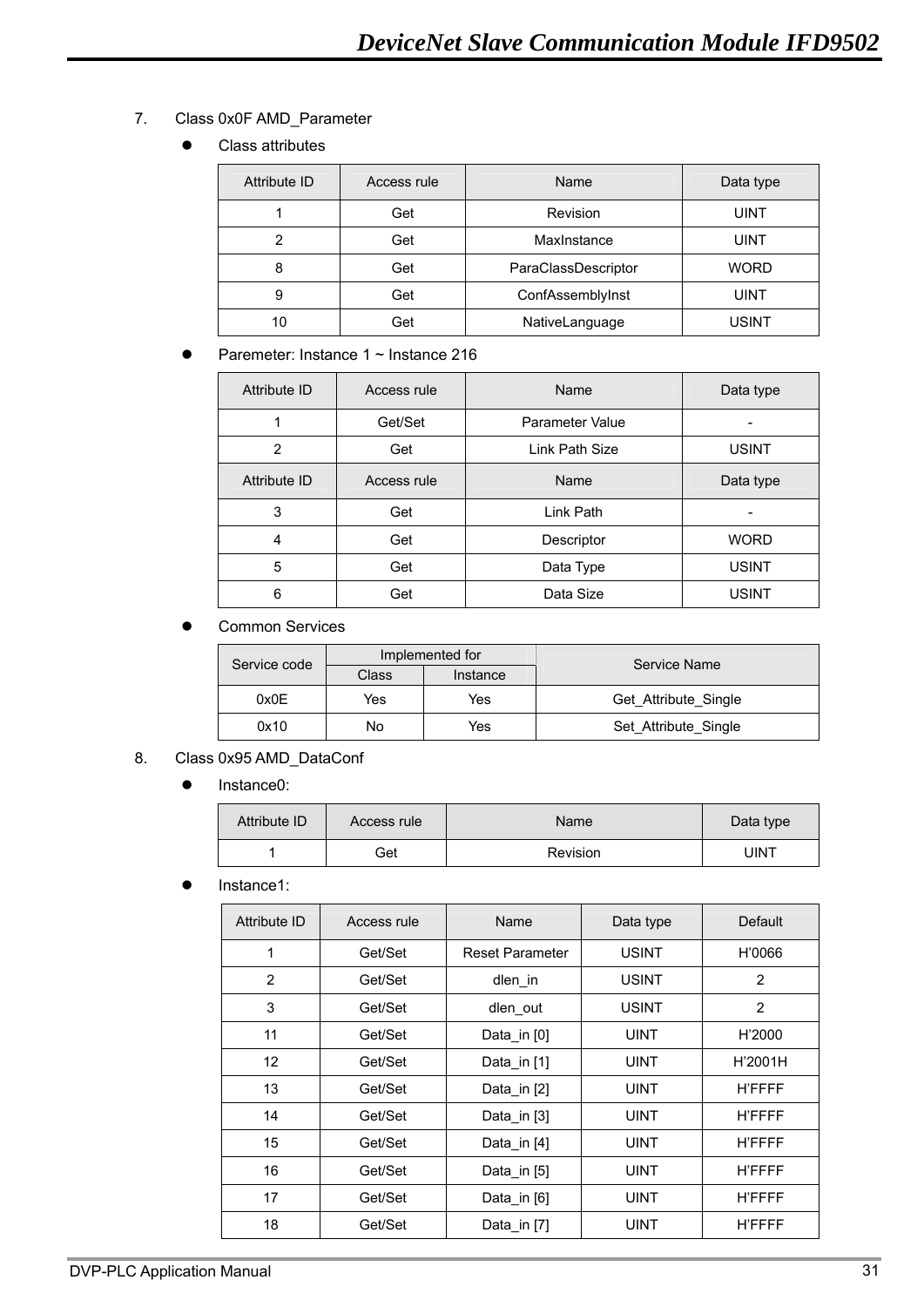| Attribute ID | Access rule | Name         | Data type   | <b>Default</b> |
|--------------|-------------|--------------|-------------|----------------|
| 25           | Get/Set     | Data out [0] | <b>UINT</b> | H'2101         |
| 26           | Get/Set     | Data_out [1] | <b>UINT</b> | H'2102         |
| 27           | Get/Set     | Data out [2] | <b>UINT</b> | <b>H'FFFF</b>  |
| 28           | Get/Set     | Data out [3] | <b>UINT</b> | <b>H'FFFF</b>  |
| 29           | Get/Set     | Data out [4] | <b>UINT</b> | <b>H'FFFF</b>  |
| 30           | Get/Set     | Data out [5] | <b>UINT</b> | <b>H'FFFF</b>  |
| 31           | Get/Set     | Data out [6] | <b>UINT</b> | <b>H'FFFF</b>  |
| 32           | Get/Set     | Data out [7] | <b>UINT</b> | <b>H'FFFF</b>  |

| Service code | Implemented for |          | Service name         |  |
|--------------|-----------------|----------|----------------------|--|
|              | Class           | Instance |                      |  |
| 0x05         | Yes             | Yes      | Reset                |  |
| 0x0E         | Yes             | Yes      | Get Attribute Single |  |
| 0x10         | No              | Yes      | Set Attribute_Single |  |

## 9. Class 0x96 PLC\_Access

• Class attributes

| Attribute ID | Access rule | Name     | Data type |
|--------------|-------------|----------|-----------|
|              | Get         | Revision | JINT      |

#### Instance 1 through 9

| Instance ID | Description                   |
|-------------|-------------------------------|
|             | S device of PLC               |
| 2           | X device of PLC               |
| 3           | Y device of PLC               |
| 4           | M device of PLC               |
| 5           | T device of PLC (bit device)  |
| 6           | T device of PLC (word device) |
| 7           | C device of PLC (bit device)  |
| 8           | C device of PLC (word device) |
| 9           | D device of PLC               |

Common Services

|  | Service code | Implemented for |          | Service name |  |
|--|--------------|-----------------|----------|--------------|--|
|  |              | Class           | Instance |              |  |
|  | 0x32         | No              | Yes      | Get PLC Data |  |
|  | 0x33         | No              | Yes      | Set PLC Data |  |

All instances in Class 0x96 do not support any Attribute.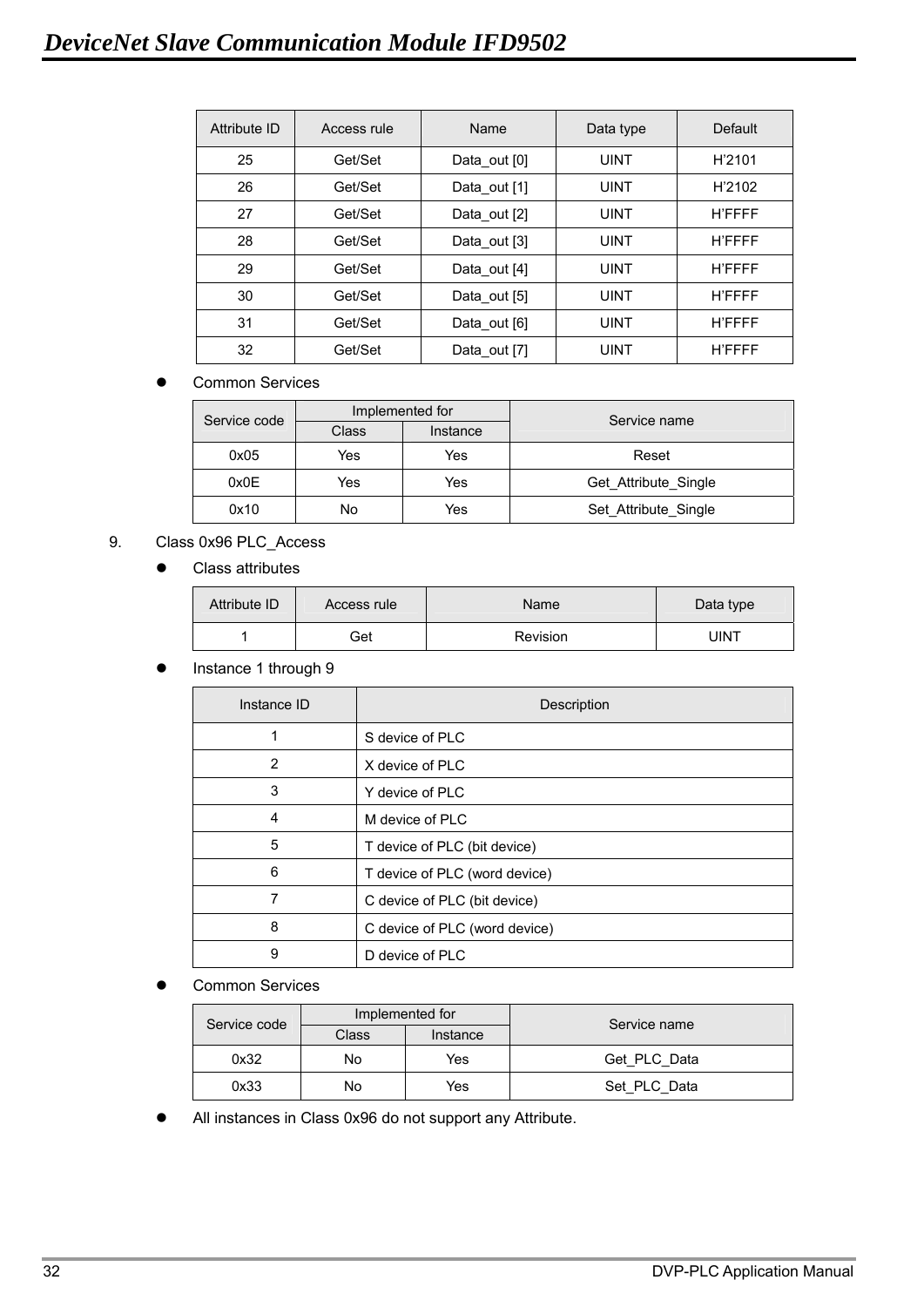## 10. Class 0x97 DVP PLC\_Config

• Class attributes

| Attribute ID | Access rule | Name     | Data type | Default |
|--------------|-------------|----------|-----------|---------|
|              | Get         | Revision | UINT      | -       |

Instance 1:

| Attribute ID   | Access rule | Name                  | Data type    | Default |
|----------------|-------------|-----------------------|--------------|---------|
| 1              | Get/Set     | <b>Rest Parameter</b> | <b>USINT</b> | H'0066  |
| $\overline{2}$ | Get/Set     | M dlen in             | <b>UINT</b>  | H'000A  |
| 3              | Get/Set     | D dlen in             | <b>UINT</b>  | H'0006  |
| 4              | Get/Set     | M_dlen_out            | <b>UINT</b>  | H'000A  |
| 5              | Get/Set     | D dlen_out            | <b>UINT</b>  | H'0006  |
| 6              | Get/Set     | M in start adr        | <b>UINT</b>  | H'0100  |
| 7              | Get/Set     | D in start adr        | <b>UINT</b>  | H'0198  |
| 8              | Get/Set     | M out start adr       | <b>UINT</b>  | H'0200  |
| 9              | Get/Set     | D out start adr       | <b>UINT</b>  | H'01F4  |
| 10             | Get/Set     | Comm Timeout          | <b>UINT</b>  | H'0020  |

**Common Services** 

| Service code | Implemented for |          | Service Name         |  |
|--------------|-----------------|----------|----------------------|--|
|              | Class           | Instance |                      |  |
| 0X05         | Yes             | Yes      | Reset                |  |
| 0x0E         | Yes             | Yes      | Get Attribute_Single |  |
| 0x10         | No              | Yes      | Set Attribute Single |  |

- 11. Class 0x98 DT\_Parameter
	- Class attributes

| Attribute ID | Access rule | Name     | Data type |
|--------------|-------------|----------|-----------|
|              | Get         | Revision | UINT      |

• Paremeter: Instance  $1 \sim$  Instance 63

| Attribute ID | Access rule | Name            | Data type                |
|--------------|-------------|-----------------|--------------------------|
|              | Get/Set     | Parameter Value | $\overline{\phantom{0}}$ |
|              | Get         | Link Path Size  | <b>USINT</b>             |

**Common Services** 

| Service code | Implemented for |          | Service name         |  |
|--------------|-----------------|----------|----------------------|--|
|              | Class           | Instance |                      |  |
| 0x0E         | Yes             | Yes      | Get Attribute Single |  |
| 0x10         | No              | Yes      | Set Attribute Single |  |

## 12. Class 0x99 DT\_DataConfig

• Class attributes

| Attribute ID | Access rule | <b>Name</b> | Data type |
|--------------|-------------|-------------|-----------|
|              | Get         | Revision    | UINT      |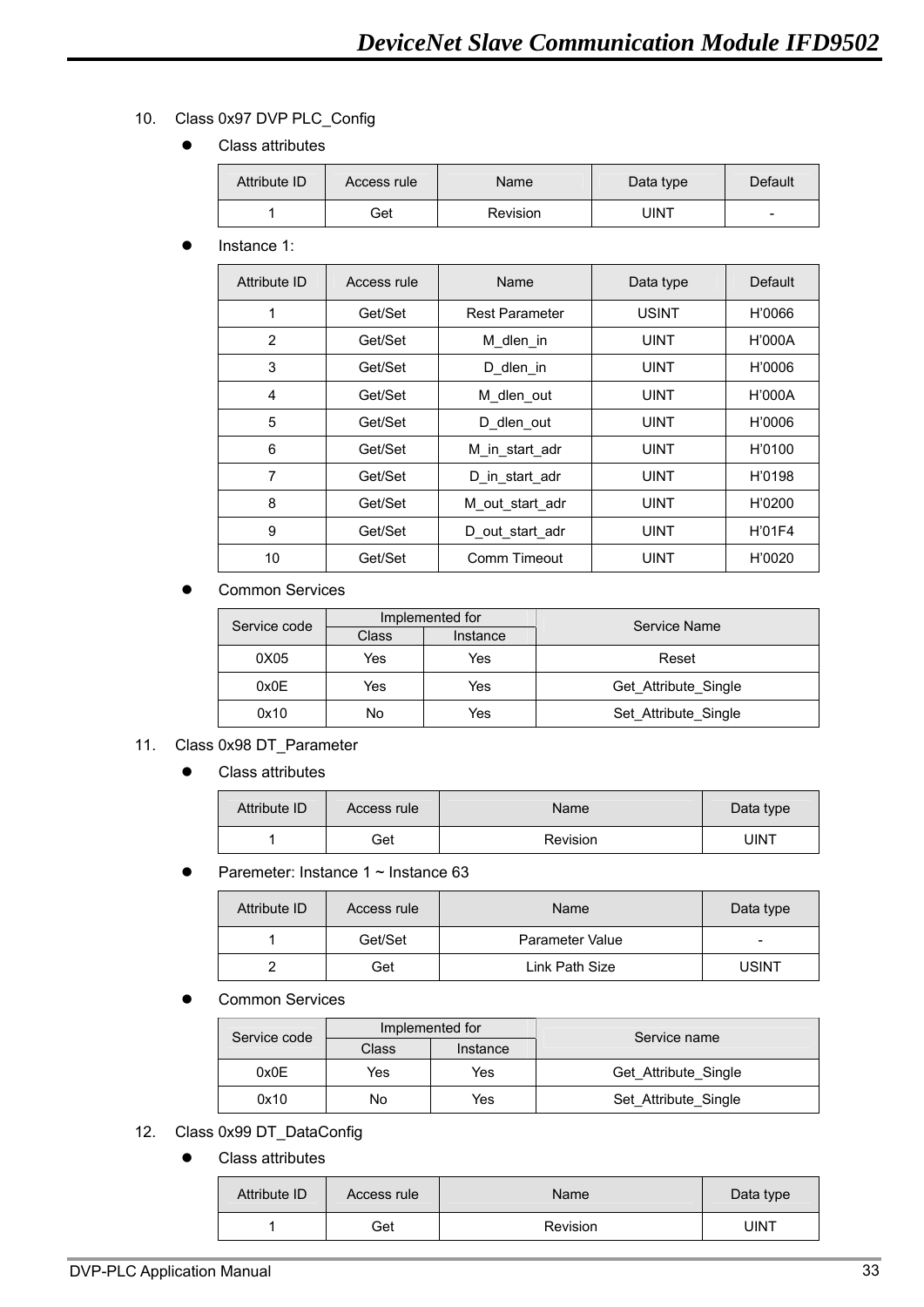**•** Instance 1

| <b>Attribute ID</b> | Access rule | Name            | Data type    | Default        |
|---------------------|-------------|-----------------|--------------|----------------|
| $\mathbf{1}$        | Get         | Reset parameter | <b>UINT</b>  | H'0066         |
| $\overline{2}$      | Get/Set     | dlen_in         | <b>USINT</b> | 2              |
| 3                   | Get/Set     | dlen_out        | <b>USINT</b> | $\overline{2}$ |
| 11                  | Get/Set     | data_in [0]     | <b>UINT</b>  | H'4701         |
| 12                  | Get/Set     | data in $[1]$   | <b>UINT</b>  | H'4719         |
| 13                  | Get/Set     | data_in [2]     | <b>UINT</b>  | <b>H'FFFF</b>  |
| 14                  | Get/Set     | data_in [3]     | <b>UINT</b>  | <b>H'FFFF</b>  |
| 15                  | Get/Set     | data_in [4]     | <b>UINT</b>  | <b>H'FFFF</b>  |
| 16                  | Get/Set     | data_in [5]     | <b>UINT</b>  | <b>H'FFFF</b>  |
| 17                  | Get/Set     | data_in [6]     | <b>UINT</b>  | <b>H'FFFF</b>  |
| 18                  | Get/Set     | data_in [7]     | <b>UINT</b>  | <b>H'FFFF</b>  |
| 25                  | Get/Set     | data out [0]    | <b>UINT</b>  | H'4700         |
| 26                  | Get/Set     | data_out [1]    | <b>UINT</b>  | H'4719         |
| 27                  | Get/Set     | data out $[2]$  | <b>UINT</b>  | <b>H'FFFF</b>  |
| 28                  | Get/Set     | data_out [3]    | <b>UINT</b>  | <b>H'FFFF</b>  |
| 29                  | Get/Set     | data_out [4]    | <b>UINT</b>  | <b>H'FFFF</b>  |
| 30                  | Get/Set     | data_out [5]    | <b>UINT</b>  | <b>H'FFFF</b>  |
| 31                  | Get/Set     | data_out [6]    | <b>UINT</b>  | <b>H'FFFF</b>  |
| 32                  | Get/Set     | data out [7]    | <b>UINT</b>  | <b>H'FFFF</b>  |

#### **Common Services**

| Service code | Implemented for |          | Service name         |
|--------------|-----------------|----------|----------------------|
|              | Class           | Instance |                      |
| 0X05         | Yes             | Yes      | Reset                |
| 0x0E         | Yes             | Yes      | Get Attribute Single |
| 0x10         | No              | Yes      | Set Attribute Single |

#### 13. Class 0x9A ASDA\_Parameter

• Class attributes

| Attribute ID | Access rule | Name     | Data type |
|--------------|-------------|----------|-----------|
|              | Get         | Revision | UINT      |

#### • Parameter: Instance  $1 \sim$  Instance 138

| Attribute ID | Access rule | Name            | Data type                |
|--------------|-------------|-----------------|--------------------------|
|              | Get/Set     | Parameter Value | $\overline{\phantom{0}}$ |

#### **Common Services**

| Service code | Implemented for |          | Service name         |  |
|--------------|-----------------|----------|----------------------|--|
|              | Class           | Instance |                      |  |
| 0x0E         | Yes             | Yes      | Get Attribute Single |  |
| 0x10         | No              | Yes      | Set Attribute Single |  |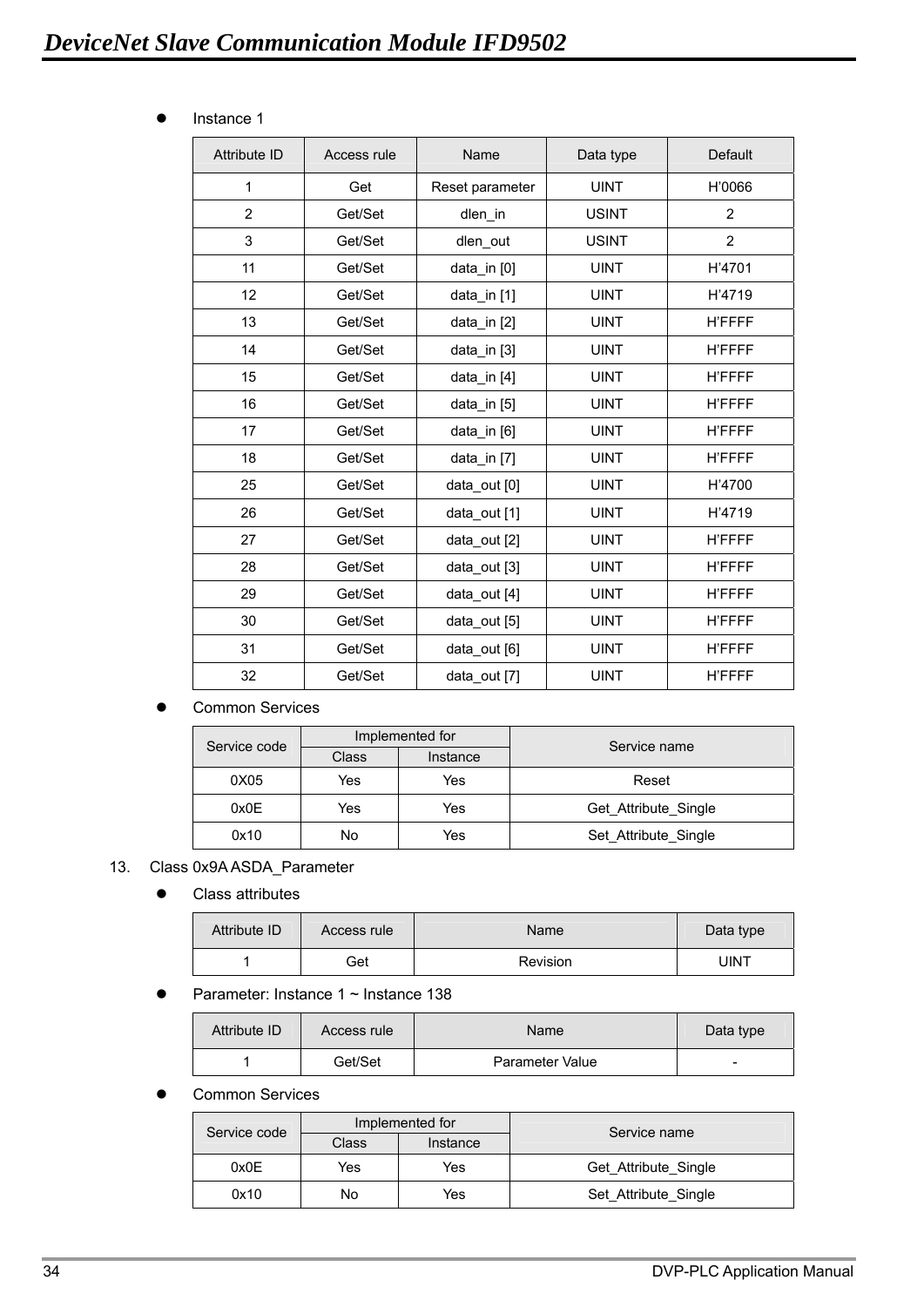## 14. Class 0x9B ASDA\_DataConfig

• Class attributes

| Attribute ID | Access rule | Name     | Data type |
|--------------|-------------|----------|-----------|
|              | Get         | Revision | UINT      |

Instance 1:

| Attribute ID   | Access rule | Name           | Data type    | Default       |
|----------------|-------------|----------------|--------------|---------------|
| $\mathbf{1}$   | Get/set     | resetparameter | <b>UINT</b>  | H'0066        |
| $\overline{2}$ | Get/Set     | dlen_in        | <b>USINT</b> | $\mathbf{1}$  |
| 3              | Get/Set     | dlen_out       | <b>USINT</b> | $\mathbf{1}$  |
| 11             | Get/Set     | data_in [0]    | <b>UINT</b>  | H'0407        |
| 12             | Get/Set     | data_in [1]    | <b>UINT</b>  | <b>H'FFFF</b> |
| 13             | Get/Set     | data_in [2]    | <b>UINT</b>  | <b>H'FFFF</b> |
| 14             | Get/Set     | data_in [3]    | <b>UINT</b>  | <b>H'FFFF</b> |
| 15             | Get/Set     | data_in [4]    | <b>UINT</b>  | <b>H'FFFF</b> |
| 16             | Get/Set     | data_in [5]    | <b>UINT</b>  | <b>H'FFFF</b> |
| 17             | Get/Set     | data_in [6]    | <b>UINT</b>  | <b>H'FFFF</b> |
| 18             | Get/Set     | data_in [7]    | <b>UINT</b>  | <b>H'FFFF</b> |
| 19             | Get/Set     | data_in [8]    | <b>UINT</b>  | <b>H'FFFF</b> |
| 20             | Get/Set     | data_in [9]    | <b>UINT</b>  | <b>H'FFFF</b> |
| 21             | Get/Set     | data_in [10]   | <b>UINT</b>  | <b>H'FFFF</b> |
| 22             | Get/Set     | data_in [11]   | <b>UINT</b>  | <b>H'FFFF</b> |
| 23             | Get/Set     | data_in [12]   | <b>UINT</b>  | <b>H'FFFF</b> |
| 24             | Get/Set     | data_in [13]   | <b>UINT</b>  | <b>H'FFFF</b> |
| 25             | Get/Set     | data_in [14]   | <b>UINT</b>  | <b>H'FFFF</b> |
| 26             | Get/Set     | data_in [15]   | <b>UINT</b>  | <b>H'FFFF</b> |
| 31             | Get/Set     | data_out [0]   | <b>UINT</b>  | H'0409        |
| 32             | Get/Set     | data_out [1]   | <b>UINT</b>  | <b>H'FFFF</b> |
| 33             | Get/Set     | data_out [2]   | <b>UINT</b>  | <b>H'FFFF</b> |
| 34             | Get/Set     | data out [3]   | <b>UINT</b>  | <b>H'FFFF</b> |
| 35             | Get/Set     | data out [4]   | <b>UINT</b>  | <b>H'FFFF</b> |
| 36             | Get/Set     | data out [5]   | <b>UINT</b>  | <b>H'FFFF</b> |
| 37             | Get/Set     | data_out [6]   | <b>UINT</b>  | <b>H'FFFF</b> |
| 38             | Get/Set     | data out [7]   | <b>UINT</b>  | <b>H'FFFF</b> |
| 39             | Get/Set     | data_out [8]   | <b>UINT</b>  | <b>H'FFFF</b> |
| 40             | Get/Set     | data out [9]   | <b>UINT</b>  | <b>H'FFFF</b> |
| 41             | Get/Set     | data_out [10]  | <b>UINT</b>  | <b>H'FFFF</b> |
| 42             | Get/Set     | data out [11]  | <b>UINT</b>  | <b>H'FFFF</b> |
| 43             | Get/Set     | data out [12]  | <b>UINT</b>  | <b>H'FFFF</b> |
| 44             | Get/Set     | data_out [13]  | <b>UINT</b>  | <b>H'FFFF</b> |
| 45             | Get/Set     | data_out [14]  | <b>UINT</b>  | <b>H'FFFF</b> |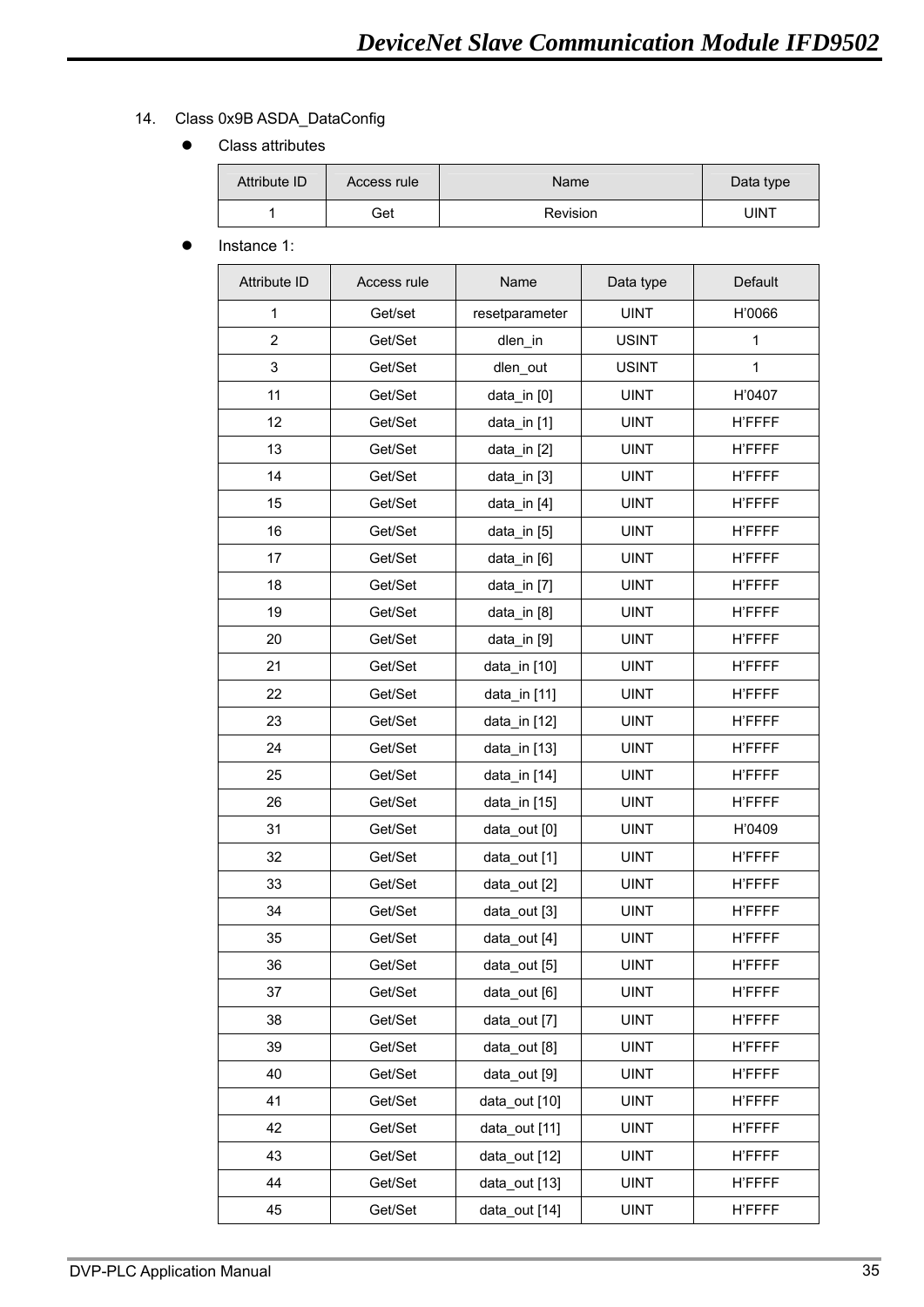| Attribute ID | Access rule | Name          | Data type | Default       |
|--------------|-------------|---------------|-----------|---------------|
| 46           | Get/Set     | data out [15] | JINT      | <b>H'FFFF</b> |

| Service code | Implemented for |          | Service name         |  |
|--------------|-----------------|----------|----------------------|--|
|              | <b>Class</b>    | Instance |                      |  |
| 0X05         | Yes             | Yes      | Reset                |  |
| 0x0E         | Yes             | Yes      | Get Attribute Single |  |
| 0x10         | No              | Yes      | Set Attribute Single |  |

## 15. Class 0x9C DOP\_DataConfig

#### • Class attributes

| Attribute ID | Access rule | Name     | Data type |
|--------------|-------------|----------|-----------|
|              | Get         | Revision | UINT      |

#### Instance 1:

| Attribute ID | Access rule | Name           | Data type    | Default |
|--------------|-------------|----------------|--------------|---------|
|              | Get/set     | resetparameter | <b>UINT</b>  | 66H     |
|              | Get/Set     | dlen in        | <b>USINT</b> |         |
| 3            | Get/Set     | dlen out       | <b>USINT</b> |         |

#### **Common Services**

| Service code | Implemented for |          | Service name         |
|--------------|-----------------|----------|----------------------|
|              | Class           | Instance |                      |
| 0X05         | Yes             | Yes      | Reset                |
| 0x0E         | Yes             | Yes      | Get Attribute Single |
| 0x10         | No              | Yes      | Set Attribute Single |

#### 16. Class 0x9E Custom\_Parameter

• Class attributes

| Attribute ID | Access rule | Name     | Data Type |
|--------------|-------------|----------|-----------|
|              | Get         | Revision | JINT      |

#### Parameter: Instance 1 ~ Instance N

| Attribute ID | Access rule | Name            | Data Type |
|--------------|-------------|-----------------|-----------|
|              | Get/Set     | Parameter Value |           |

#### Common Services

| Service code |       | Implemented for | Service name         |  |
|--------------|-------|-----------------|----------------------|--|
|              | Class | Instance        |                      |  |
| 0x0E         | Yes   | Yes             | Get Attribute Single |  |
| 0x10         | No    | Yes             | Set Attribute Single |  |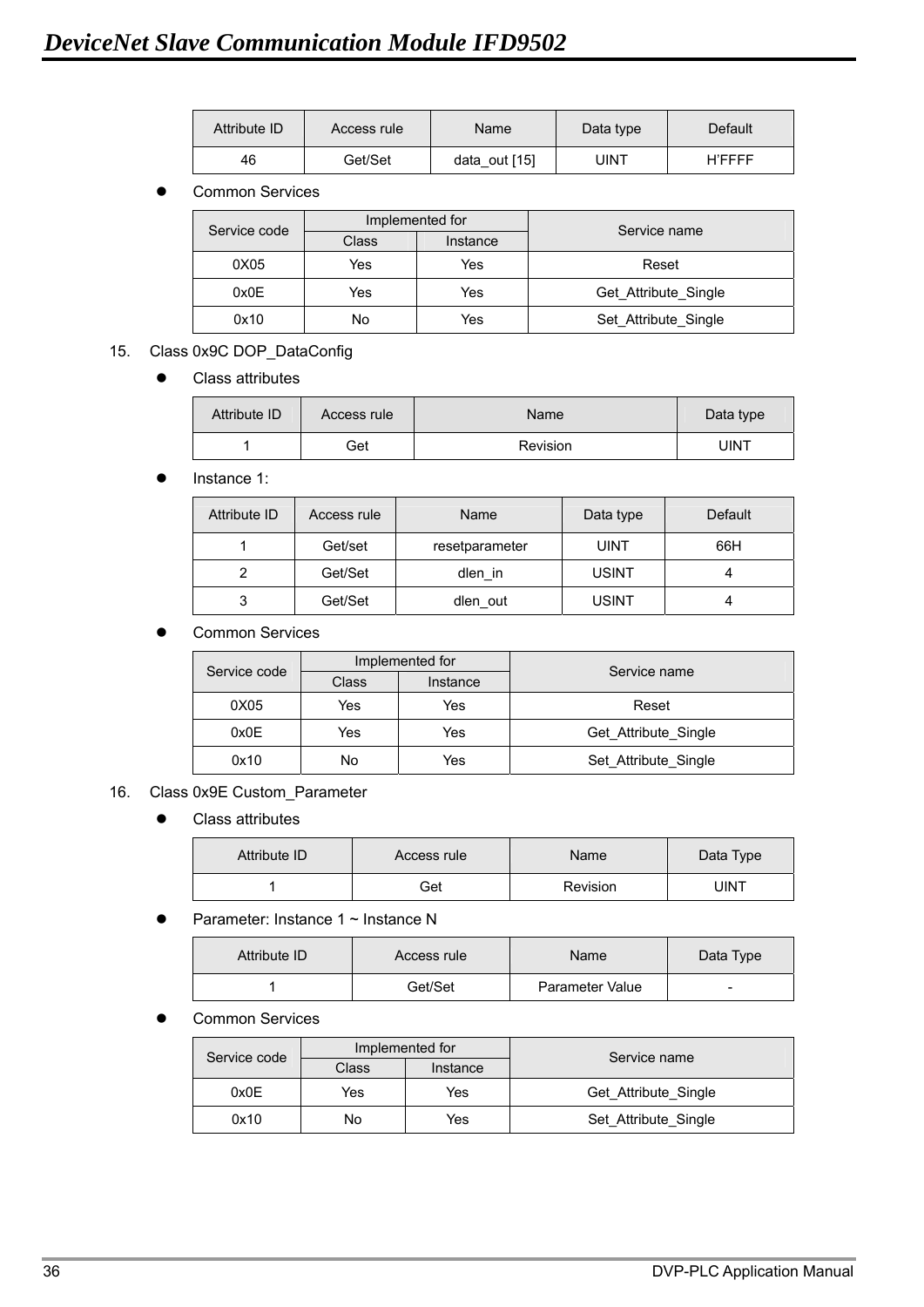## 17. Class 0x9F Custom Data Config

• Instance0:

| Attribute ID | Access rule | <b>Name</b> | Data type |
|--------------|-------------|-------------|-----------|
|              | Get         | Revision    | UINT      |

Instance1:

| Attribute ID    | Access rule | Name           | Data Type    | Default       |
|-----------------|-------------|----------------|--------------|---------------|
| $\mathbf{1}$    | Get/Set     | resetparameter | <b>USINT</b> | H'0066        |
| 2               | Get/Set     | dlen_in        | <b>USINT</b> | 2 words       |
| 3               | Get/Set     | dlen_out       | <b>USINT</b> | 2 words       |
| 9               | Get/Set     | Data_in [0]    | <b>UINT</b>  | H'2000        |
| 10              | Get/Set     | Data in $[1]$  | <b>UINT</b>  | H'2001        |
| 11              | Get/Set     | Data in [2]    | <b>UINT</b>  | <b>H'FFFF</b> |
| 12 <sup>°</sup> | Get/Set     | Data in [3]    | <b>UINT</b>  | <b>H'FFFF</b> |
| 17              | Get/Set     | Data out [0]   | <b>UINT</b>  | H'2101        |
| 18              | Get/Set     | Data out [1]   | <b>UINT</b>  | H'2102        |
| 19              | Get/Set     | Data out [2]   | <b>UINT</b>  | <b>H'FFFF</b> |
| 20              | Get/Set     | Data out [3]   | <b>UINT</b>  | <b>H'FFFF</b> |

#### Instance 2 EEPROM read/write

| Attribute ID (decimal) | Access rule | Name                   | Data type |
|------------------------|-------------|------------------------|-----------|
| 30                     | Get/Set     | AMD reset parameter    | H'0066    |
| 71                     | Get/Set     | PLC reset parameter    | H'0066    |
| 90                     | Get/Set     | DTA reset parameter    | H'0066    |
| 150                    | Get/Set     | ASDA reset parameter   | H'0066    |
|                        | Get/Set     | DOP reset parameter    | H'0066    |
| 200                    | Get/Set     | Custom reset parameter | H'0066    |

#### **•** Instance 3 Modbus baud rate setting

| Attribute ID(decimal) | Access rule<br><b>Name</b>       |                                    | Range      | Default |
|-----------------------|----------------------------------|------------------------------------|------------|---------|
|                       | AMD baud rate setting<br>Get/Set |                                    | $1 - 2$    |         |
| 2                     | Get/Set                          | PLC baud rate setting              | $1 - 4$    |         |
| 3                     | Get/Set                          | DT baud rate setting               | $1 \sim 2$ | 2       |
| 4                     | Get/Set                          | ASDA baud rate setting             | $1 - 4$    |         |
| 5                     | Get/Set                          | DOP baud rate setting              | $1 - 4$    |         |
| 6                     | Get/Set                          | <b>CUSTOM</b> baud rate<br>setting | 1 $\sim$ 4 |         |

#### **Common Services**

| Service code | Implemented for |          | Service name         |  |
|--------------|-----------------|----------|----------------------|--|
|              | Class           | Instance |                      |  |
| 005          | Yes             | Yes      | Reset                |  |
| 0x0E         | Yes             | Yes      | Get Attribute Single |  |
| 0x10         | No              | Yes      | Set Attribute Single |  |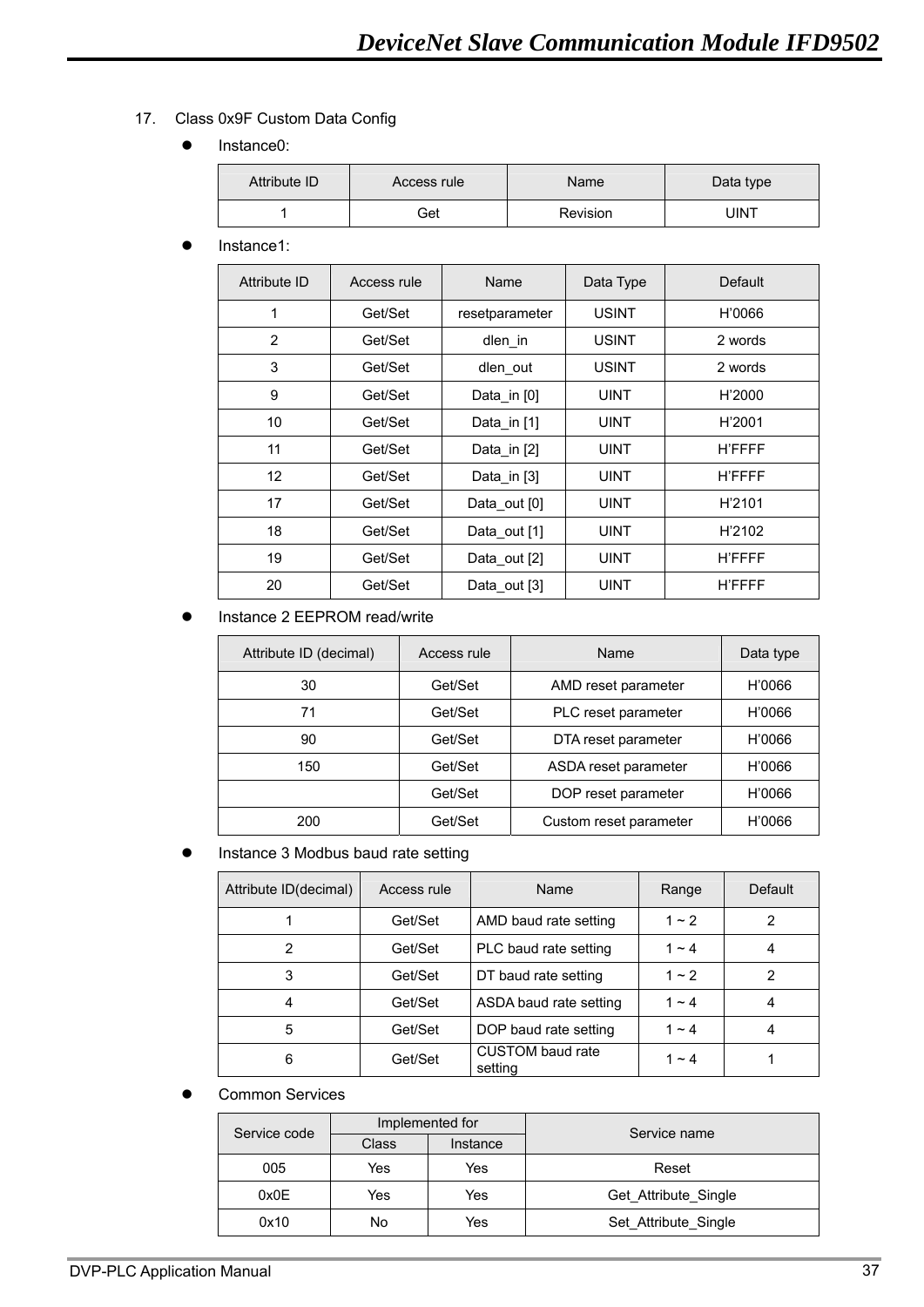## **6 Connection of IFD9502 with Other Equipment**

- 6.1 Communication Wirings When Connected to Equipment through PORT 1
	- 1. When IFD9502 is connected to Delta VFD series AC motor drive: By RS-485 communication; using standard cable with RJ-12 connectors is suggested.



2. When IFD9502 is connected to Delta DVP series PLC: By RS-485 communication.



3. When IFD9502 is connected to Delta DTA series temperature controller: By RS-485 communication.



4. When IFD9502 is connected to Delta ASD-A series servo drive: By RS-485 communication.

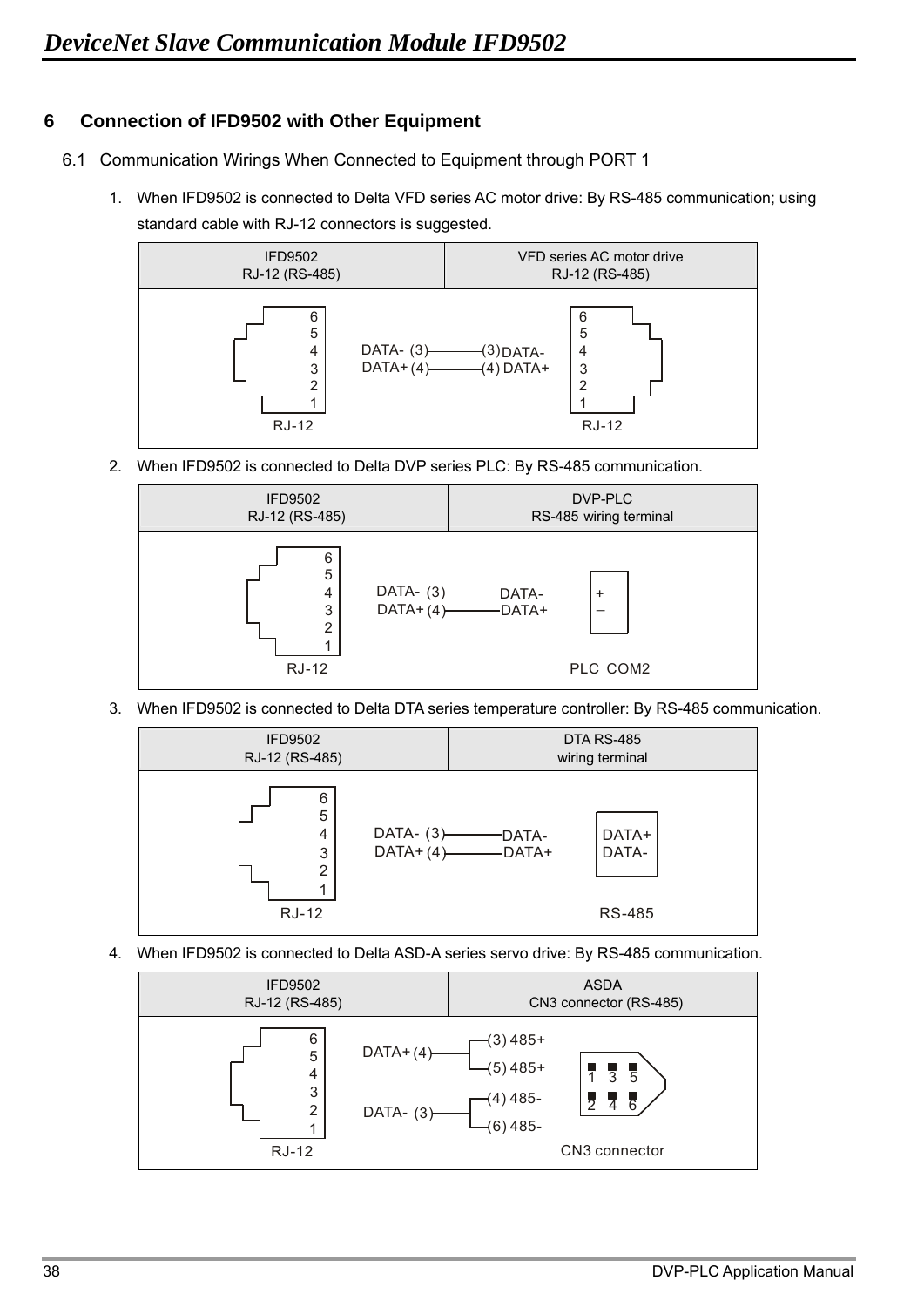5. When IFD9502 is connected to Delta DOP series human machine interface: By RS-485 communication.



- 6.2 Communication Wirings When Connected to Equipment through PORT 2
	- 1. When IFD9502 is connected to Delta VFD series AC motor drive: By RS-485 communication.



- 2. When IFD9502 is connected to DVP series PLC
	- By RS-232 communication; using standard DVPACAB215/DVPACAB230 is suggested.



By RS-485 communication

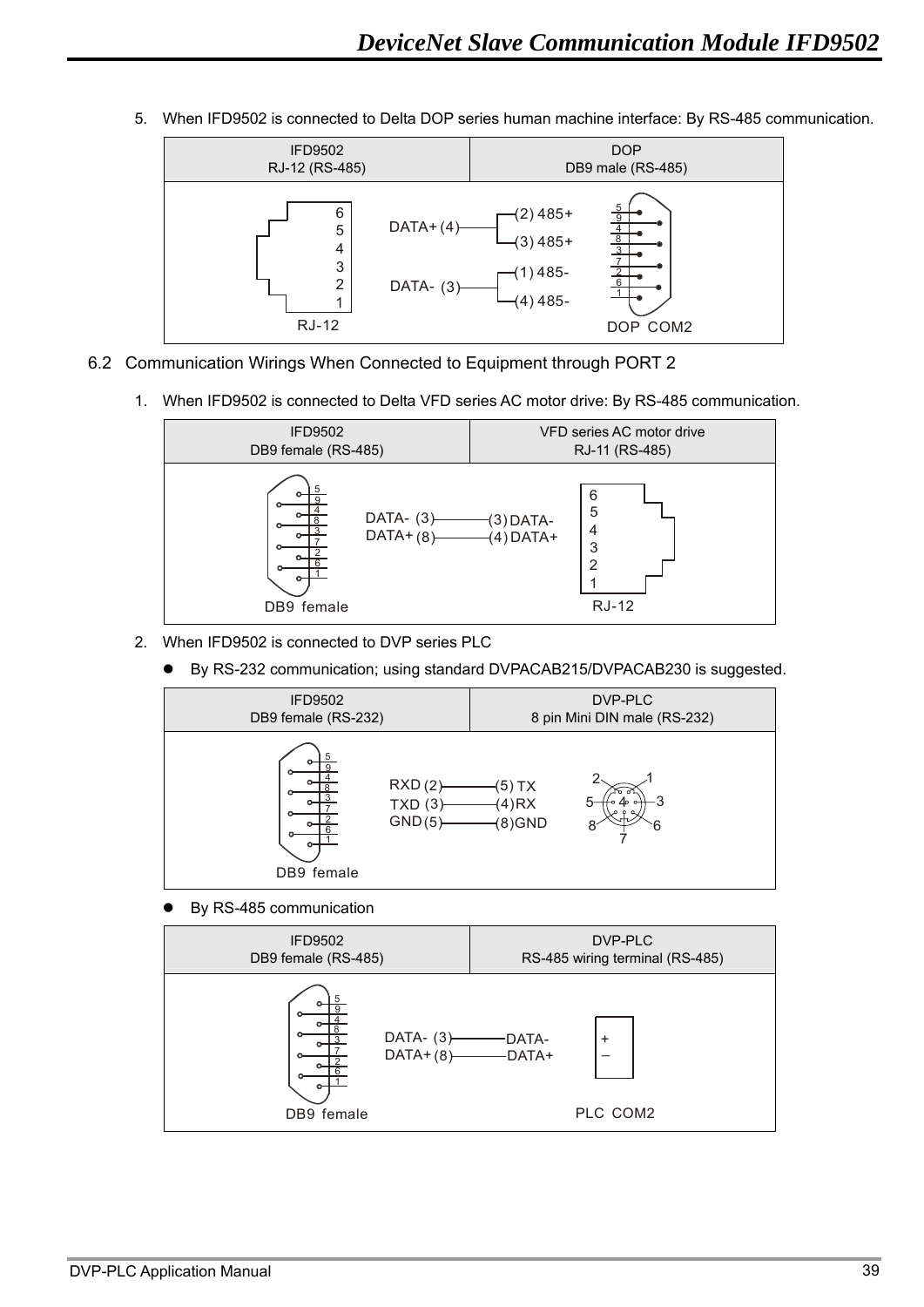3. When IFD9502 is connected to Delta DTA series temperature controller: By RS-485 communication.



- 4. When IFD9502 is connected to Delta ASD-A series servo drive
	- By RS-232 communication



By RS-485 communication



- 5. When IFD9502 is connected to Delta DOP series human machine interface
	- By RS-232 communication